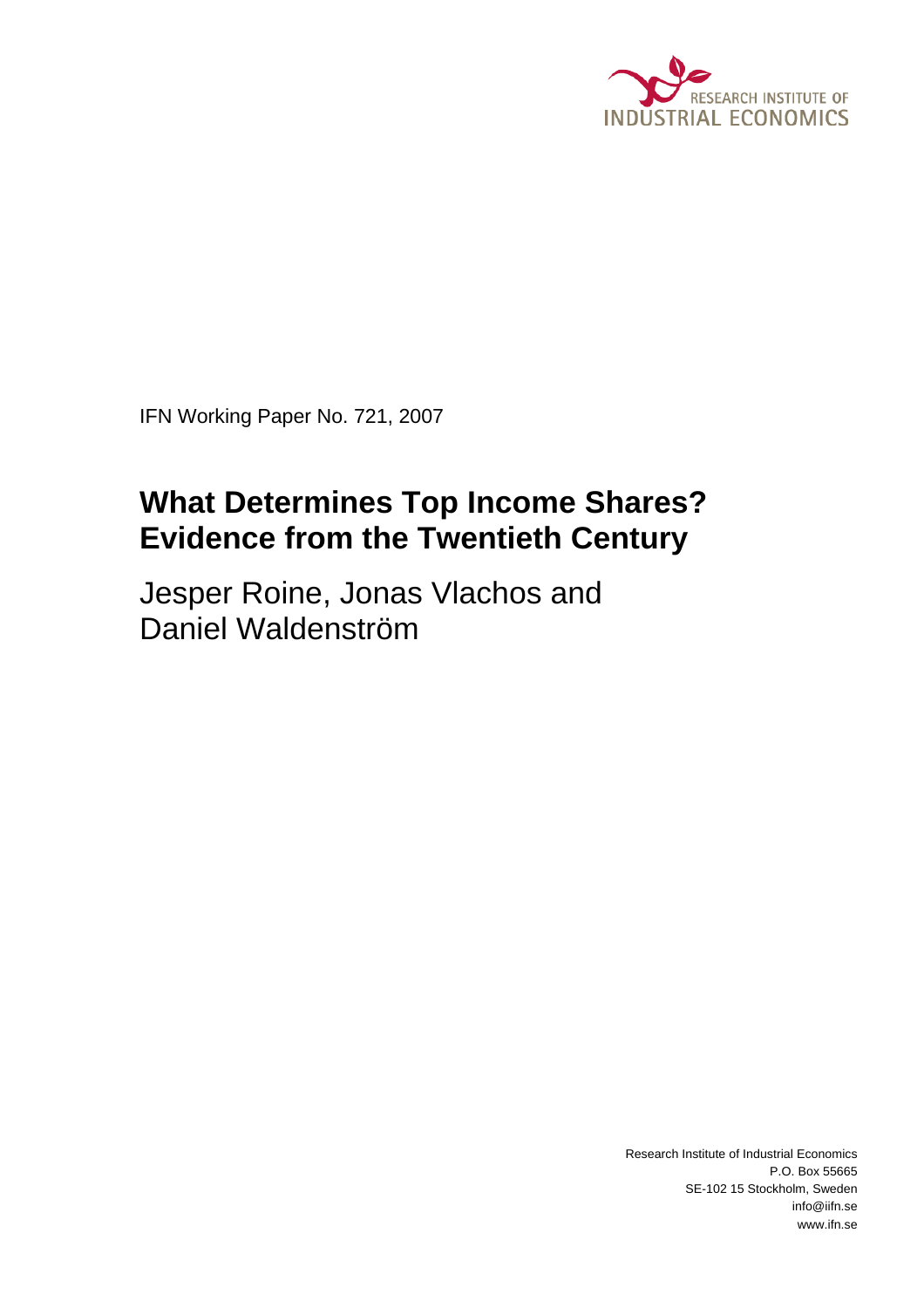# The long-run determinants of inequality: What can we learn from top income data?<sup>\*</sup>

Jesper Roine<sup>†</sup>, Jonas Vlachos<sup>‡</sup> and Daniel Waldenström<sup>\*</sup>

March 25, 2009

#### **Abstract**

This paper studies determinants of income inequality using a newly assembled panel of 16 countries over the entire twentieth century. We focus on three groups of income earners: the rich (P99-100), the upper middle class (P90-99), and the rest of the population (P0-90). The results show that periods of high economic growth disproportionately increases the top percentile income share at the expense of the rest of the top decile. Financial development is also pro-rich and the outbreak of banking crises is associated with reduced income shares of the rich. Trade openness has no clear distributional impact (if anything openness reduces top shares). Government spending, however, is negative for the upper middle class and positive for the nine lowest deciles but does not seem to affect the rich. Finally, tax progressivity reduces top income shares and when accounting for real dynamic effects the impact can be important over time.

**Keywords:** Top incomes, income inequality, financial development, trade openness, government spending, taxation, economic development

**JEL:** D31, F10, G10, H20, N30

<sup>∗</sup> We would like to thank three anonymous referees, Tony Atkinson, Thorsten Beck, Robert Gordon, Henrik Jordahl, Thomas Piketty, Kristian Rydqvist and seminar participants at Université Libre de Bruxelles, 3rd BETA workshop in Strasbourg, 2007 ETSG in Athens and 4th DG ECFIN Research Conference in Brussels 2007 for useful comments. Thanks also to Michael Clemens and Jakob Madsen for kindly sharing their data with us. Financial support from the Jan Wallander and Tom Hedelius Foundation and the Gustaf Douglas Research Program on entrepreneurship at IFN is gratefully acknowledged.

<sup>†</sup> SITE, Stockholm School of Economics, P.O. Box 6501, SE-11383 Stockholm, Ph: +46-8-7369682, jesper.roine@hhs.se<br><sup>‡</sup> Department of Economics, CEPR & IFN, Stockholm University, SE-10691 Stockholm. Ph: +46-8-

<sup>163046,</sup> jonas.vlachos@ne.su.se.

<sup>♣</sup> Research Institute of Industrial Economics (IFN), P.O. Box 55665, SE-10215 Stockholm, Ph: +46-8- 6654531, danielw@ifn.se.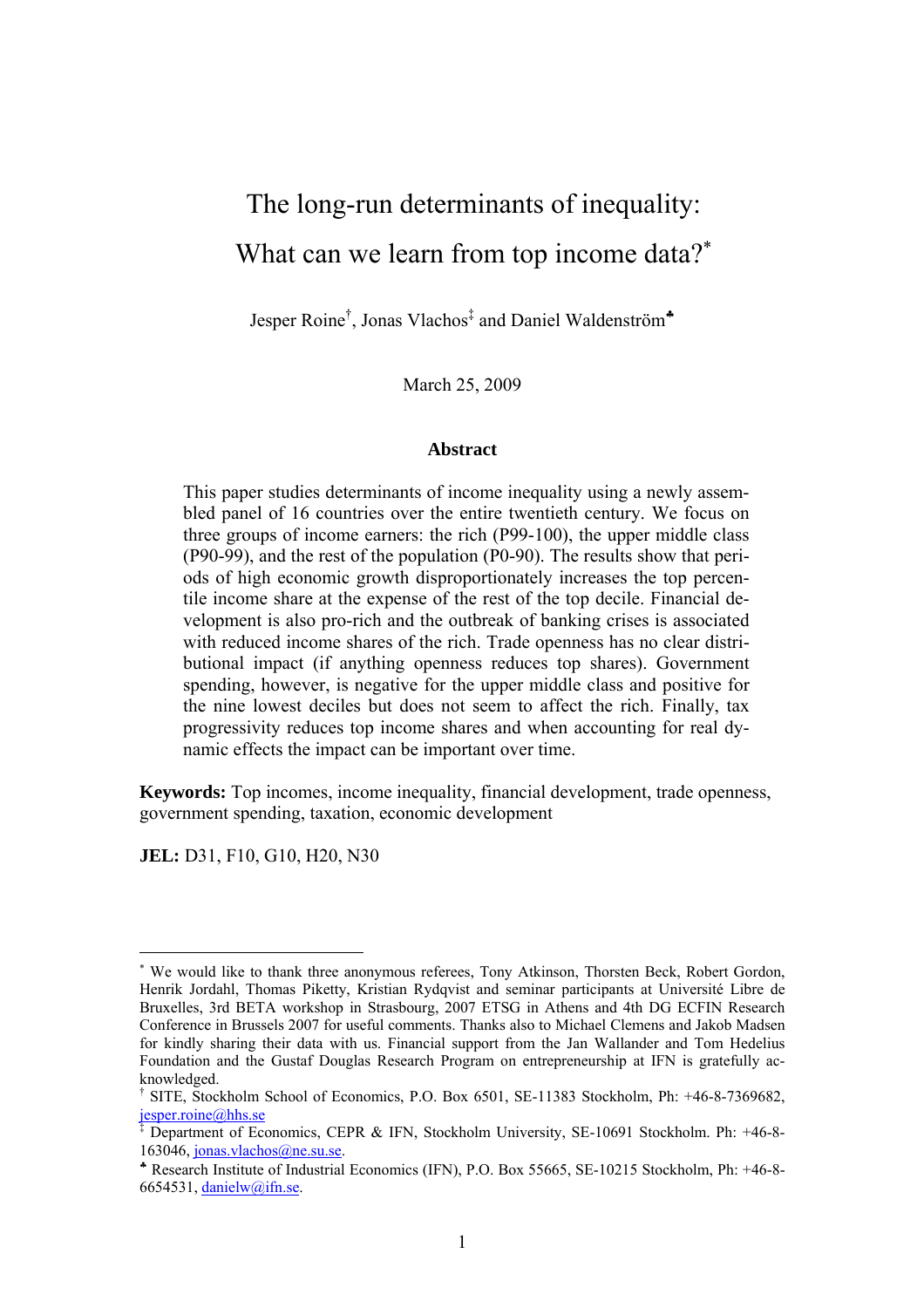#### **1 Introduction**

 $\overline{a}$ 

The relationship between inequality and development is central in the study of economics. From fundamental issues about whether markets forces have an innate tendency to increase or decrease differences in economic outcomes, to much debated questions about the effects of "globalization", distributional concerns are always present: Does economic growth really benefit everyone equally or does it come at the price of increased inequality? Is the effect perhaps different over the path of development? Is it the case that increased openness benefits everyone equally, is it perhaps especially the poor that gain, or is it the case that it strengthens the position only of those who can take full advantage of increased international trade? Does financial development really increase the opportunities for previously credit constrained individuals or does it only create increased opportunities for the already rich? What is the role of government in all this? Theoretically such questions are difficult to resolve as there are plausible models suggesting equalizing effects from these developments, as well as models suggesting the opposite.<sup>1</sup> Empirically problems often arise because these effects should be evaluated over long periods of time and data is typically only available for relatively short periods.

This paper empirically examines the long-run associations between income inequality and economic growth, financial development, trade openness, top marginal tax rates, and the size of government.<sup>2</sup> While these variables are not direct measures of typically suggested causes of changes in income distribution, such as globalization, technological change or social norms, studying their relation to inequality over time seems as an important step toward understanding such broader concepts. The main novelties of our study lie in the uniquely long time period for which we have data and in the focus

 $<sup>1</sup>$  Just to give some examples: one may distinguish between theories that predict markets to be innately</sup> equalizing, disequalizing or both (depending on initial conditions). Mookherjee and Ray (2006) give a useful overview of the literature on development and endogenous inequality based on such a division. Winters et al. (2004) give an overview of evidence on the relation between trade and inequality, Cline (1997) summarizes different theoretical effects of trade on income distribution, while Claessens and Perotti (2005) provide references for the links between finance and inequality, presenting theories which suggest both equalizing effects as well as the opposite. We will discuss some of the suggested mechanisms in more detail in Section 2 below.

<sup>&</sup>lt;sup>2</sup> As our focus is on *pre-tax* income we do not explicitly address questions of redistributive policy but rather the effects of taxes and government size on income before taxes and transfers. See Bardhan, Bowles and Wallerstein (eds.), 2006, for several contributions on the relation between various facets of globalization and their impact on the possibilities to redistribute income).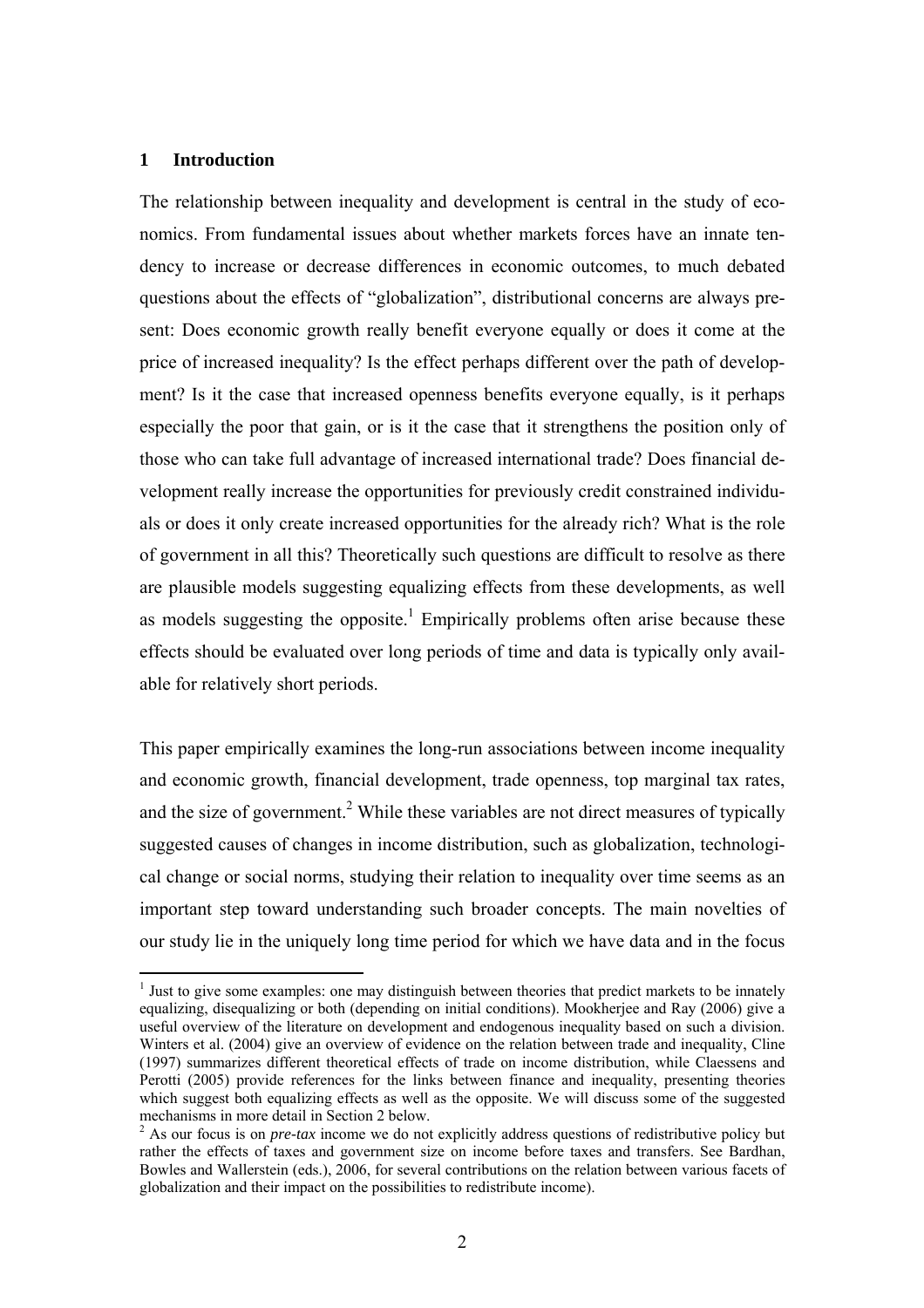on top income shares. We use the newly compiled Atkinson-Piketty dataset for 16 countries over the whole of the twentieth century (see Atkinson and Piketty, 2007,  $2009$ ).<sup>3</sup> While previous studies have only had comparable data from the 1960s (at best), our series begin at the end of the "first wave" of globalization (1870–1913), continues over the interwar de-globalization era (1913–1950), the postwar "golden age" (1950–1973) and ends with the current "second wave" of globalization.<sup>4</sup> Hence, in contrast to relying on shorter periods of broader cross-country evidence, our dataset allows us to study how inequality has changed over a full wave of shifts in openness as well as several major developments in the financial sector. In terms of the role of government, our long period of analysis implies that we basically cover the entire expansion of the public sector and the same is true for the role of income taxation, which was non-existent or negligible at the beginning of the twentieth century.<sup>5</sup>

The focus on top incomes, and on concentration within the top, means that we can address a special subset of questions regarding the extent to which economic development is particularly pro-rich.<sup>6</sup> More precisely, our data allows us to distinguish between the effects on, broadly speaking, the "*rich*" (top executives and individuals with important shares of capital income), the "*upper middle class*" (high income wage earners), and the rest of the population.<sup>7</sup> As has frequently been pointed out in the recent top income literature the top decile is a very heterogeneous group. The lower

<sup>&</sup>lt;sup>3</sup> Even though the choice of countries - mostly developed economies - is mainly a result of data availability it has some positive side effects. We are, for example, able to trace a fixed set of relatively similar countries as they develop rather than letting different countries represent stages of development. Having similar countries is also important especially when thinking about theoretical predictions from openness which are often diametrically different for countries with different factor endowments, technology levels etc. Parallel to our work, Andrews, Jencks, and Leigh (2008) also use the new top income inequality data to study the relation between inequality and growth, while we focus on determinants of inequality.

<sup>&</sup>lt;sup>4</sup> These periods are quoted in, for example, O'Rourke and Williamson (2000), O'Rourke (2001), and Bourguignon and Morrison (2002). These studies discuss various aspects of globalization and inequality over these early periods but they did not have sufficient data to analyze developments in detail. Also see Cornia (2003) for a discussion of differences in within-country inequality between the first and second globalization.

 $<sup>5</sup>$  In fact, the introduction of a modern tax system is typically what limits the availability of data on in-</sup> come concentration.

<sup>&</sup>lt;sup>6</sup> Examples include, models of how aspects of these developments creates extreme returns to "superstars", or models of capitalists and workers where capitalists benefit disproportionately would, when taken to the data, translate to isolated effects for a small group in the top of the income distribution.

<sup>&</sup>lt;sup>7</sup> Clearly, any such division is arbitrary but the results are not sensitive to variations in the definitions of these top groups, e.g., by choosing to look at the top 0.5 percent instead of the top percentile as "the rich". Furthermore, data on the composition of incomes indicate clearly that the top percent as a whole is very different from the rest of the top decile, especially with regard to capital income shares (we discuss this in section 3). A similar classification, but with respect to wealth, is made in Hoffman, Postel-Vinay and Rosenthal (2007).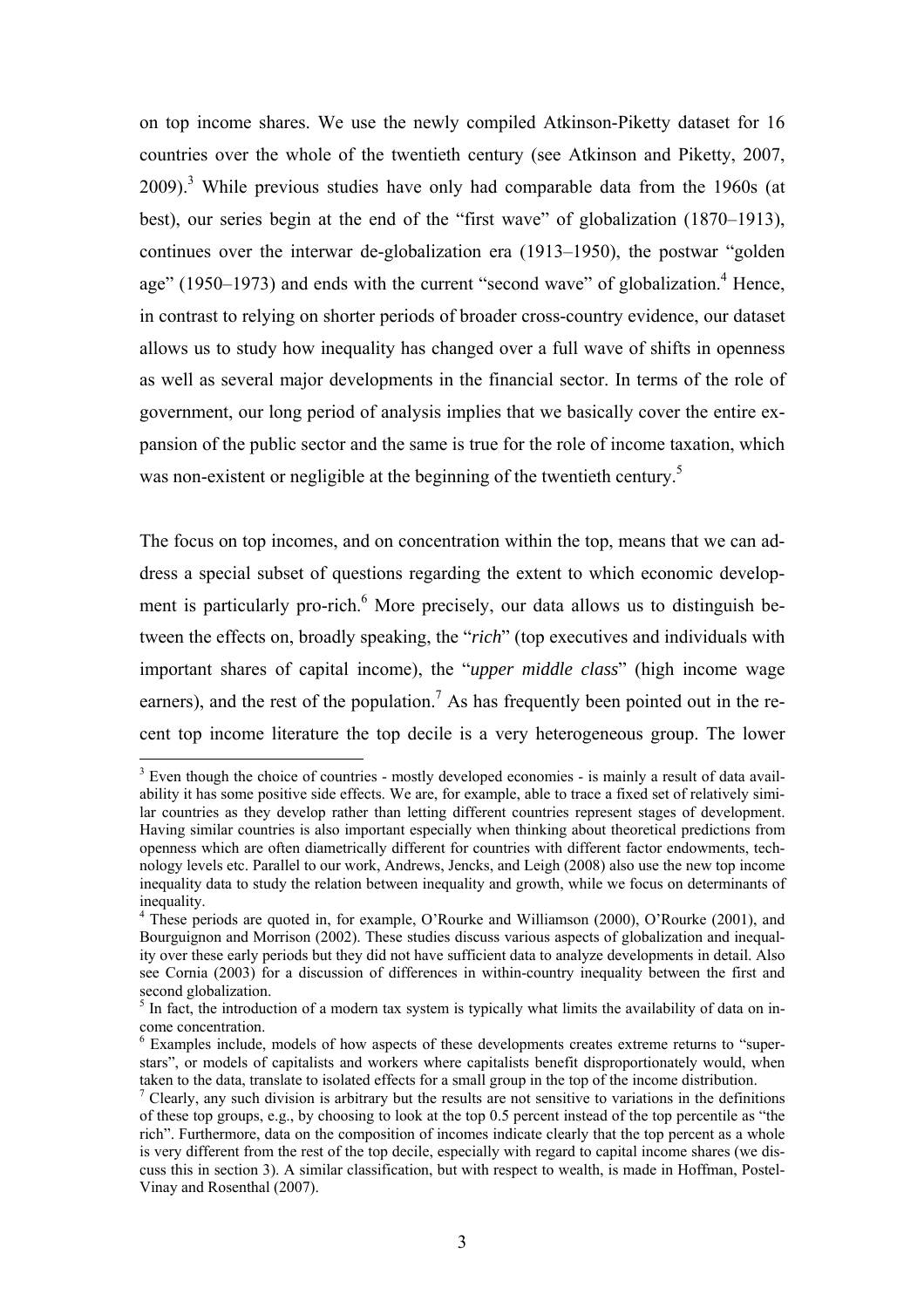parts of it typically consists of employed wage earners with relatively stable income shares, while the top has a different composition of income with larger capital shares and with much larger fluctuations over time.<sup>8</sup> Examining whether some development affects everyone in the top of the distribution in similar ways, or if there are clear differences within the top, holds important keys to what is driving developments of inequality.

Our empirical analysis exploits the variation within countries to examine how *changes in top income shares* are related to *changes in economic development*, financial development, trade openness, government expenditure, and taxation.<sup>9</sup> Using a panel data approach allows us to take all unobservable time-invariant factors, as well as country specific trends into account. We also allow the effects to differ depending on the level of economic development, between Anglo-Saxon countries and others, and between bank- and market-oriented financial systems.<sup>10</sup>

Several findings come out of the analysis. First, we find that periods of high economic growth are strongly pro-rich. In periods when a country's GDP per capita growth has been above average, the income share of the top percentile has also increased. By contrast, the next nine percentiles (P90-99) seem to loose out in these same periods. As we find this relation to be similar at different stages of economic development, it could indicate that recent findings of high productivity growth mainly benefiting the rich in the U.S. postwar era (Dew-Becker and Gordon, 2005, 2007), is a more general phenomenon across both countries and time. This result is in line with top incomes being more responsive to growth (e.g., through compensation being related to profits).

<sup>&</sup>lt;sup>8</sup> For evidence on much of changes in top income concentration stemming from the very top, see Atkinson and Piketty (2007, 2009).

<sup>&</sup>lt;sup>9</sup> We will discuss our empirical strategy in more detail below, but it is important to note, right from the outset, the distinction between our first difference approach and correlations in levels. For example, our result that periods of high growth increases the income share of the rich disproportionately does not imply a positive correlation between growth and top income shares. Indeed a key observation, made in e.g., Piketty (2005) and Piketty and Saez (2006), is that when inequality was at its highest, in the beginning of the Twentieth Century, growth was relatively modest, compared to the post-war period when growth was high and inequality levels low.

<sup>&</sup>lt;sup>10</sup> As we will discuss in more detail below, these are some of the dimensions in which we may expect differences in development of inequality either on theoretical ground or based on previous empirical findings.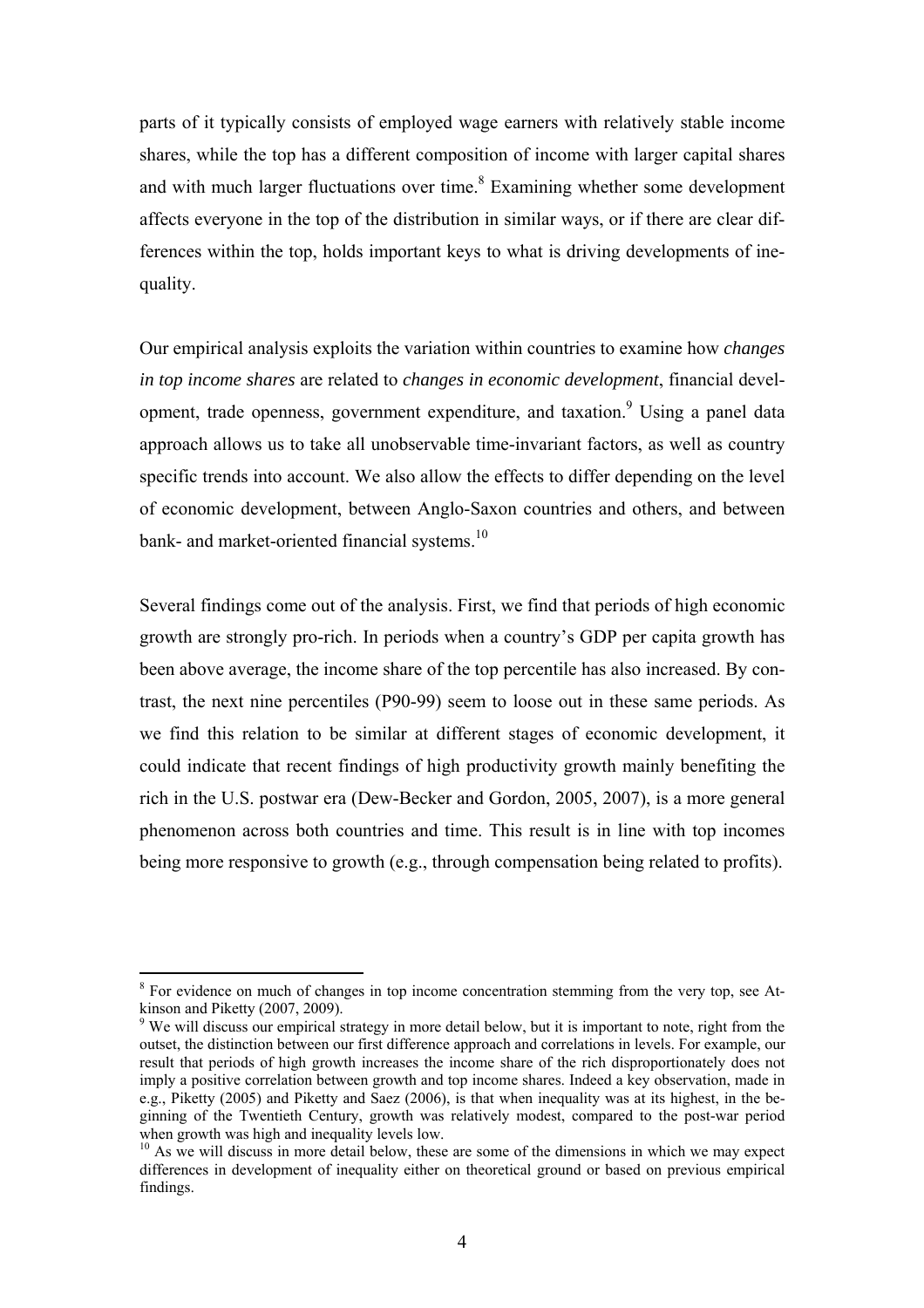Furthermore, we find that financial development, measured as the relative share of the banking and stock market sectors in the economy, also seems to increase the income share of the top percentile. That these effects are causal is supported by our finding that banking crises a have a strong negative impact on the income shares of the rich (while this is not the case for currency crises). When interacted with the level of economic development it turns out that the result is mostly driven from a strong effect in the early stages of development. This result is in line with the model suggested by Greenwood and Jovanovic (1990) where financial markets initially benefit only the rich but as income levels increase (and with them the development of financial markets) the gains spread down through the distribution.<sup>11</sup> It is also of particular interest since a recent study by Beck, Demirguc-Kunt and Levine (2007) finds that financial development disproportionately benefits the poor.<sup>12</sup>

Our results with respect to the role of government indicate that government spending as share of GDP has no clear effect on the incomes of the top percentile, but seem to be negative for the upper middle class and positive for the rest of the population. Higher marginal taxes, however, have a robustly negative effect on top income shares both in the top and the bottom of the top decile.<sup>13</sup> Even though the estimated instantaneous effect is fairly modest, this effect could be sizeable over time. Our simulations of cumulative effects of taxation indicate that they, especially in combination with shocks to capital holdings, can explain large long-run drops in top income shares.<sup>14</sup>.

Finally, with respect to the elusive concept of globalization there are at least two findings that relate to its effects on income inequality. First, openness to trade (the trade share of GDP), which is often used as a measure of 'globalization', does not have a clear effect on inequality, but if anything, seems to have a negative effect on top income shares. Second, the effects of growth can be interpreted as casting doubt on the

 $11$  We do also find weak support for positive effects of financial development spreading down the distribution over the path of development.

<sup>&</sup>lt;sup>12</sup> These findings are not necessarily conflicting. For example, both the poor and the richest group can benefit at the expense of the middle. IMF (2007) also finds that financial development is related to increases in income inequality.

<sup>&</sup>lt;sup>13</sup> This is in line with Atkinson and Leigh (2007c), who find slightly stronger negative effects of marginal taxation on top income shares in their study focusing on Anglo-Saxon countries.

<sup>14</sup> The combination of shocks to capital holdings and increased marginal taxes have been suggested to be a major sources of decreasing top income shares after World War II (see in particular Piketty, 2007, and Piketty and Saez, 2007). Our simulations indicate that our estimated effects are well in line with this type of explanation.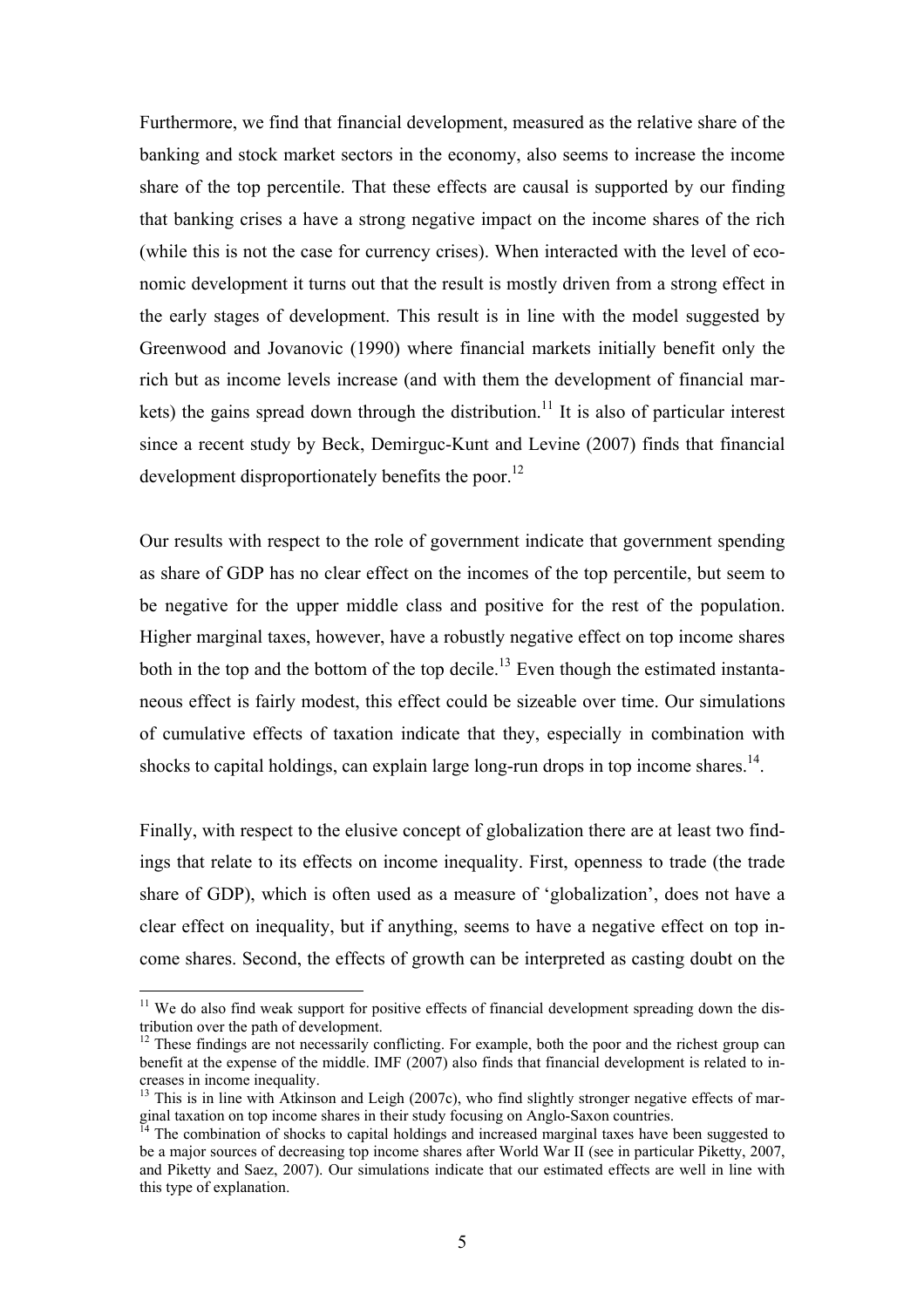idea that top income earners have their incomes set on a global market while others have theirs set locally. Assuming that domestic development determines incomes on the local labor market while global growth determines the compensation for the elite, domestic economic growth (above the world average) should decrease inequality between the two groups, not increase it as we find.<sup>15</sup>

The remainder of the paper is organized as follows. Section 2 outlines some common theoretical arguments linking the incomes of the rich and the variables included in the study. Section 3 describes the data and their sources while Section 4 provides a brief overview of the relationships between the different variables. Section 5 presents the econometric framework and Section 6 presents the main results and a number of robustness checks. Section 7 concludes.

#### **2 Potential determinants of trends in top income shares**

 $\overline{a}$ 

A number of recent contributions to the study of income inequality have increased the availability of comparable top income data over the long-run. Following the seminal contribution by Piketty (2001) on the evolution of top income shares in France, series on top income shares over the twentieth century have been constructed for a number of countries using a common methodology.<sup>16</sup> The focus in this literature has mainly been on establishing facts and to suggest possible explanations for individual countries. To the extent that general themes have been discussed these have focused on accounting for some common trends such as the impact from the Great Depression and World War II (on countries that participated in it) and on the differences between Anglo-Saxon countries and Continental Europe since around 1980.

Broadly speaking the explanations for the sharp drop in top income shares in the first half of the twentieth century have revolved around shocks to capital owners, leading

<sup>&</sup>lt;sup>15</sup> Note that our result is not in conflict with Gersbach and Schmutzler (2007) or Manasse and Turrini (2001) that emphasize the distribution of incomes within the elite group (rather than the average) and predict that globalization leads to an increased spread in incomes for the elite. Others such as Gabaix and Landier (2007) emphasis the firm size effect, while Kaplan and Rauh (2007) stress technological change, superstar effects (Rosen, 1981), and scale effects as plausible explanations for increasing top incomes.

<sup>&</sup>lt;sup>16</sup> Other recent studies include Australia (Atkinson and Leigh, 2007), Canada (Saez and Veall, 2007), Germany (Dell, 2007), Ireland (Nolan, 2007), Japan (Moriguchi and Saez, 2009), the Netherlands (Atkinson and Salverda, 2007), New Zealand (Atkinson and Leigh, 2007), Spain (Alvaredo and Saez 2007), Sweden (Roine and Waldenström, 2009) and Switzerland (Dell, Piketty and Saez, 2007).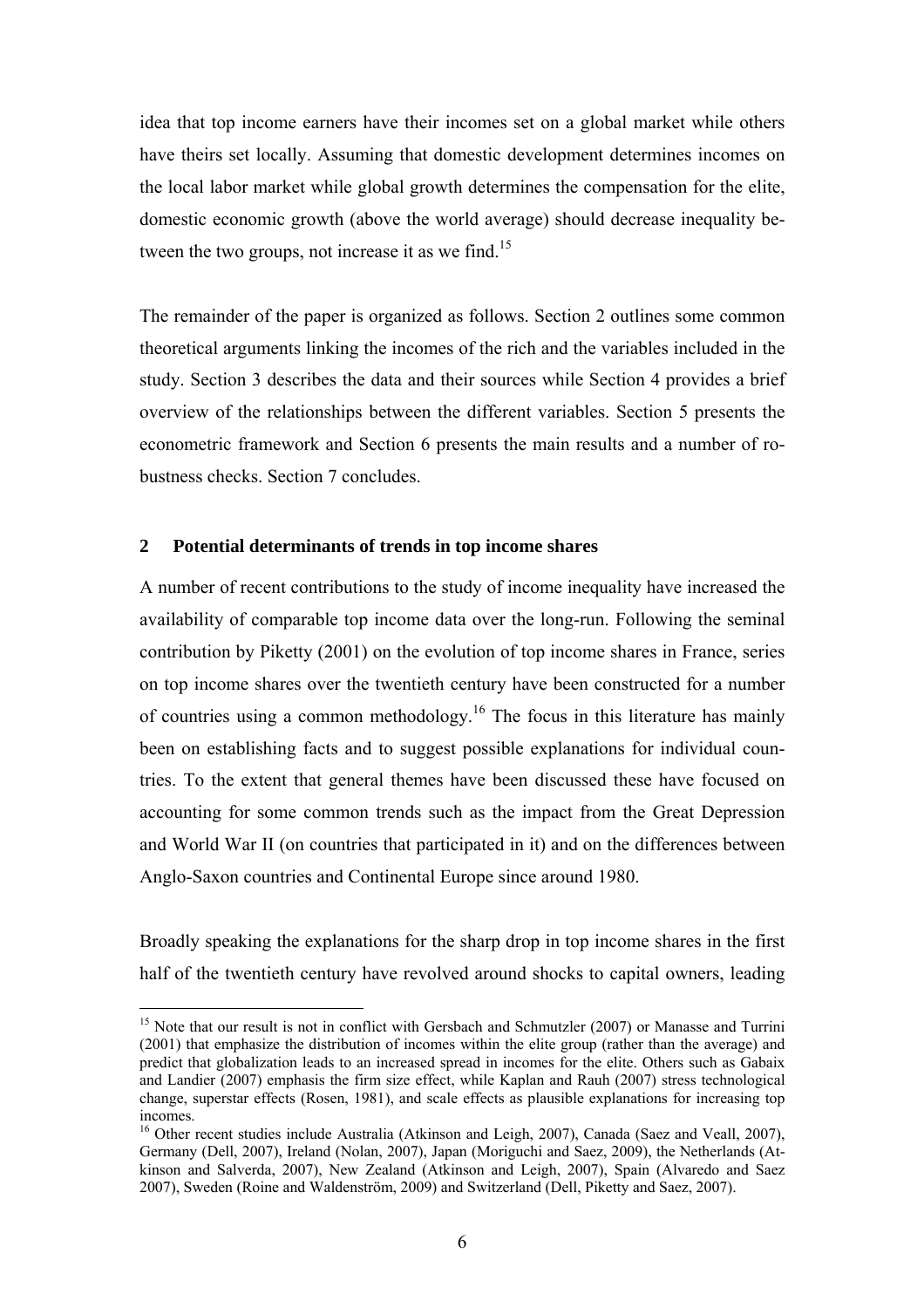to them losing large parts of the wealth that provided them with much of their income, thus decreasing their income share substantially. High taxes after World War II (and the decades thereafter) prevented the recovery of wealth for these groups. As we will show, our estimates of the effect of top marginal taxes are compatible with this type of explanation. After roughly 1980 top income shares have increased substantially in Anglo-Saxon countries but not in Continental European countries. However, this has not been due to increases in capital incomes but rather due to increased wage inequality (see Piketty and Saez, 2006 for more details on the proposed explanations for the developments).

Even though a number of plausible explanations have been suggested in this literature it is fair to say that, so far, few attempts at exploiting the variation across countries and across time in an econometrically rigorous way has been made.<sup>17</sup> In fact, in overviews (Piketty 2005 and Piketty and Saez 2006) of this literature it is suggested that – even though there will always be severe identification problems – cross country analysis seems a natural next step. A first question when contemplating such an analysis is, of course, what variables that could be expected to have a clear relationship to top income shares. Beside variables suggested in the top income literature, such as growth, taxation and the growth of government, we think variables capturing financial development and openness to trade, are especially interesting.

The next question is; what should we expect these relationships to look like? Here our strategy is to draw on the vast existing literature. As is apparent from the selection of results reviewed below, there are models suggesting positive, negative, as well as nonlinear effects on inequality from just about every variable that we include in our econometric specifications. Our main contribution lies in using data over a uniquely long period to test whether there are robust partial correlations over time, as well as to address the possibility that these relationships may change over the path of development.

<sup>&</sup>lt;sup>17</sup> One paper that does use a panel of top income data is Scheve and Stasavage (2009) that test hypotheses concerning institutional determinants of income inequality (such as wage bargaining centralization, government partisanship, and the presence of an electoral system based on proportional representation).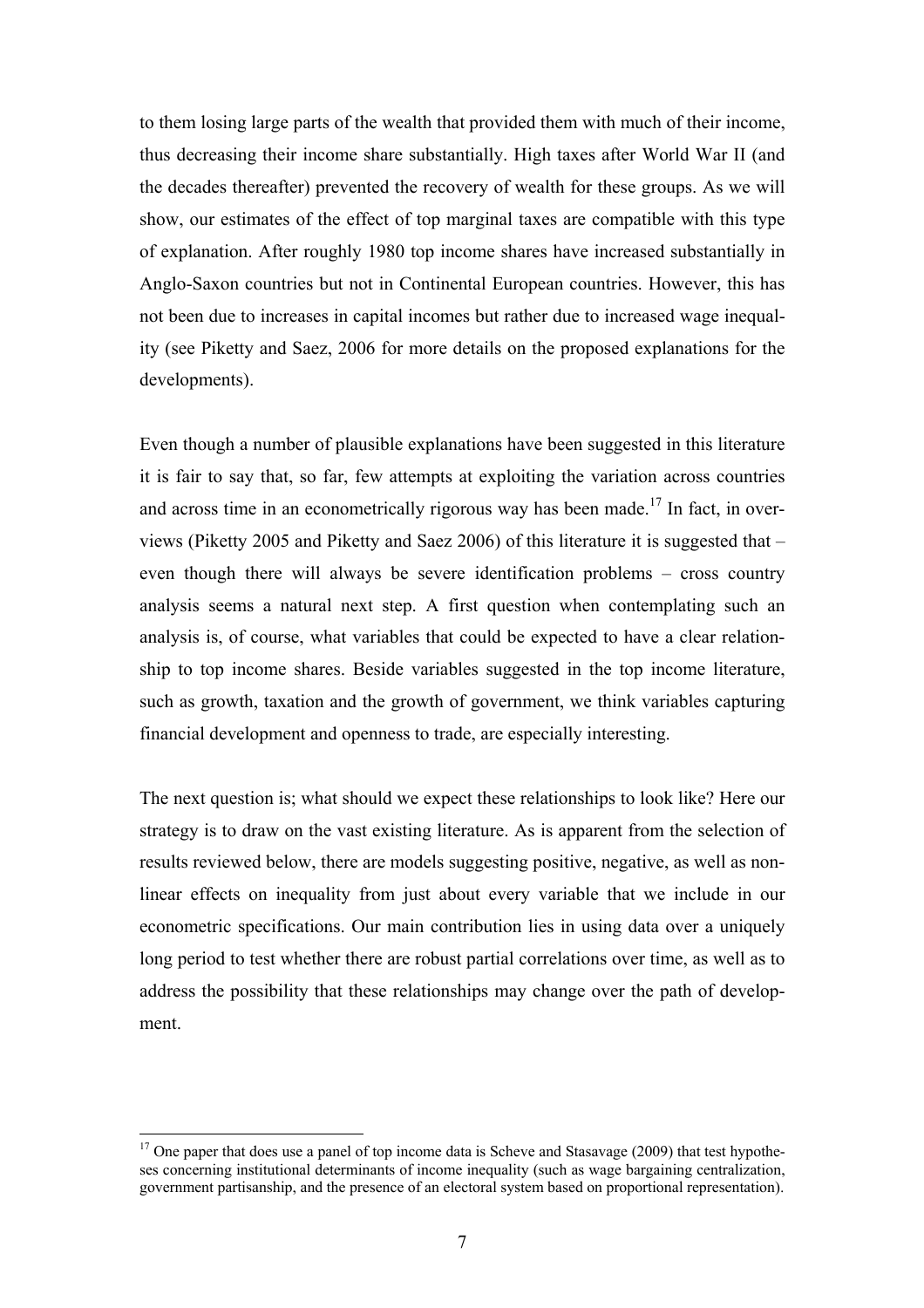When it comes to the impact of financial development, it is fair to say that standard theory typically predicts that financial development should decrease inequality, at least if we think of financial development as increasing the availability for previously credit constrained individuals to access capital (or that financial markets allow individuals with initially too little capital to "pool their resources" to be able to reach a critical minimum level needed for an investment).<sup>18</sup> This is the standard mechanism in growth theories where a country can be caught in a situation where badly developed financial markets make it impossible for much of the population to realize projects that would increase growth (as, for example, in Galor and Zeira, 1993, and in Aghion and Bolton, 1997). The situation would be one of low growth (compared to the country's potential), high inequality and badly developed financial markets. With the development of financial markets, increased growth goes hand in hand with less inequality as the financial markets improve the allocation of resources. A larger fraction of individuals are then given the possibility to realize profitable projects.

There are, however, a number of suggested mechanisms that could turn this prediction around. In an overview of the links between finance and inequality, Claessens and Perotti (2005) give a number of references (e.g., Rajan and Zingales, 2003 and Perotti and Volpin, 2004) to theory, as well as evidence, of financial development, which benefits insiders disproportionately (consequently leading to increased inequality). The idea, in various garbs, is that understanding the potential threat to their position from certain types of development of capital markets, the political elites, implicitly the top income earners, would block such developments, possibly to the detriment of the economy. Hence, these theories agree that *in principle* the development of financial markets could have an equalizing effect but *in practice* only developments that disproportionately benefit the elite will materialize.

Beside theories suggesting either increased equality or increased inequality from financial development there are also a number of theories suggesting that financial development, much like the classic Kuznets curve, leads to increased inequality in early stages of development but at later stages also benefits the poor, leading to increased equality. An influential article suggesting precisely this is Greenwood and Jovanovic

<sup>&</sup>lt;sup>18</sup> Recent evidence for financial development being pro-poor is given in Beck, Demirguc-Kunt and Levine (2007).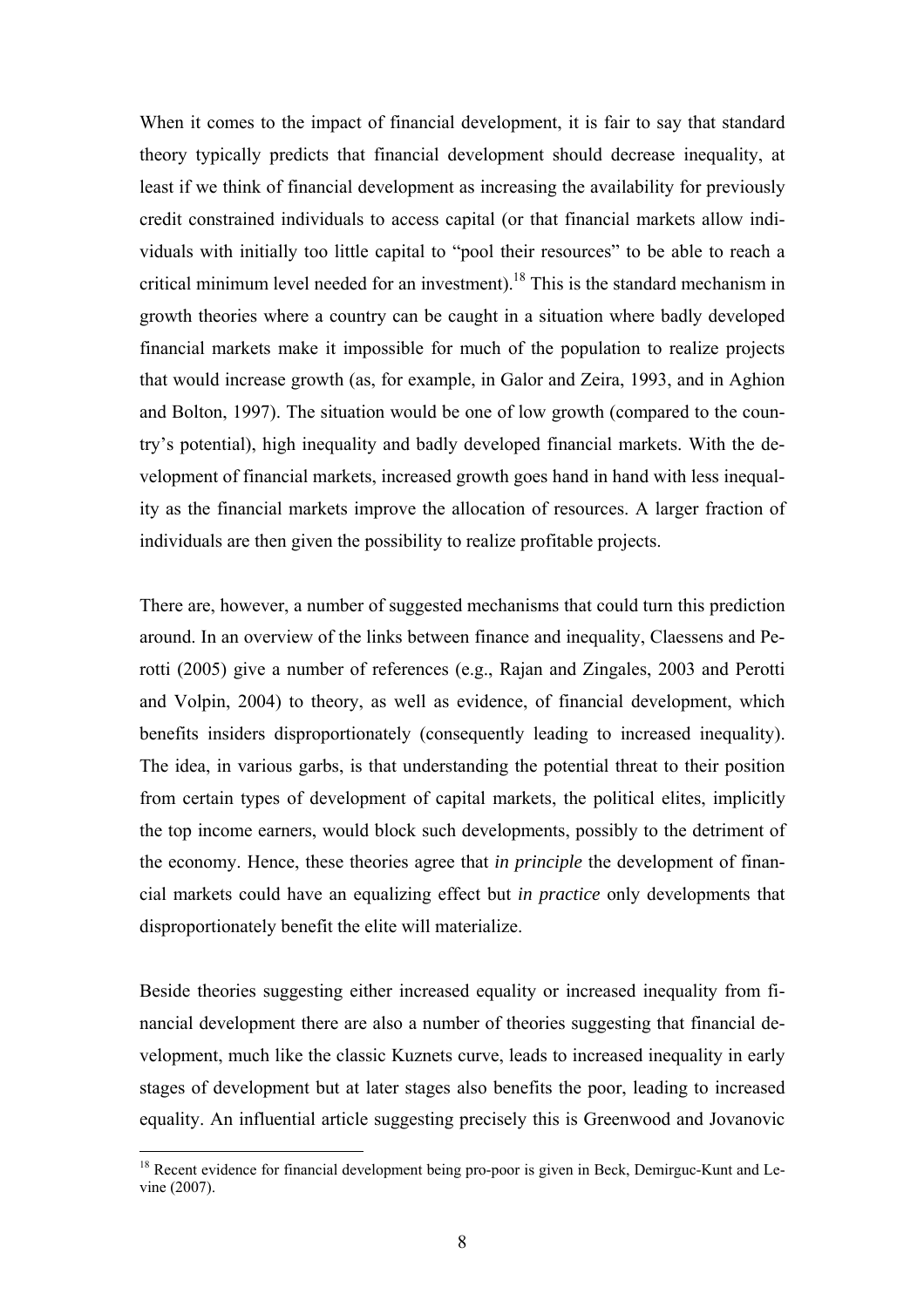(1990). Their idea is that at low levels of development when capital markets are nonexistent or at an early stage of development only relatively rich individuals can access the benefits of these (as there are certain fixed costs involved). At this stage further developments of financial markets increase growth but disproportionately benefit the rich. However, as the economy grows richer, a larger and larger portion of the population will be able to access the capital market and more and more individuals will benefit. Consequently resource allocation improves even more, growth continues to increase, but now accompanied by decreasing inequality. Eventually the economy reaches a new steady state where financial markets are fully developed, growth is higher and inequality has gone through a cycle of first increasing and then decreasing over the path of development.

When it comes to standard Heckscher-Ohlin trade theory the inequality effect of openness varies depending on relative factor abundance and productivity differences, and also on the extent to which individuals get income from wages or capital. Easterly (2005) provides a good overview of the arguments, stressing the importance between differences (between countries) stemming from variations in endowments or productivity. Assuming, which seems realistic, that our sample contains countries that (over the whole of the twentieth century) have been relatively capital rich compared to the global average and are places where capital owners coincide with the income rich, we should, in general, expect trade openness to increase the income shares of the rich in our sample.<sup>19</sup> Even if theory is far from clear cut in its predictions, the basic argument that trade openness – as well as other aspects of globalization – may somehow "naturally" benefit the rich underlie calls for political intervention whereby a "loosing majority" could be compensated given that the total gains are large enough (as shown in Rodrik, 1997). The importance for such compensation has recently forcefully been argued in Scheve and Slaughter, 2007 (see also the recent collection of articles in Bardhan, Bowles and Wallerstein, 2006).

<sup>&</sup>lt;sup>19</sup> An example of when this is not the case would be if differences between countries are due to productivity differences that are so large that the richer countries (the ones in our sample) can export labor intensive goods (productivity advantage offsets labor scarcity). Then trade would reduce inequality in the rich countries. Another potentially important point is the fact that these countries have largely traded with each other, and therefore the predictions could still be different for different countries in our sample.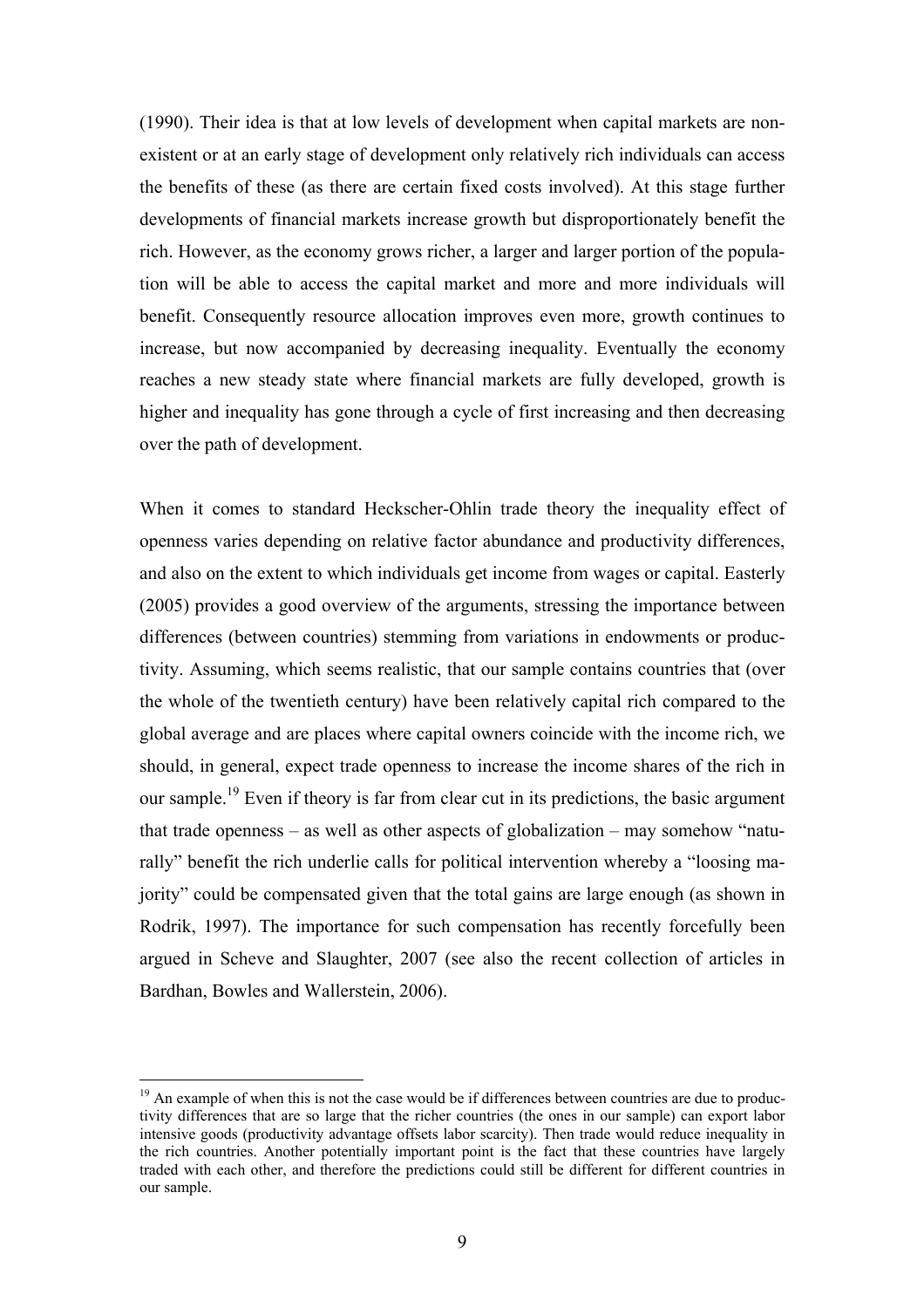Looking at the possible effects of taxation the theoretical predictions are again ambiguous. Higher taxes have immediate effects on work incentives and on capital accumulation (and hence on capital income over time) and if these are relatively more important for the top income groups we should expect higher taxes to be negatively related to top income shares.<sup>20</sup> However, as pointed out in Atkinson (2004), there are theoretical reasons to expect gross income inequality to *increase* as a result of increased taxation. Even in the simplest model, an increased tax for the rich (or increased progressivity) has a substitution effect causing a decrease in effort but also an income effect pulling in the other direction. Unless this is zero, such an increase should be expected to increase *gross* income inequality.<sup>21</sup>

Overall, the conclusion we draw from reviewing parts of the literature on possible determinants of top income shares is that theory provides us with many plausible alternatives. The main contribution we can make lies in using the uniquely long period for which we have data to test whether there are robust relationships over time as well as to address issues of changing relationships along the path of development (such as testing whether financial market development has a different effect in early stages of development compared to later stages).

#### **3 Data description**

 $\overline{a}$ 

This section describes the variables included in the analysis and their sources. Tables 1 and 2 define the variables used and present their sources.<sup>22</sup> Tables 3 and 4 show summary statistics and pair-wise correlations.

*Top income shares*. In income inequality research, top income earners are often defined as everyone in the top decile (P90–100) of the income distribution. However,

<sup>&</sup>lt;sup>20</sup> It should be emphasized that the dynamic effects on capital accumulation, stressed in the literature on top incomes are not captured well in the econometric estimates (as the impact from these are cumulative). As we discuss the results below we will therefore combine our results with simulations to get a better sense of the order of magnitude over time.

<sup>&</sup>lt;sup>21</sup> Atkinson (2004) also point to taxes having ambiguous effects in "tournament theory" (Lazear and Rosen, 1981) where an increased tax decreases the return of advancement to the next level but also reduces the risk of attempting such advancement, and in the "winner-take-all" context considered in Frank (2000) where progressive taxation reduces the expected returns of entry. See Atkinson (2004) pages 135-138.

 $^{22}$  A more detailed source description and more facts about the data can be found in a web appendix on the authors' web pages.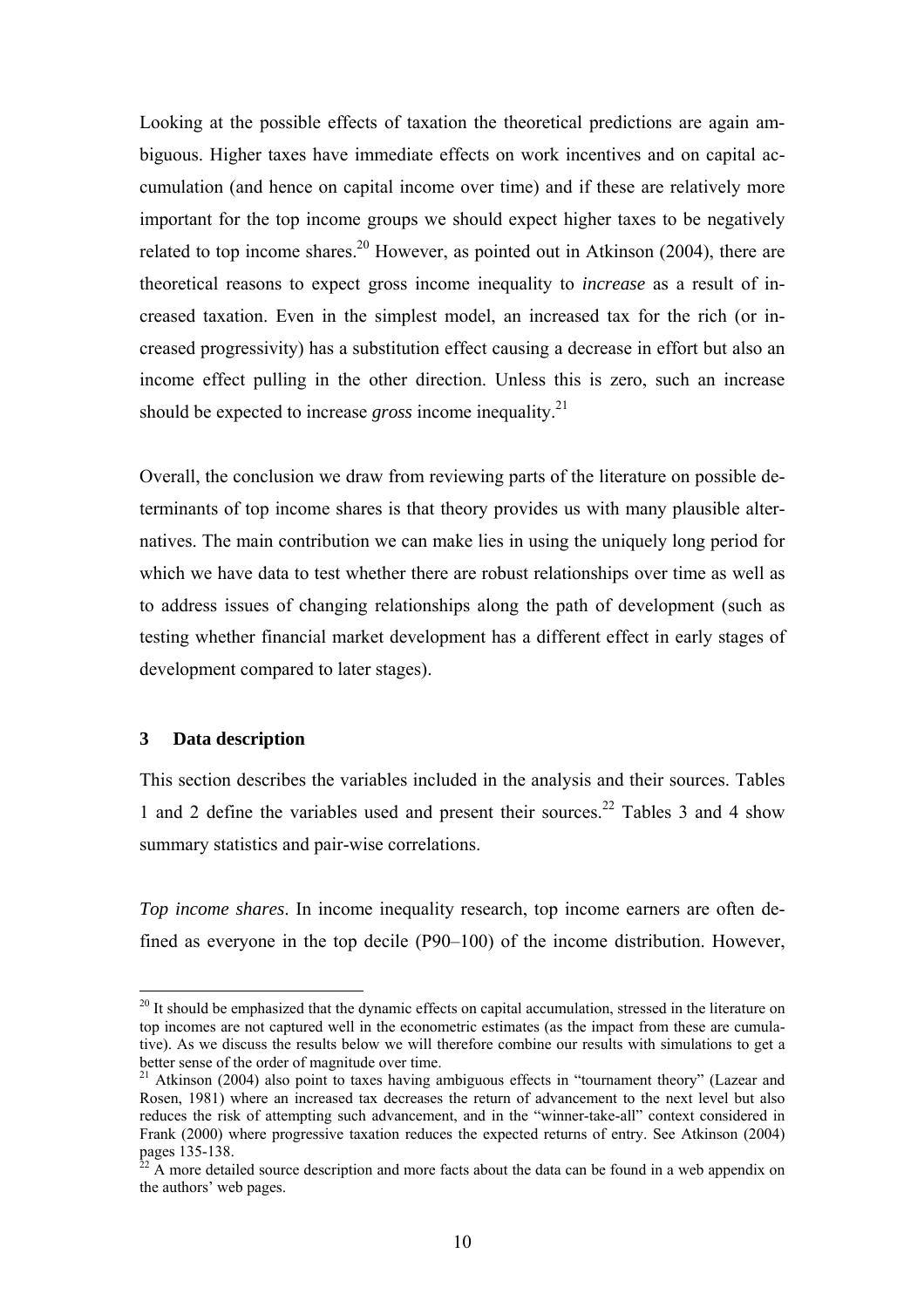recent studies following Piketty (2001) have shown that the top decile is very heterogeneous.23 For example, the income share of the bottom nine percentiles of the top decile (P90–99) has been remarkably stable over the past century in contrast to the share of the top percentile (P99–100), which fluctuated considerably. Moreover, while labor incomes dominate in the lower group of the top decile, capital incomes are relatively more important to the top percentile. In order to analyze the determinants of top income shares in detail we will differentiate between these groups of income earners within the top decile.

Based on the work of several researchers following the methodology first outlined in Piketty (2001), we have constructed a new panel dataset over top income shares for 16 countries covering most of the twentieth century.<sup>24</sup> The main source is personal income tax returns, and income reported is typically *gross total income*, including labor, business and capital income (and in a few cases realized capital gains) before taxes and transfers. Top income shares are then computed by dividing the observed top incomes by the equivalent total income earned by the entire (tax) population, had everyone filed a personal tax return. In most countries only a minority of the people filed taxes before World War II and the computation of reference totals for income regularly include both tax statistics and various estimates from the national accounts. For this reason the reference total income is likely to be measured with some error. Despite the explicit efforts to make the series consistent and comparable there remain some known discrepancies in the data that are potentially problematic.<sup>25</sup>

We use three income variables to capture what we think are key aspects of the whole income distribution given the data limitations. *Top1* (P99–100) measures the fraction of total income received by the percentile with the highest incomes, *Top10-1* (P90–

 $23$  See Atkinson and Piketty (2007).

<sup>&</sup>lt;sup>24</sup> See the Table B2 in the Appendix for specific references and Atkinson and Piketty (2007) for details.

<sup>&</sup>lt;sup>25</sup> Some differences in both income and income earner (tax unit) definitions remain. For example, realized capital gains are excluded from the income concept in all countries except for Australia, New Zealand and (partly) the UK. Tax unit definitions vary even more. In Argentina, Australia, Canada, China, India and Spain they are *individuals* but in Finland, France, Ireland, the Netherlands, Switzerland and the United States they are *households* (i.e., married couples or single individuals). Moreover, in Japan, New Zealand, Sweden and the United Kingdom the tax authorities switched from household to individual filing. In Germany there is a mixture of the two, with the majority of taxpayers being household tax units whereas the very rich filing as individuals. For a longer and more detailed discussion of these problems, see Atkinson and Piketty (2007, ch. 13).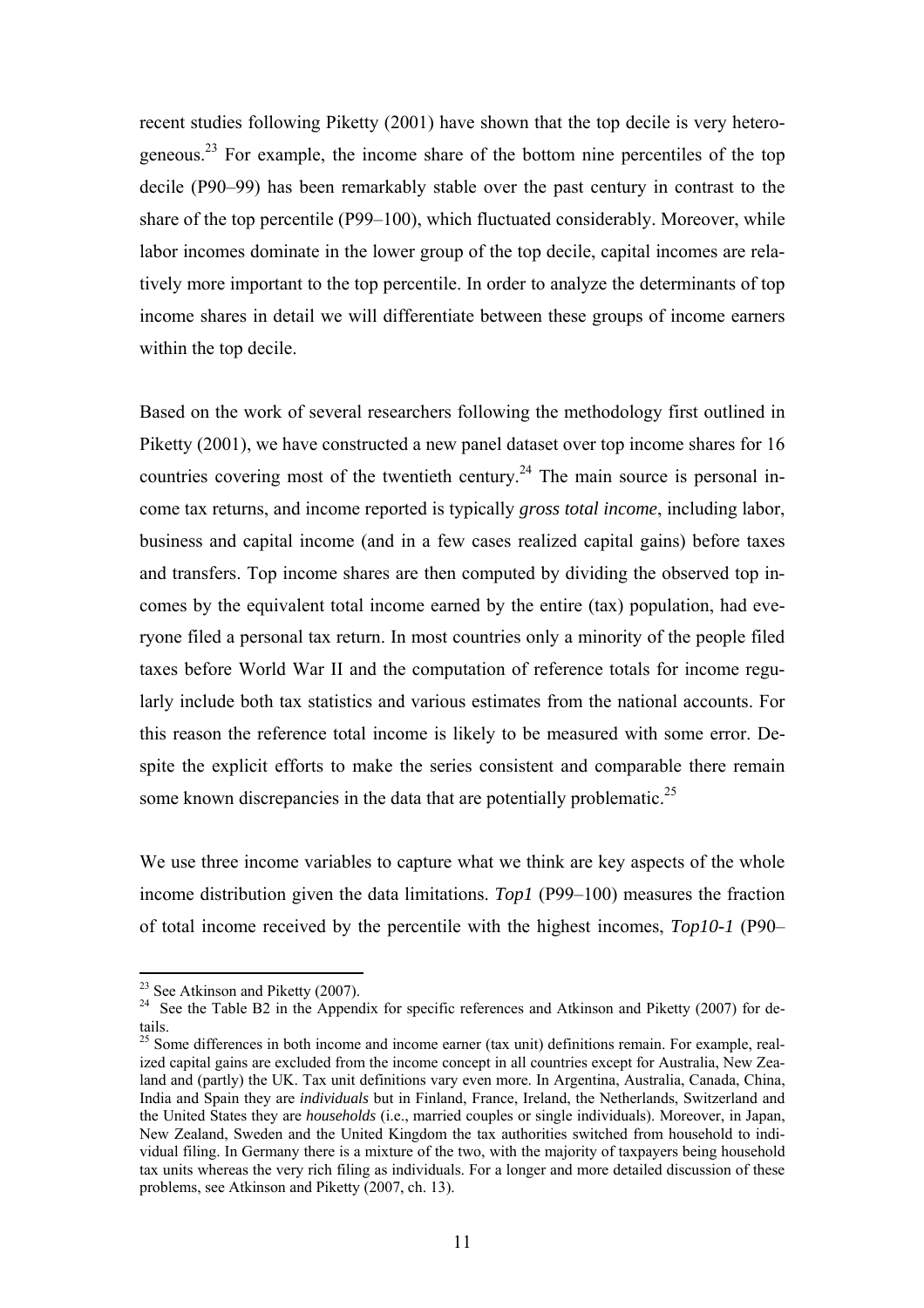99) is the share received by the next nine percentiles, and *Bot90* (P0–90) is the residual share received by the lowest ninety percent of the population. As already mentioned we think there are good reasons to approximate *the rich* by *Top1*, in that their income share is of a different makeup in terms of sources compared to the rest of the population and also shows considerable variation over time. Similarly it is fair to describe *Top10-1* as *the upper middle class* since this group, with remarkable consistency across countries and over time, has been composed of mainly (highly) salaried wage earners. In fact, when examining the share of capital income of total income for these two top income groups in Canada, France, Sweden and the U.S. over the twentieth century, there is not a single point in time when the rich has lower capital income shares than the upper middle class.<sup>26</sup> Finally, *Bot90* consists clearly not of a homogenous group of income earners. Nonetheless this group, by construction, captures the aggregate outcome for the rest of the population and, as we will show, there seem to be some clear patterns of outcomes for "the top" and "the rest" of the population.

Beside the measures of shares out of total income we also use some measures of inequality *within the top* of the distribution. Specifically we use *Top1/10,* defined as the share of the top percentile in relation to the top decile, i.e., P99–100/P90–99, as well as *Top01/1*, the top 0.1 percentile income share divided by the rest of the top percentile's income share, P99.9–100/P99–99.9. These measures serve two purposes. First, they measure the inequality within the top of the distribution, which is different from inequality overall especially when considering theories that predict a widening gap among high income earners. Second, these measures are not sensitive to measurement error in the reference total income mentioned above.<sup>27</sup>

*Financial development.* The challenge in estimating financial sector development over the whole twentieth century is to find variables that are available and comparable for

<sup>&</sup>lt;sup>26</sup> The average capital income shares between 1920 and 2000 in these four countries are about 6 percent for the upper middle class and about 19 percent for the rich Hence, although this division is as artificial as the classical distinction between workers and capitalists and it is likely that the precise division between the rich (whatever one means by this term) and the upper middle class is different across time and between countries. Nevertheless, the results from the top income literature indicate a surprisingly stable relation in that at least the lower half of the top decile is very different from the top percentile. We therefore use this terminology hoping that it invokes key distinctions between the very top and the group just below.

<sup>&</sup>lt;sup>27</sup> To see this in the case of *Top1/10*, note that P99–100 =  $Inc_{Top1}/Inc_{All}$  and P90–100 =  $Inc_{Top10}/Inc_{All}$ , which means that  $Top1/10 = (Inc<sub>Top1</sub>/Inc<sub>Al</sub>)/(Inc<sub>Top10</sub>/Inc<sub>Al</sub> – Inc<sub>Top1</sub>/Inc<sub>Al</sub>) = Inc<sub>Top1</sub>/(Inc<sub>Top10</sub> – Inc<sub>Top1</sub>).$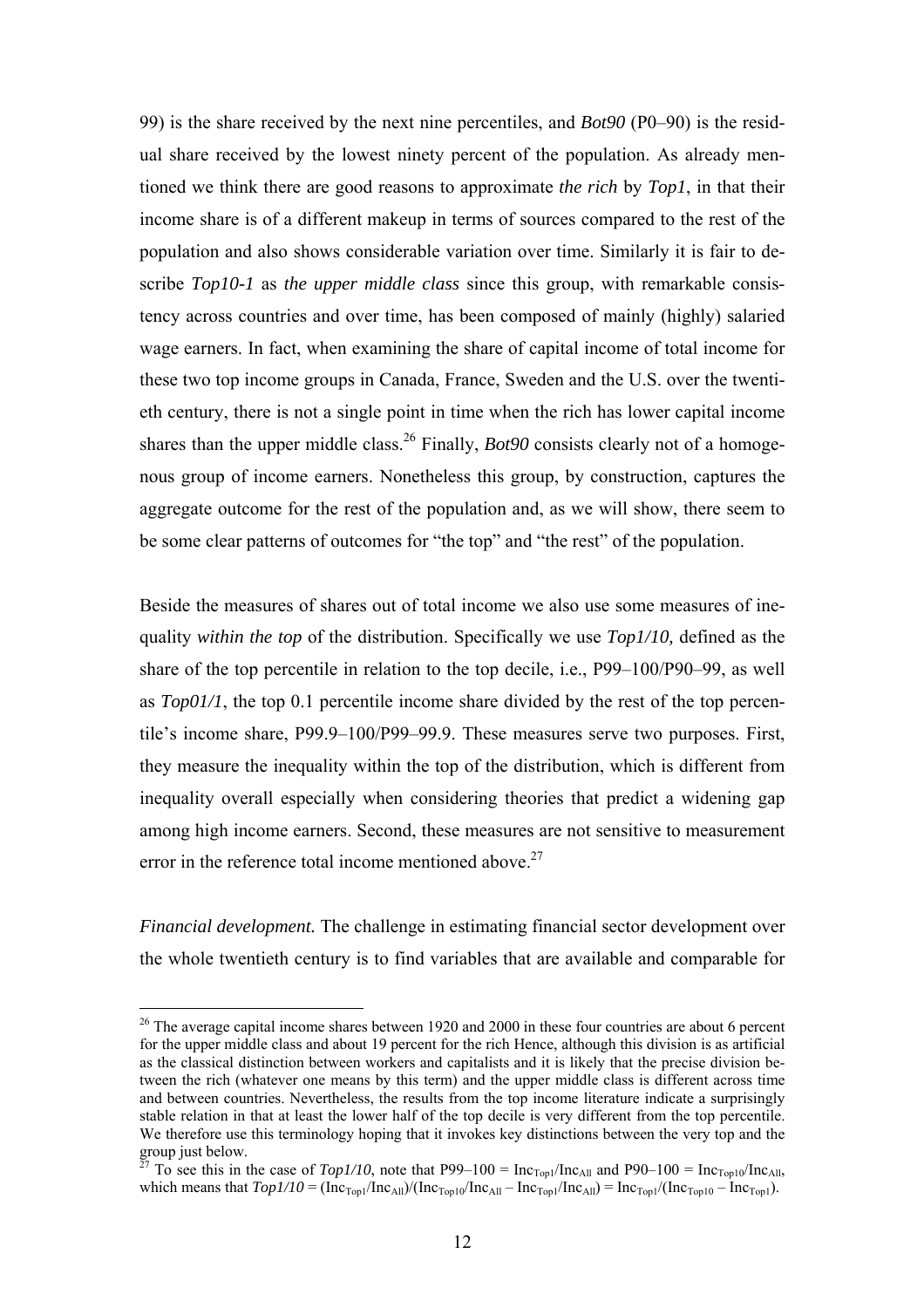all countries for such a long period. We use three different measures aimed at capturing the relative importance of private external finance: *Bank deposits* (deposits at private commercial and savings banks divided by GDP), *Stock market capitalization* (the market value of listed stocks and corporate bonds divided by GDP), and *Total market capitalization* (the sum of the first two, which is also our preferred measure). The variable *Bank deposits* closely matches private credit in the economy.<sup>28</sup> By using these three different measures, we are also able to address possible distributional differences between bank-based and market-based financial development.

Our sources for bank deposits are Mitchell (1995, 1998a, 1998b) for the pre-1950 period and International Financial Statistics (IFS) and Financial Structure Database (FSD) for the post-1950 period. Data on stock market capitalization before 1975 come from Rajan and Zingales (2003), who present data for the years 1913, 1929, 1938, 1950, 1960 and 1970. We linearly interpolate between these years to get 5-year averages except for over the world wars as we deem such interpolated values to be highly uncertain. For this reason, the world wars are left out from most of our regressions. We then link these series with post-1975 data from FSD. One problem with the stock market capitalization measure is its potentially close connection to our income measure, which includes capital income (although not realized capital gains), i.e., returns on stocks and bonds. Hence, there could be a mechanical relation between top income shares and financial development if, for example, dividends tend to be high when stock market capitalization is high. This potential problem is, however, considerably smaller in the case of bank deposits, which hence also serves as a robustness check on the market capitalization results.

*Openness.* Our main measure of trade openness is a standard *de facto* measure: the sum of exports and imports as a share of GDP. For the pre-1960 period data come from Mitchell (1995, 1998a, 1998b), Rousseau and Sylla (2003) and López-Córdoba and Meissner (2005) and for the post-1960 period we use data from IFS. Data are generally lacking for wartime years. An alternative way to measure openness is to use rules-based measures. We use data on average tariffs, sum of paid tariffs over imports,

<sup>&</sup>lt;sup>28</sup> We use bank deposits instead of private credit since we have much longer series of deposit data. For the country-years when the two measures overlap, however, the correlation is high (0.82). When replacing bank deposits with private credit in postwar regressions, moreover, the main results are qualitatively identical in both cases though somewhat weaker when using private credit.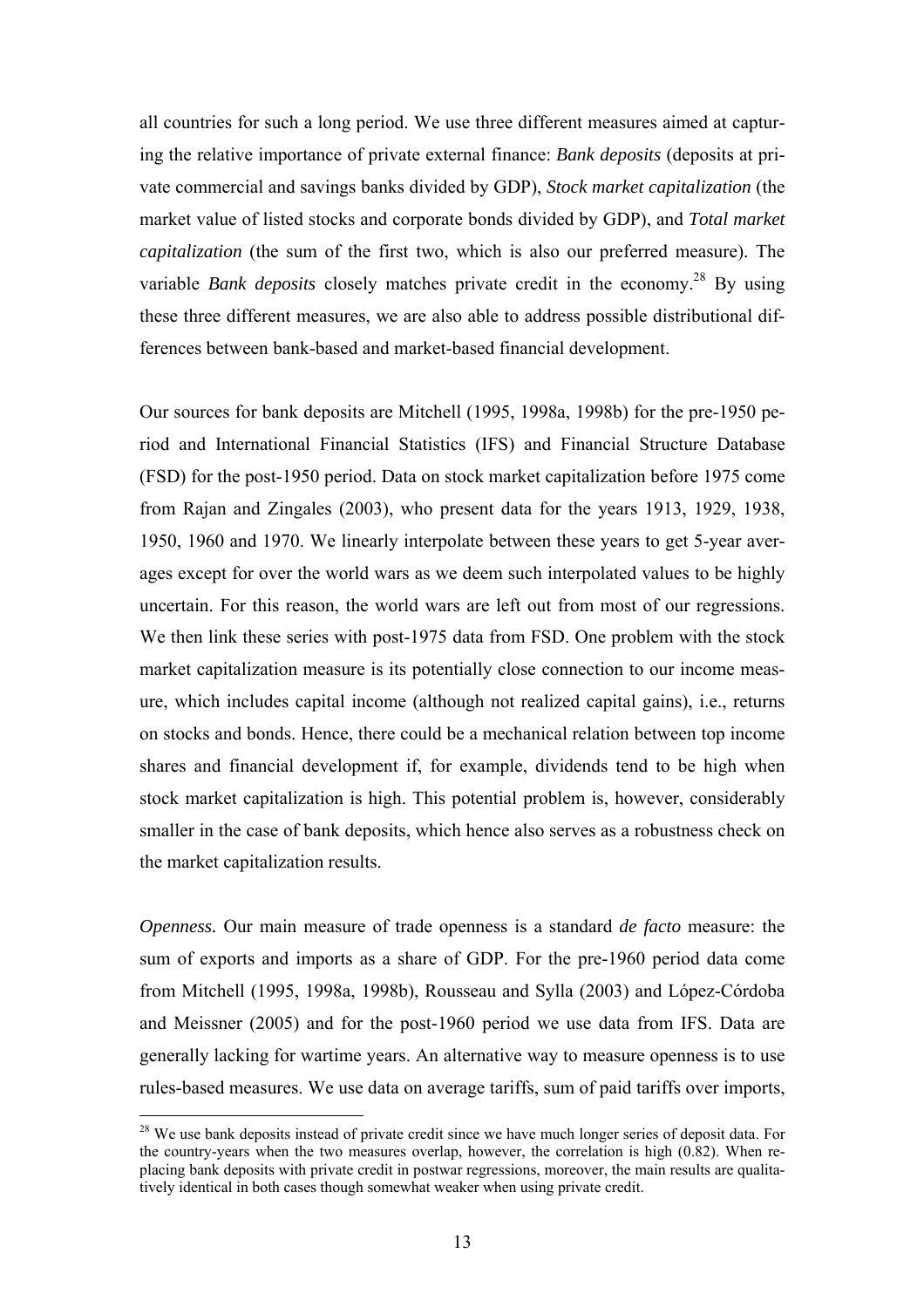from Clemens and Williamson (2007) which is the only *de jure* measure with acceptable time-space coverage that we are aware of. Still, average tariffs is a quite problematic measure of trade openness for several reasons, e.g., by not capturing the variation in tariff rates and import values across different goods and also since a zero average tariff could reflect both complete openness (tariff rates are zero) or complete autarchy (tariff rates are so high that imports are zero). For this reason, we only use it for sensitivity purposes.

*Central government spending*. In order to account for the activity and growth of government over the period, we include a measure of *Central government spending*, defined as central government expenditure as a share of GDP. Data are from Rousseau and Sylla (2003). Ideally we would have liked to include both central and local governments since the spending patterns at these two administrative levels may both vary systematically across countries and within countries over time. For example, Swedish municipalities and counties have gradually taken over the state's responsibility for the provision of traditional public sector goods such as health care and schooling, thereby potentially causing a decrease in central government spending but not in total government spending. However, lacking a measure of total government spending, we think that our chosen alternative is the best available measure for capturing the growth of government over time.29

*Top marginal tax rate*. We use two measures of top marginal tax rates. Our first measure, called *Margtax1*, combines data on the statutory top marginal tax rates with some newly created series of marginal tax rates paid by those with incomes equal to five times GDP per capita, an income level approximately equal to the 99th income percentile. The reason for not only using statutory top rates is that these rates have been binding to quite varying degrees on top income across countries as well as within countries over time.<sup>30</sup> New series with actual marginal tax rates paid are avail-

 $^{29}$  Rousseau and Sylla (2003) use this variable in their study of the determinants of economic growth in an historical context. Central government spending to GDP is also the variable that is available in databases such as the *Penn World Tables*, the World Bank's *World Development Indicators*, and the IMF:s *International Financial Statistics*.<br><sup>30</sup> For example, Roine and Waldenström (2009) shows for Sweden that over the entire century the top

income percentile only paid a marginal tax rate equal to the statutory top rate in the years around 1980. More generally, the statutory top rates have been relatively more binding to larger groups of income earners in Scandinavia and the U.K than in, e.g., Japan or the U.S.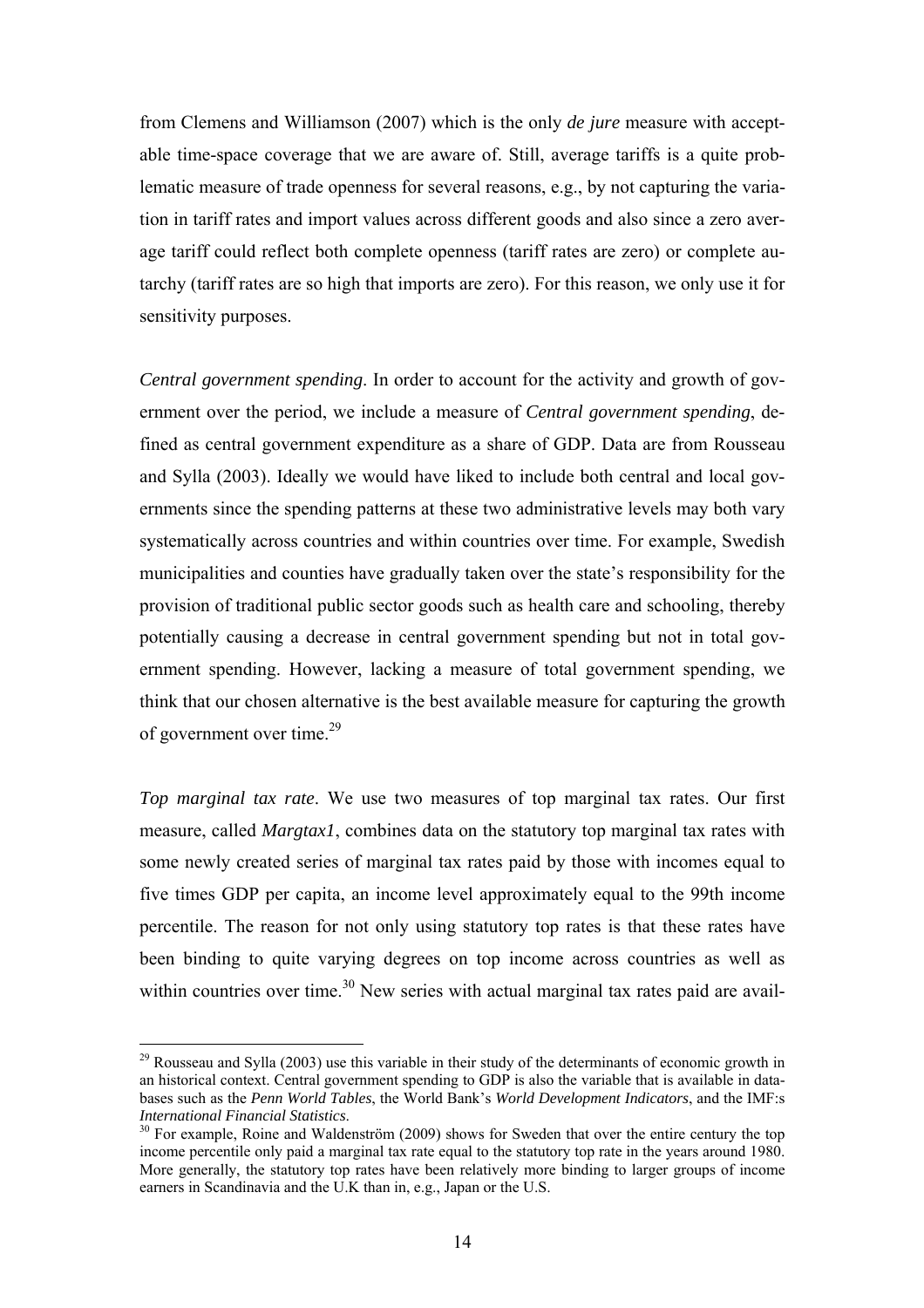able thanks to previous efforts by Bach, Corneo and Steiner (2005) for Germany (since 1958), Roine and Waldenström (2009) for Sweden (whole period), and Rydqvist, Spizman and Strebulaev (2007) for Canada, the UK, and the US (postwar period). These series were calculated from national tax schedules for each of the countries. Our second measure of marginal tax rates, *Margtax2*, consists simply of the full set of statutory rates from all countries for which such data are available.

*GDP per capita* and *Population size*. For the variables *GDP per capita* and *Population size* we use data from Maddison (2006).<sup>31</sup>

#### **4 A first look at the data**

 $\overline{a}$ 

To get a sense of the relationships between our variables of interest it is useful to just look at the trends over time. After all, when it comes to some of the main findings in the individual country studies on top incomes, such as the effects of the Great Depression and World War II, these are apparent just from looking at the data. *Figure 1* shows the development of our main dependent variable, the income share of the top percentile group (*Top1*) over the twentieth century for all countries in our sample.

Besides clearly showing the impact of the depression and World War II for many countries, another striking feature of the series is the strong common trend. With the exception of a few countries the development is remarkably similar over time, at least until around 1980. The same is, in varying degree, true for the main right-hand-side variables (at least for the development of GDP/capita, top marginal tax rates and central government spending). The panels in *Figure 2* show the development of these since 1900.

These signs of interdependencies are perhaps not so surprising given our focus on economies that have been relatively closely interconnected through events such as the Great Depression affecting top incomes in many of these countries in similar ways. One may also think of broad policies (taxation, liberalization, etc.) or changes in technology (financial innovation, factor flows, etc.) as being reflected in common trends

<sup>&</sup>lt;sup>31</sup> When computing GDP shares for financial development and trade volumes, however, we use nominal GDP series in Bordo et al. (2001), Mitchell (1995, 1998a, 1998b) and Rousseau and Sylla (2003).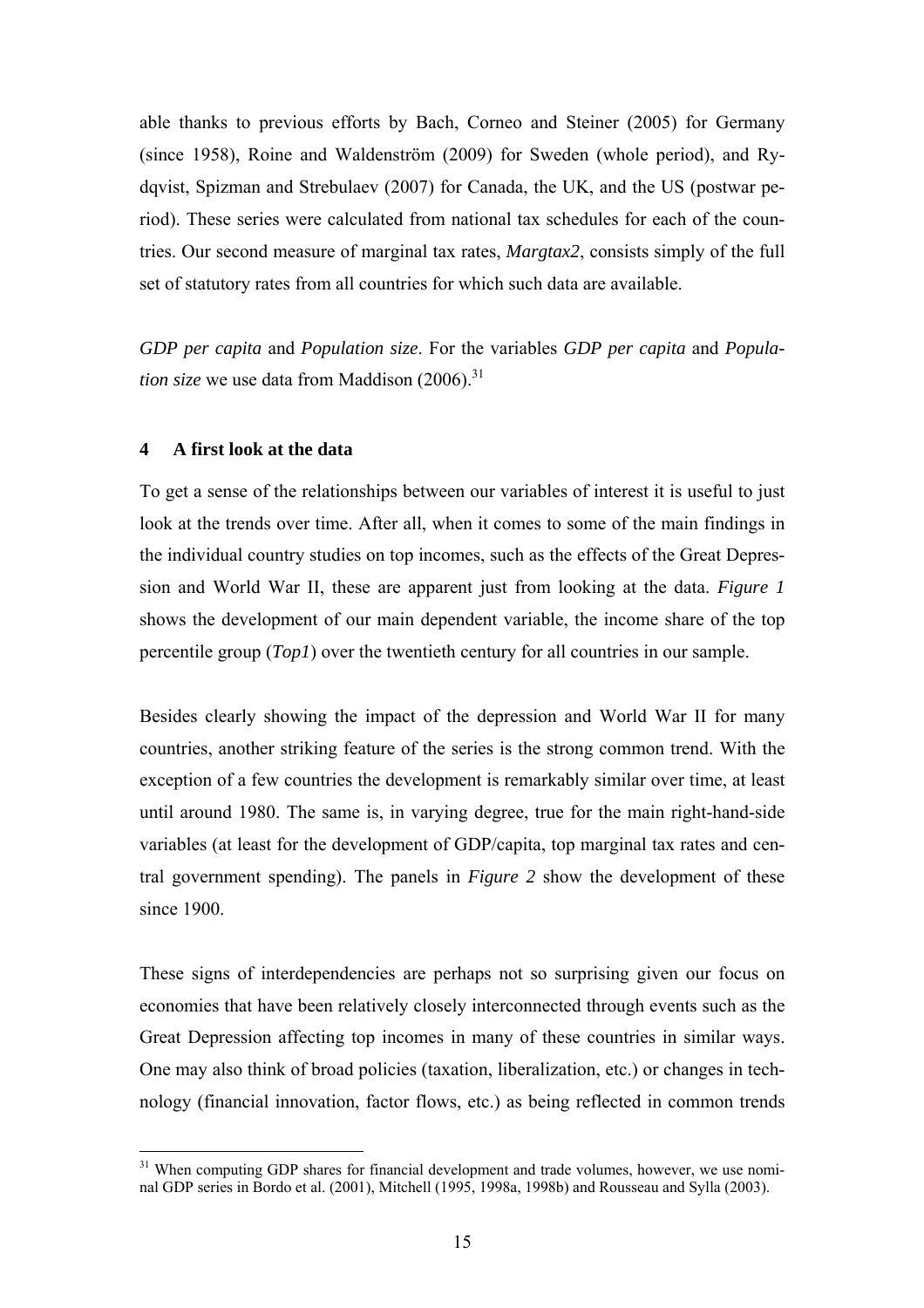of top income shares across countries. In the extreme this could be a problem for our econometric approach since we rely on within country changes in the relevant variables to identify effects, holding common trends constant. If there are changes across time in the explanatory variables but these are exactly the same everywhere, we would not find any effect even if there may be a relation. In other words, by taking out common trends, we run the risk of falsely rejecting a hypothesis because the patterns are too similar across countries. However, since no two countries are affected in exactly the same way by the developments throughout the 20th century, there should be enough variation in the data to disentangle the effects (see section 5 below). This problem is not unique to our study; exploiting the residual variation after having controlled for common effects is the standard way of approaching cross-country data.

Can we by just looking at the data find any clear patterns between the top income shares and the proposed explanatory variables over time? The short answer would have to be "no". As can be seen in *Figure 2* the level of financial development is quite volatile up until the middle of the postwar period when it starts to increase. Trade openness, on the other hand, exhibits a more monotonic increase (except for the drastic drop in the Netherlands during World War I), and a similar pattern goes for GDP per capita. Government spending is increasing in all countries, with the well-known war-related spike in the 1940s. Top marginal taxation increases before World War II, but continues to be high throughout the postwar period up to its peak around 1980 when it mostly starts to decrease. Overall, there are no obvious links between any of these variables and the top income shares, although there is quite notable crosscountry variation to use in a more sophisticated analysis of the panel. Piketty (2005) and Piketty and Saez (2006) make a similar simple eyeballing exercise to provide some suggestive evidence on the inequality-growth links, but in the end conclude that using all countries in the database might produce more convincing results and renew the analysis of the interplay between inequality and growth. The natural next step, therefore, is to study these relationships more rigorously.

#### **5 Panel estimations: Econometric method**

The theoretical discussion concerning the potential determinants of top income shares is suggestive, but inconclusive. Financial development has been suggested to increase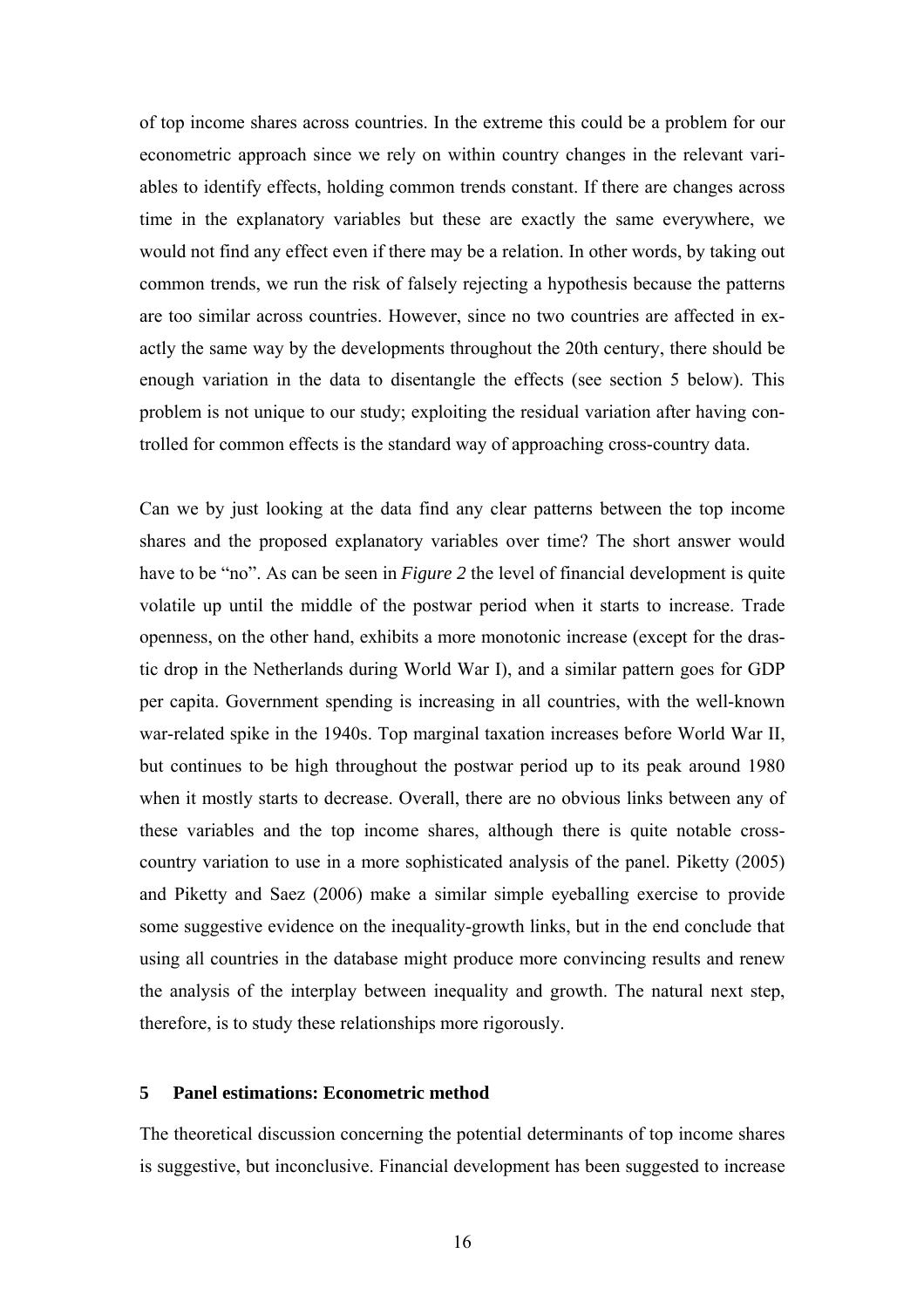as well as to decrease top income shares and the same goes for trade openness and the effect of economic growth. Even if theory on the effect on taxation is ambiguous, we do, however, expect to find that a larger government and higher tax rates (especially higher top marginal taxes) are associated with lower top income shares.<sup>32</sup> When it comes to finding possible relations between variables based on simply eye-balling the time series, we have concluded that there are no obvious links to be suggested. We therefore proceed with panel estimates of the effects on these variables on top income shares. Panel estimations allow us to take all unobservable time-invariant factors into account. Further, it allows us to control for both common and country specific trends. Thus, we can test for specific hypotheses regarding the relation between different variables on top income shares.

When estimating the determinants of top income shares using a long and narrow panel of countries, the assumptions underlying the standard fixed effects model are likely to be violated. In particular, serial correlation in the error terms can be expected. We therefore apply the less demanding first difference estimator which relies on the assumption that the first differences of the error terms are serially uncorrelated. As annual data can be quite noisy in a first-differenced setting, we use 5-year averages of the data rather than annual values. Assuming a linear relationship between the variables of interest, this means that we start by estimating the following regression:

$$
\Delta y_{it} = \Delta \mathbf{X}_{it}' b_1 + \gamma_t + \mu_i + \varepsilon_{it} \tag{1}
$$

This is a standard first difference regression including fixed time effects γ*t* and country specific trends (here captured by a country specific effect  $\mu_i$ ). Further,  $\Delta X_{it}$  is the vector of (first-differenced) variables that we are interested in as well as other control variables. Of course, the assumption of no serial correlation in the error terms does not necessarily hold, even after first-differencing. Indeed, some preliminary tests suggest that serial correlation is a problem in this setting.<sup>33</sup> To account for serial correla-

<sup>&</sup>lt;sup>32</sup> This is partly assuming that disincentive effects dominate, but also based on the potential dynamic effects on capital accumulation. Some of the individual country studies on top incomes have also found that higher marginal taxes have indeed lowered top income shares.

<sup>&</sup>lt;sup>33</sup> The test procedure follows Wooldridge (2002, Chapter 10.6): We run regression (1) and keep the residuals. We then rerun the regression and include the lagged residuals in the estimation. Since the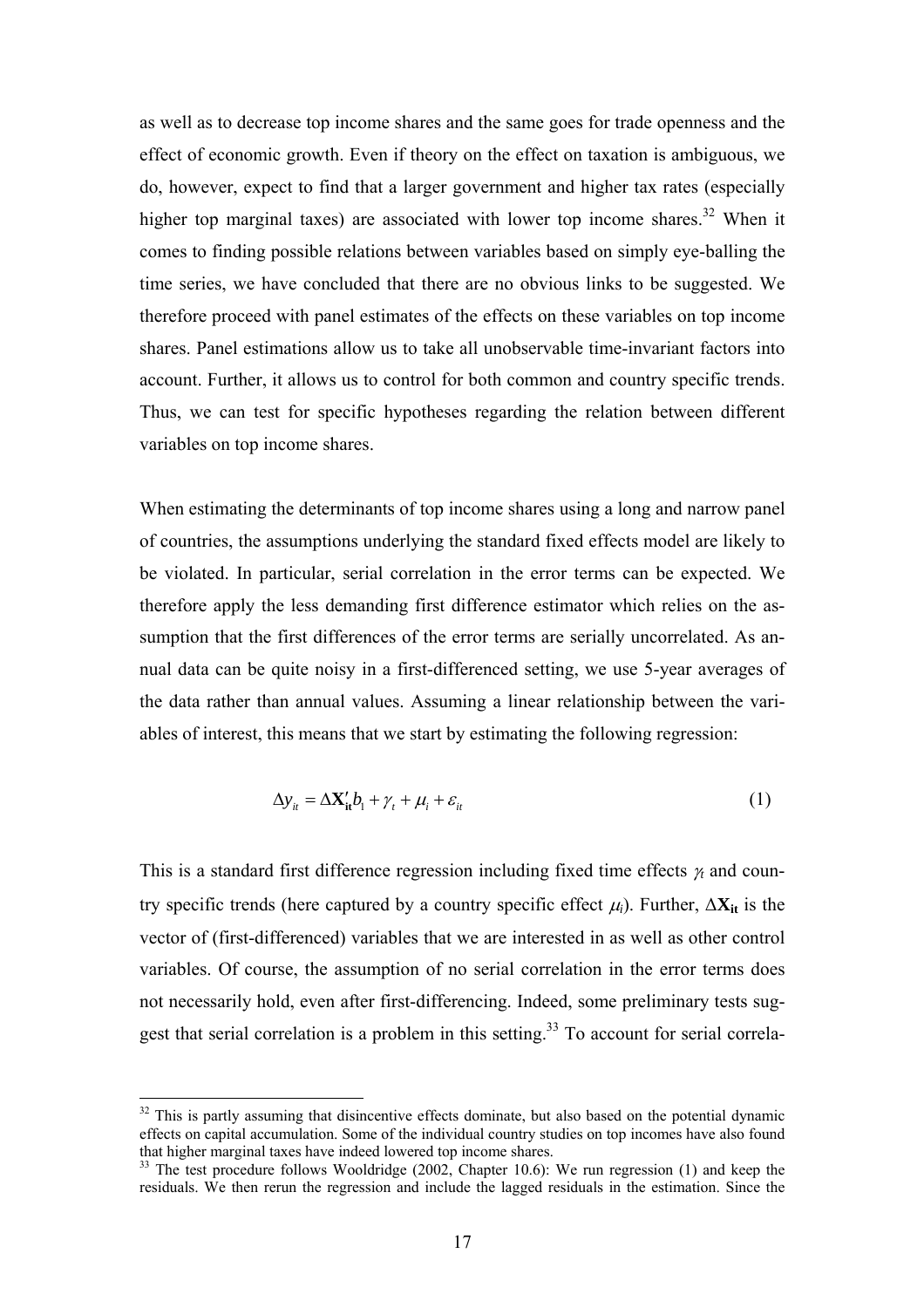tion, we follow two different strategies. Our main approach is to estimate (1) using GLS and directly allow for country specific serial correlation in the error terms. The assumption of a linear relationship is by no means innocuous, especially considering the long time-frame of our study. A important part of our study therefore analyses potential non-linearities in the data. For example, we analyze if various effects differ across different levels of economic development.<sup>34</sup>

As an alternative approach, one could include the lagged dependent variable, thereby explicitly allowing for the dynamics that give rise to serial correlation. This means that we estimate the following regression:

$$
\Delta y_{it} = b_0 \Delta y_{it-1} + \Delta \mathbf{X}'_{it} b_1 + \gamma_t + \mu_i + \varepsilon_{it}
$$
\n<sup>(2)</sup>

Applying the same test as above shows that serial correlation is no longer a problem when using a dynamic specification. However, the inclusion of the lagged dependent variable is not unproblematic since it is correlated with the unobserved fixed effects. Thereby, we could get biased estimates. This bias is reduced when *T* is large (Nickell, 1981). *T* does in this case depend on the actual time horizon on which the data is based. In other words, in our case where *T* is 100 years, the bias is not likely to be a major problem even if we only use 20 periods based on 5-year averages. Furthermore, the standard way of dealing with the dynamic panel data problem is to use GMMprocedures along the lines of Arellano and Bond (1991) or Arellano and Bover  $(1995)$ <sup>35</sup> But these GMM-procedures are not appropriate in a setting with small *N* and large *T* such as ours (Roodman, 2007). For these reasons we run regression (2) without any adjustments or instrumentation. Both when using dynamic first differences and first differenced GLS, we allow for heteroskedasticity in the error terms. In order to limit the number of tables, we only report the GLS results in the main paper, but all regressions are also run using the first difference approach.

coefficient on the lagged residual is positive and significant, we can conclude that serial correlation is a problem even after taking first differences.

 $34$  Another issue is that our dependent variable is bounded between 1 and 100. In practice, this is likely to be a minor concern as the top income share is never close to these extreme values. Linearizing the dependent variable using the transformation  $v=ln(t)$  income share/(100–top income share)) matters little for the results.

<sup>&</sup>lt;sup>35</sup> Lagged levels and differences of the endogenous variable/s are used as instruments in these GMMprocedures.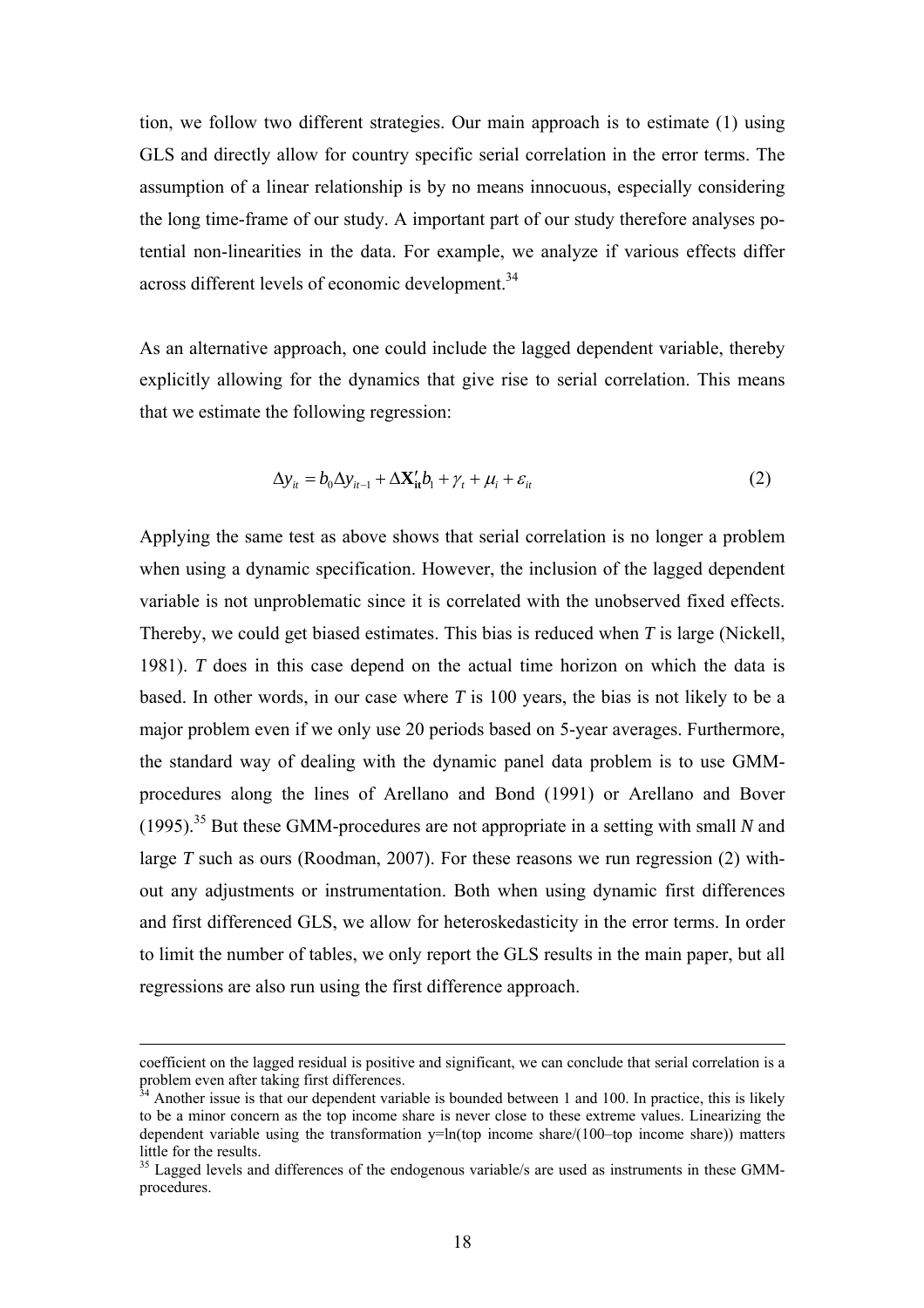The fact that we control for trends and time invariant country factors does not mean that we have fully addressed potential endogeneity problems. First of all, we could have direct reverse causality from top income shares to our explanatory variables. This would be the case if, for example, top income shares would have a direct effect on economic growth, rather than the other way around. Similarly, high top income shares could affect financial development positively if individuals in the top of the income distribution are relatively prone to make use of the financial markets for saving and investment. It is more difficult to see a problem of reverse causality from top incomes to trade and government spending, but a high income concentration can of course affect the political trade-offs facing a government. This, in turn, can affect trade policies, government spending and how the tax system is structured. Second, it is possible that some uncontrolled factor affects both top income shares and the respective control variables. This would then give rise to an omitted variable bias of our estimates.

The ideal way of dealing with these endogeneity problems is to find some credible instrument for each respective explanatory variable. Since our approach here is to take an agnostic view on several potential explanations for top incomes over a long period, instrumentation is not feasible for all variables. However, when estimating the impact of internationalization we will rely on both *de facto* and *de jure* measures of openness. In order to get at the impact of financial development, we will both use direct measures and analyze the effects of banking crises on top income shares. Neither of these approaches is ideal so we cannot claim to fully establish causality. Despite these shortcomings we regard our contribution as being a first systematic take on the various explanations of top income shares that have been proposed in the literature.

#### **6 Results**

 $\overline{a}$ 

In this section, we report the results from panel regressions using the above estimation methods. Throughout, we have used both first differenced GLS (FDGLS) and dynamic first differences (DFD), but as these give very similar results we only display the FDGLS results in our main tables while showing the DFD output in Appendix B.<sup>36</sup>

<sup>&</sup>lt;sup>36</sup> We choose to present the results from FDGLS because it deals more directly with serially correlated errors.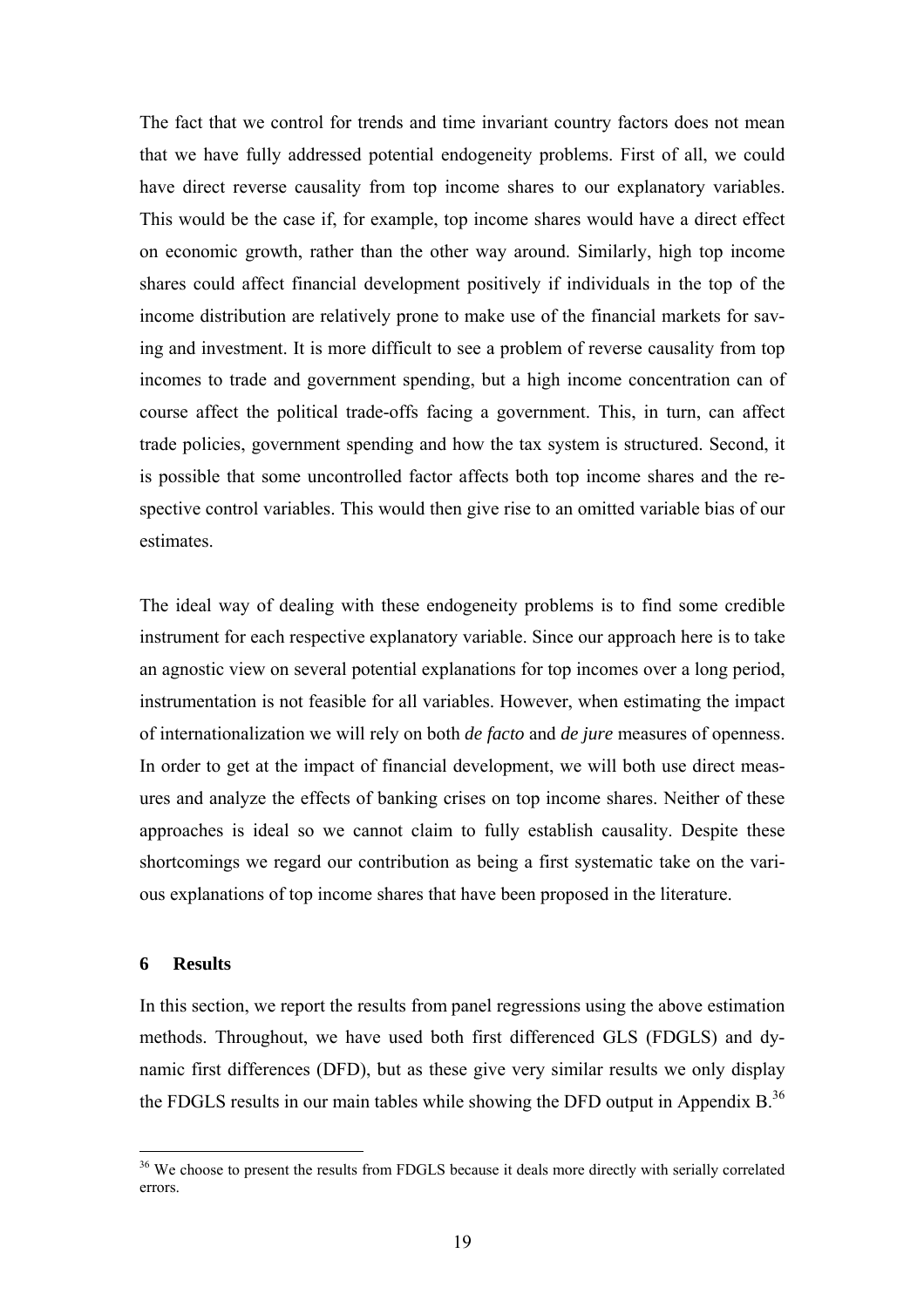In all tables showing the results, the dependent variables are the five different income shares presented in the data section: the top percentile (*Top1*), the next nine percentiles in the top decile (*Top10–1*), the bottom nine deciles (*Bot90*), the top percentile divided by the rest of the top decile (*Top1/10*) and, finally, the top 0.1 percentile divided by the rest of the top percentile (*Top01/1*). As has already been stated, the results are not sensitive to altering the exact percentile limits between these income earner groups.<sup>37</sup>

The presentation of the results starts by looking at average long-run effects over the whole income distribution. We then allow for: different effects across levels of development, differences between Anglo-Saxon and other countries and differences between bank- and market-oriented financial systems. Thereafter we show that our results are robust to restricting the sample in a number of ways as well to using alternative marginal tax measures.<sup>38</sup>

#### **6.1 Main results**

 $\overline{a}$ 

Table 5 presents the results from our baseline FDGLS regressions. The explanatory variables in all regressions are growth in GDP per capita, financial development (as measured by total capitalization), population size, central government spending, and openness to trade. The difference between odd and even numbered columns is that the latter also includes top marginal tax rates.

A number of clear and interesting results are shown in Table 5. First, there is a strong positive relation between GDP per capita growth and the changes in the top income share. The regression coefficients for *Top1*, *Top1/10* and *Top01/1* are all significantly positive suggesting that in periods of high growth the rich have benefitted more than proportionately over the entire twentieth century. Furthermore this relationship is stronger the higher up the distribution one gets. In sharp contrast to those results is the

 $37$  Using all possible variants of top income share groups that are available to us from the different country case studies, we find no important variation in our results (available upon request). For example, we try splitting the rich in Top1 (P99–100) into two halves (P99–99.5 and P99.5–100) and, similarly, redefining the upper middle class as the next four percent (P95–99) in the top decile instead of the next nine percent (P90–99), finding qualitatively identical results.

<sup>&</sup>lt;sup>38</sup> Judging from the descriptive analysis of Section 3, it is obvious that the two world wars had an impact on top income shares. As we lack data on several variables for the war years they are excluded from the empirical analysis. Even if data had been available, it would have been difficult to separate different explanations during periods of such dramatic changes as the war years.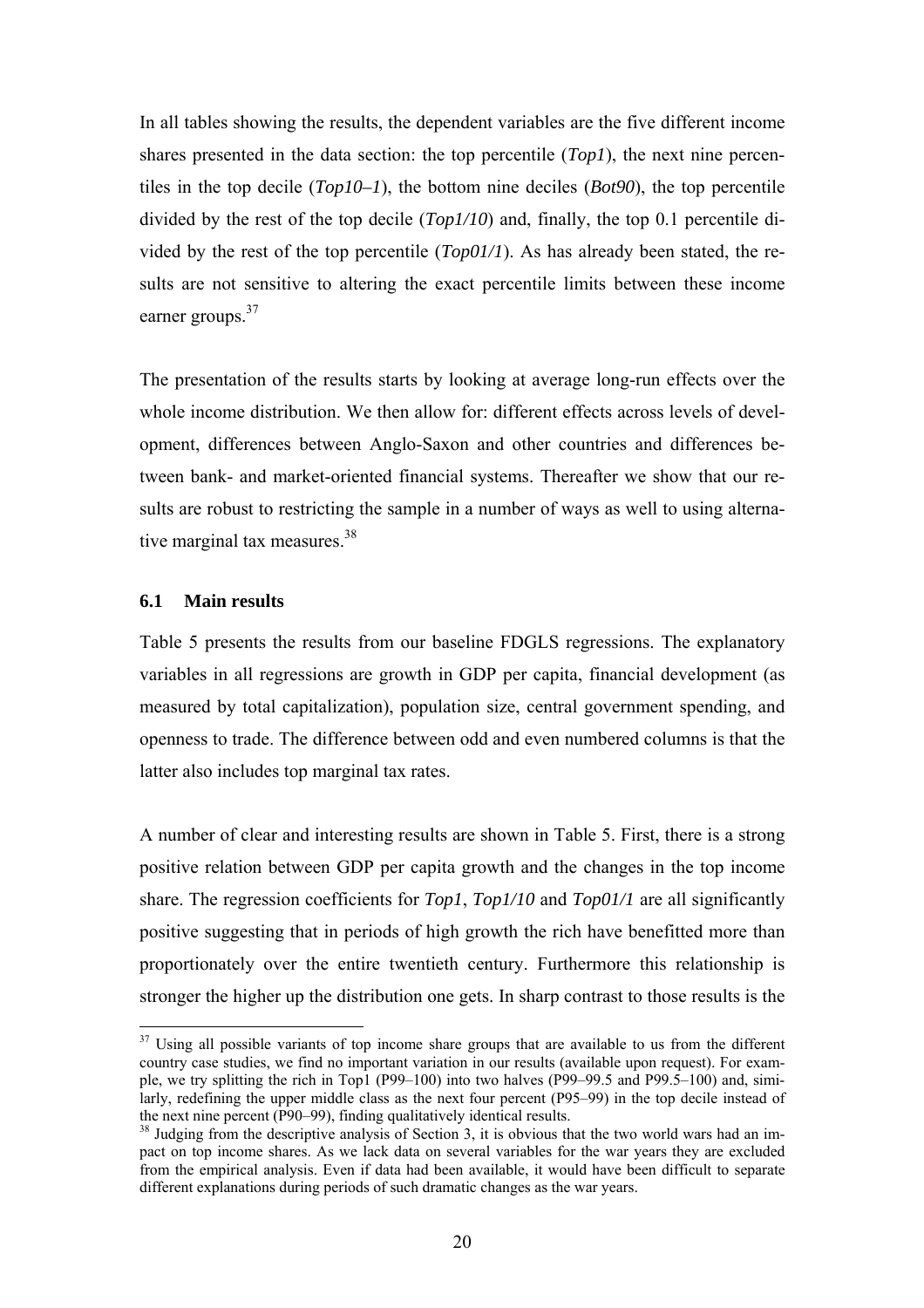*negative* relationship between growth and changes in the income share for the next nine percentiles in the top decile, *Top10–1*, which we think of as the upper middle class group. The most plausible explanation for this finding is perhaps simply that the top percentile group has a larger share of their income tied to the actual development of the economy, while the following nine, as pointed out in much of the top income literature, are mainly highly salaried workers but with relatively limited bonus programs, stock options, and other performance related payments. As shown in the above section describing the income data, their capital income share is also significantly lower than that of the rich. The unclear result for the rest of the population is likely to reflect the heterogeneous experiences within this group. Quantitatively the estimated effects suggest that an average growth rate of 10 percent, which seems reasonable over a five year period, increases the income share of the top percentile by about 0.6 percentage points (the mean of *Top1* is 10.6). As for the effects within top income earner, columns 7 and 8 shows an increase of approximately 0.03 (the mean of *Top1/10* is 0.45).

Financial development also turns out to have been pro-rich over the past century, with increases in total capitalization being significantly associated with increases in the top income percentile. Unlike the growth effects, however, the effect for the following nine percentiles is statistically insignificant, while the effect on the nine lowest deciles seems to be negative (although with varying degree of statistical certainty). It is not trivial to gauge the size of the estimated effects, but the following exercise can be useful. Increasing total capitalization by one standard deviation (0.5, or 50 percent of GDP), is related to an increase in income share of the top percentile by about 0.5 percentage points. As the mean income share of this group is about 10 percent, this effect is quite small. If we instead use the estimates from *within* the top decile (columns 7 and 8), we see that the same increase in is related to an increase in the income share of the top percentile by about 0.15. As the top percentile on average has an income share of 0.45 of the *Top10–1* group, this effect must be considered very large. In other words, financial development has large redistributive consequences within the group of high-income earners, but the consequences for the overall distribution of income are more limited.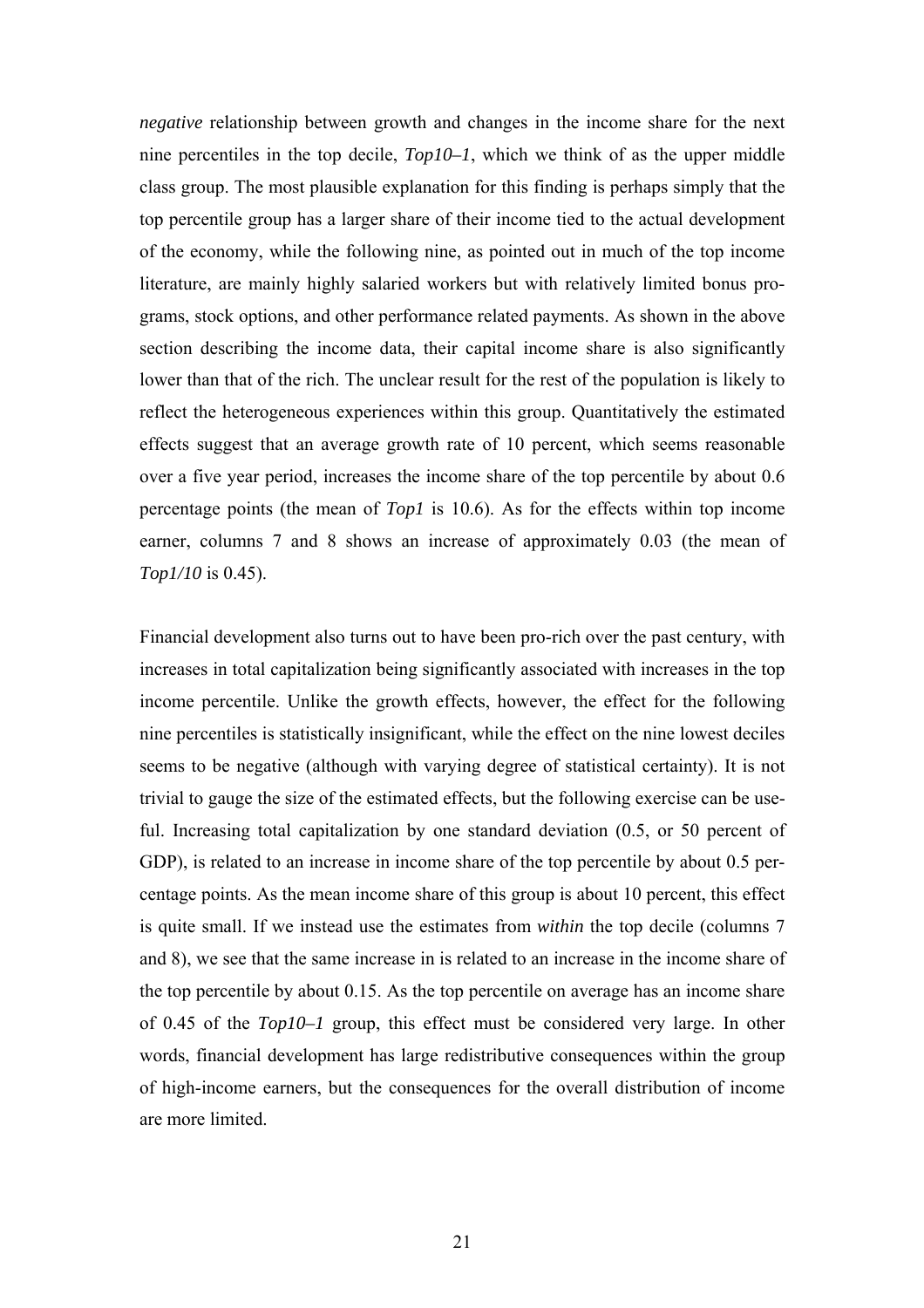Looking at the role of the state, the effects on inequality are in line with what one might expect. Central government expenditures increases the income share of the nine lowest deciles, decreases the share of the upper middle class group, but has no significant effect on the top percentile. Increasing central government spending by one standard deviation (about 0.07) is related to a reduction in the income share of the upper middle class by about 1.6 percentage points (the average income share of this group is about 23 percent). The most surprising finding regarding the amount of government spending is that the highest income earners appear to be unaffected.

Furthermore, top marginal taxes have a negative effect on the whole top group, both the top percentile and the following nine percentiles, while the effect for the lower nine deciles is strongly positive. As our income shares are *pre-tax* this suggests that high marginal tax rates have an equalizing effect beyond the direct impact of taxation, something which is not theoretically obvious.<sup>39</sup> The direct effects of taxation are relatively small. Increasing top marginal taxes from 50 to 70 percent (approximately one standard deviation), reduces the income share of the top percentile by 0.86 percentage points. Within the top decile, the same increase in taxes leads to a reduction of the earnings of the top percentile by 0.03 which should be compared to the mean of 0.45. However, when taking the cumulative effects of taxation into account may still be important in explaining changes in inequality.

Appendix B contains results from simple simulations of the dynamic effects under different assumptions about capital accumulation in response to tax increases and shocks to the capital stock (as well as their combined effect). $40$  Assuming that capital owners (overrepresented in the top of the distribution) use some of their capital to uphold consumption the tax increase will not only affect disposable income in the current period but also future (capital) income. Piketty and Saez (2006) argue that the tax increases in the 1940s and 1950s had precisely this type of effect when combined with the shocks to capital during World War II. Our stylized simulations show that tax increases in the order of magnitude that took place in many countries around the 1950s could indeed have important cumulative effects. For example, in response to a tax increase from 0.3 to 0.5, the income share of the top percentile would decrease from 15

 $39$  See e.g., Atkinson (2004) and the discussion in Section 2 above.

<sup>&</sup>lt;sup>40</sup> These simulations are very similar to those in Piketty (2001b).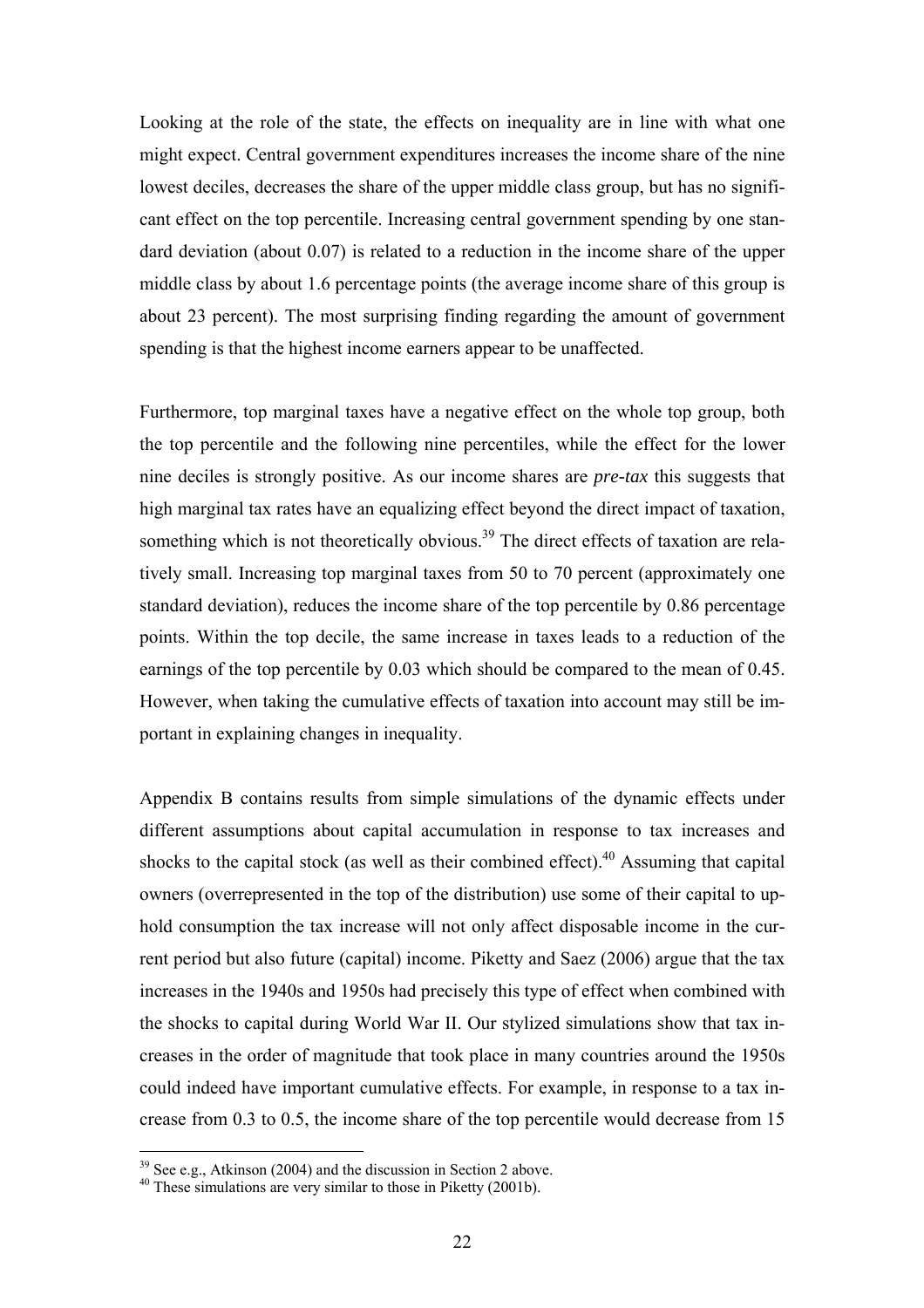percent to 14.2 percent in five periods (assuming they uphold consumption by decreasing savings). After ten periods it would be 13.5 percent and after 15 periods 12.6 percent. When combined with a shock to capital the numbers would be 12.3, 11.2, and 9.9 percent after 5, 10, and 15 periods respectively. As illustrated in Appendix B changing the consumption response or altering the level of tax increase or capital shock does not alter the basic insight: Small short term effects – of the size that we find in our panel estimation – can be significant over time through their effect on capital accumulation.

Finally, contrary to what is often asserted *openness,* i.e., the trade to GDP-ratio, is not strongly related to top income shares at all. If anything the relationship is negative but when we use average tariff protection as measure of openness the coefficients for the rich are positive but insignificantly different from zero.<sup>41</sup> As we include time fixed effects and thereby control for any general changes in globalization it is still possible that while "general globalization" increases income inequality country specific trade openness does not. However, the mechanism behind such a result would be quite difficult to spell out.

The issue of "general globalization" brings us to the question of how much of the variation in top income shares that can be explained by common time shocks and what the explanatory power of the time varying control variables is. As we noted in section 4, one of the few things that can be said about the data just by looking at it is that there seems to be a strong common trend. It is therefore interesting to see exactly how much of variation that can be explained by this. Our estimates suggest that a full 35 percent of the variation in the first-differenced top income share can be explained by the time fixed effects.<sup>42</sup> Adding the base set of controls explains another 7 percent, and the inclusion of country time trends adds another 12 percentage points of explanatory power. Hence, a substantial amount of the variation can be attributed to general changes in economic conditions.

<sup>&</sup>lt;sup>41</sup> Results using average tariffs are available upon request.

<sup>&</sup>lt;sup>42</sup> The estimated coefficients for the time fixed effects in the main regressions are about zero before the 1980s. After that, however, they increase constantly, peaking during the 1995-2000 period.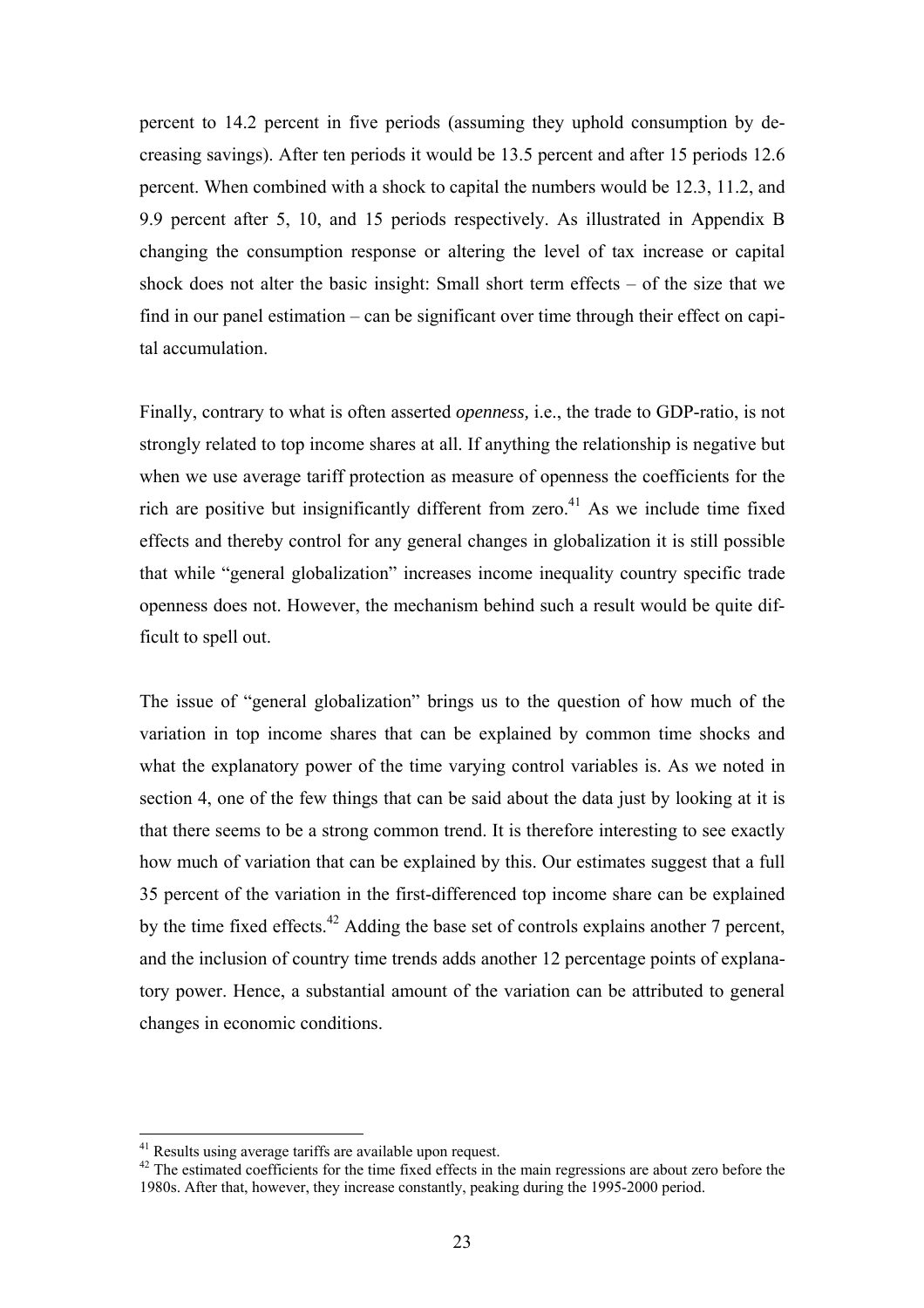#### **6.2 Different effects depending on the level of economic development**

As discussed in section 2, the effect of several variables on top income shares could theoretically be expected to depend on the level of economic development. In this section, we analyze this possibility by splitting the sample into three similar sized groups based on per capita  $GDP<sup>43</sup>$ . Thereafter we interact these groups with the respective variable of interest. Table 6 presents the results from this exercise.

Overall, there is little evidence that the effect of GDP growth on top incomes depends on the level of development. The point estimates have the same signs and levels of significance in almost all cases and F-tests of equal coefficients across development groups are mostly not rejected.

When it comes to the effect of financial development depending on the level of economic development, however, a more interesting variation is observed. According to the basic idea of Greenwood and Jovanovic (1990), financial development should benefit the rich in early stages of development, but then spread to benefit everyone as the economy becomes more developed. Our results seem to be in line with this idea; the very richest among the top income earners benefit more from financial development especially at low levels of development. Note that once again it seems to be primarily the rest of the top decile (P90–99) that loose out on this development.

We also analyzed the effects on inequality coming from trade openness and central government spending over the level of economic development but could not find any observable differences and therefore suppress these results in our tables.

#### **6.3 Banking crises and financial systems: A deeper look at the role of finance**

Among the strongest result so far is that financial development is highly positively related to top income shares. Establishing a causal relationship from financial development to top income shares would therefore be valuable. To this end we use the fact that banking crises cause drastic contractions of the financial sector. Using data from Bordo et al. (2001) and Laeven and Valencia (2008) on banking crises, we can esti-

<sup>&</sup>lt;sup>43</sup> High income if GDP per capita is greater or equal to 15365 USD per year, middle income if GDP per capita is between 15365 and 9701 USD per year, and low income if GDP per capita is less than or equal to 9701 USD per year.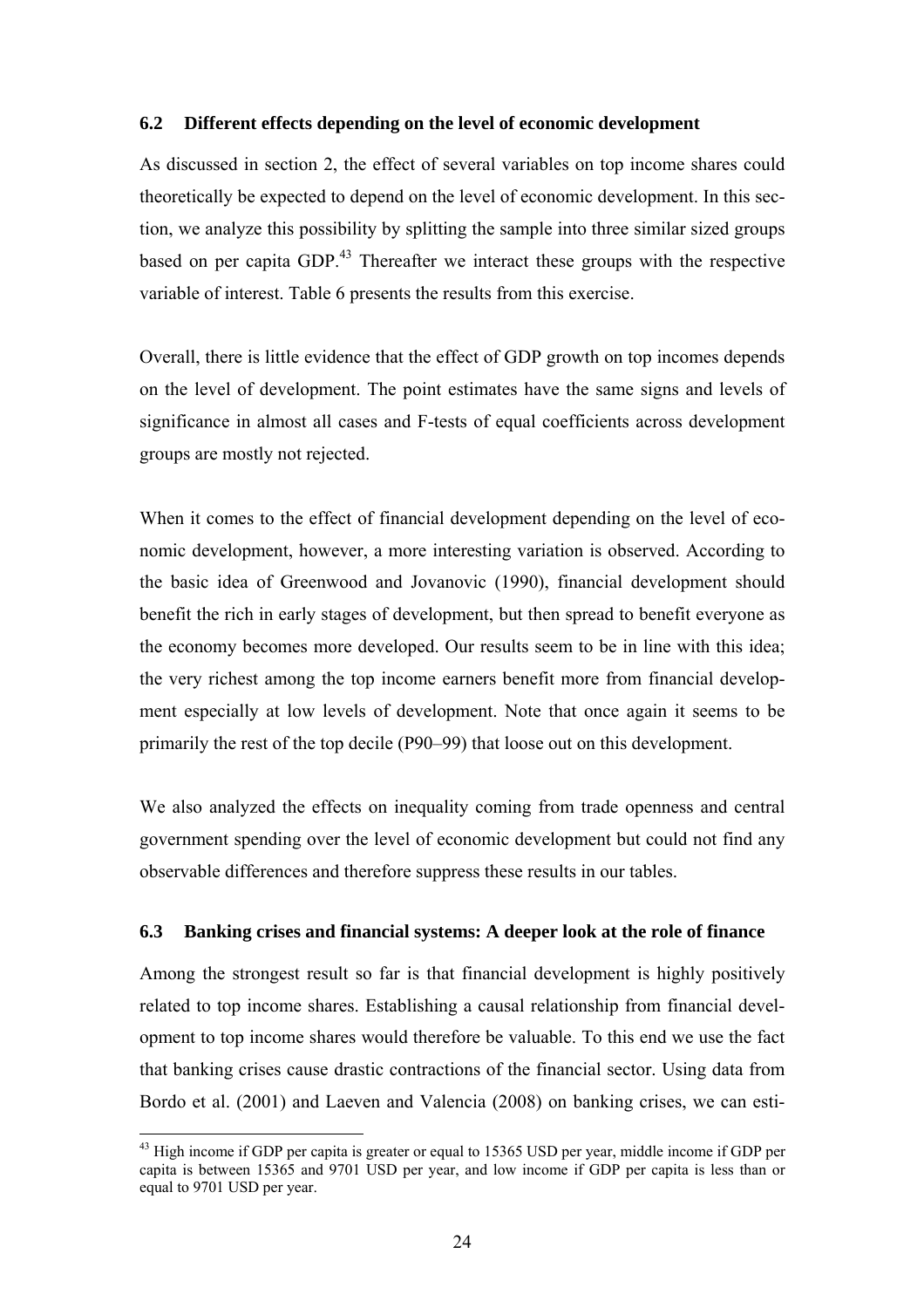mate the impact of these events on top income shares. When doing this, we naturally do not include any direct controls for financial development as these are endogenous to the crises itself. In the first column of Table 7, we see that the share of years during each 5-year time period that a country was exposed to a banking crises has a substantive negative impact on top income shares (results are similar when using a binary indicator for a crisis period).

One possibility is that this relation is due to some general crisis effect, rather than the banking crises *per se.* In the second column therefore, we include a similar variable representing periods during which currency crises occurred. As can be seen, however, these episodes do not have a significant impact on top incomes. In the next two columns, we see that neither type of crises had a significant impact on the income shares of the upper middle class. This is consistent with our original findings that the income shares of this group in unaffected by financial development.

In the literature on top income shares, the diverging pattern between Anglo-Saxon countries and continental Europe has been stressed.<sup>44</sup> One possibility is that this is due to differences in the financial systems. While Anglo-Saxon countries tend to have stock market based financial systems, most of continental Europe and the rest of the world have relatively bank based financial systems (see, e.g., Boot and Thakor, 1997, Allen and Gale, 2000, and Levine, 2005). Hence, if there are differences between these systems in terms of allocating capital and generate returns to savings that would give rise to differences in the relative size of capital income and hence the development of income inequality across Anglo-Saxon and other countries.

In Table 8, we analyze this issue explicitly by breaking up our combined measure of financial development, total capitalization, into its components. In columns (1) and (4) we use *Bank deposits* and in columns (2) and (5) we use *Stock market capitalization* to measure financial development. The main findings in Table 8 show, however, that there are no systematic differences in distributional influences across the two types of financial systems. This does not only tell us that different types of financial

<sup>&</sup>lt;sup>44</sup> This difference is one of the main findings in the recent research on top incomes. Indeed, the title of the recent volume edited by Anthony Atkinson and Thomas Piketty, collecting much of this work is *Top Incomes over the Twentieth Century: A Contrast between European and English-Speaking Countries.*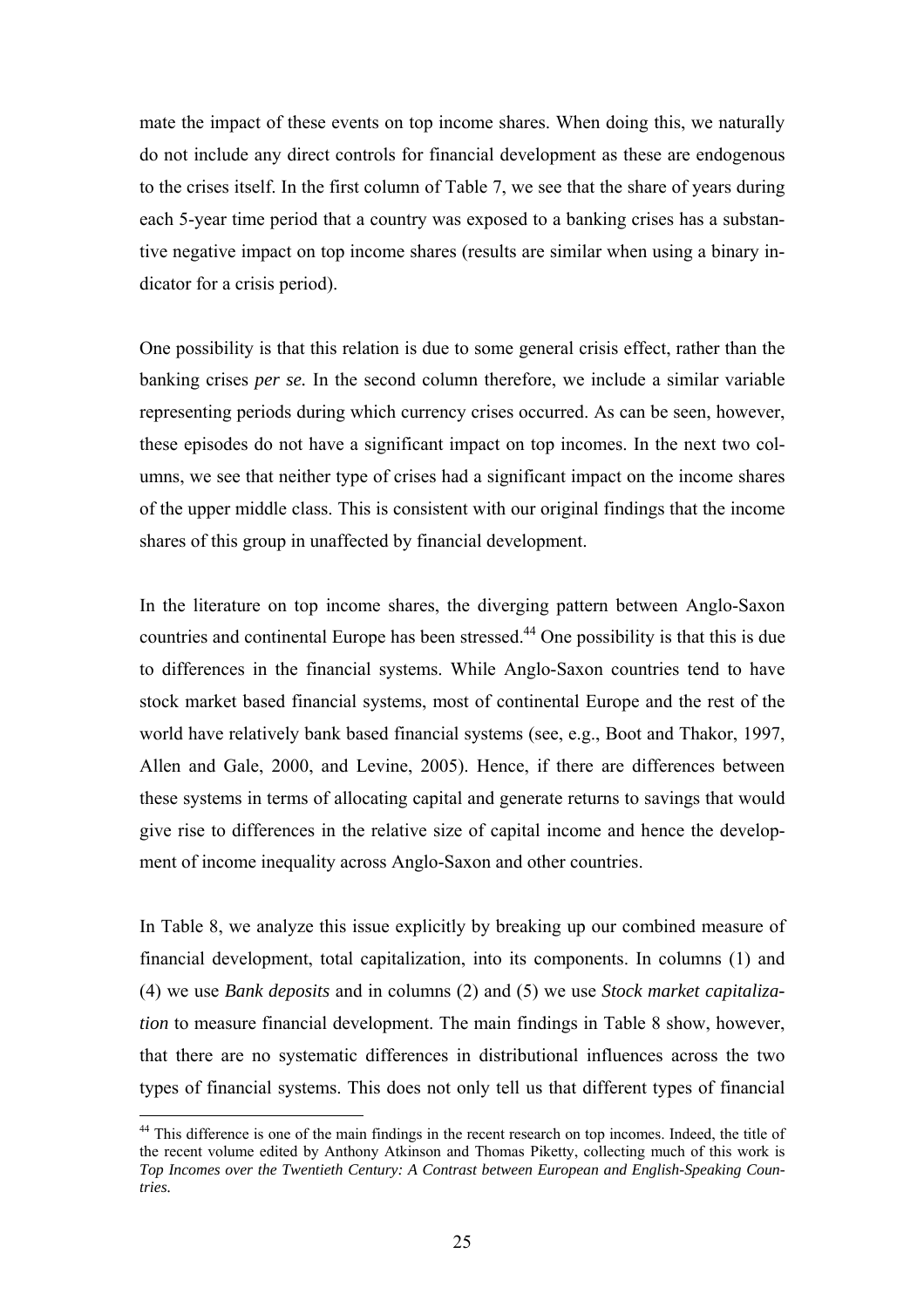development are unlikely to have a differential impact on top income shares. As bank deposits are much less affected by current market conditions than stock market capitalization, it these findings also reduce the likelihood that we capture a mechanical relationship between stock market capitalization and top incomes.

Finally, there are several different ways to proxy for financial development. We make use of *bank deposits* to capture the amount of credit in the economy. An alternative measure of this is the share of *private credit* to GDP. The two proxies are highly correlated and as can be seen in columns (3) and (6) the results are qualitatively similar regardless of which proxy we use.

In sum, the results for banking crises suggest a causal relationship between financial development and top income shares. Moreover, that the pattern is the same for bank based measures of financial development (bank deposits and private credit) and market based measures (stock market capitalization) means that this is not likely to be due to a mechanical relation between market capitalization and top income shares.

#### **6.4 Are Anglo-Saxon countries different?**

Based on the different developments from 1980 and onwards, it has been suggested that the evolution of top income shares in Anglo-Saxon countries differs from that of continental Europe.45 Empirically speaking, there are two possibilities: Anglo-Saxon countries may either have had a different development in the underlying determinants of top income shares, or the response of top incomes to the underlying determinants differs – for some reason – between the two groups of countries. In Table 9, we address this issue by interacting a dummy variable indicating that a country is Anglo-Saxon with the main variables of interest.<sup>46</sup> We can then directly answer the question if the slope coefficients differ between Anglo-Saxon and other countries.

The results do not indicate any systematic distributional effects from either economic growth or trade openness that differ between the two country-groups. In a few cases the estimated coefficients are statistically significant, but they fail to provide a consis-

 $45$  See, e.g., Atkinson and Piketty (2007).

<sup>46</sup> Anglo-Saxon countries are Australia, Canada, New Zealand, the UK and the US.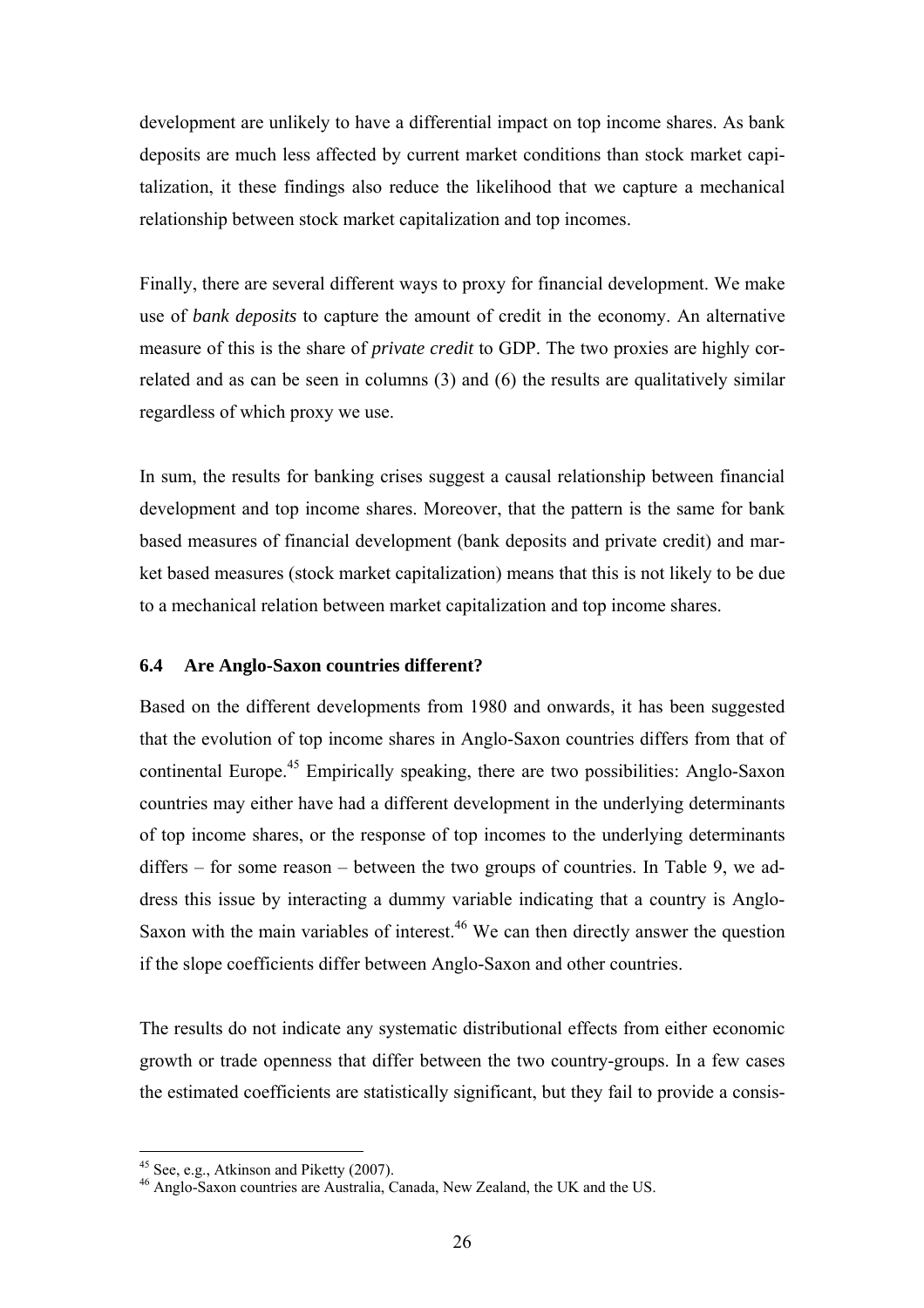tent pattern.<sup>47</sup> Another possibility that has been discussed in the literature is that the different groups of countries differ in their acceptance of inequality.<sup>48</sup> One, admittedly quite weak, way to test this hypothesis is to analyze if government spending is relatively pro-rich in Anglo-Saxon countries. When we interact government expenditures with the Anglo-Saxon indicator the interaction term is, however, not statistically significant (suppressed in the table). We can therefore not see any indication that the distributional impact of government spending is different in the two country groups.

An alternative approach to the question of why Anglo-Saxon countries differ from continental Europe is to analyze the diverging time trends between the two groups of countries. Specifically, we ask if these differences are reduced when we include our set of control variables. In Figure 3, we graph the interaction terms between time fixed effects and an Anglo-Saxon dummy, with and without our base set of control variables.49 As should be clear, this exercise indicates that the difference between the two groups of countries is – if anything – more pronounced after we control observable characteristics. Thus, the difference between the two groups of countries must be due to other factors. Unfortunately, our data does not allow us to pursue the question further.

#### **6.5 Sample restrictions, extensions and robustness**

In Table 10, we conduct a set of robustness tests, based on sample restrictions and alternative measures used. First, we replace our *de facto* openness variable, *Openness*, by a *de jure* measure of openness, *Tariffs*. This change does not alter the findings and openness remains basically unimportant to explain long-run trends in income inequality. Second, we restrict the sample to the post World War II-period, dropping all observations prior to 1950. The main reason for doing this is that the pre-war period includes the great depression era, during which the volatility of growth rates and changes in the income distribution were quite extreme. Further, top income shares declined rapidly during the Second World War, possibly for reasons unrelated to the

<sup>&</sup>lt;sup>47</sup> See, e.g., the negative effects of openness and growth in Anglo-Saxon countries on both *Bot90* and  $Top01/1$  while at the same time  $Top1/10$  in these countries is positively affected by openness.

<sup>&</sup>lt;sup>48</sup> See, for example the discussion in Piketty and Saez (2005).<br><sup>49</sup> As the diverging patterns are main apparent from 1980 an onwards, we only display these results for the post WWII-period.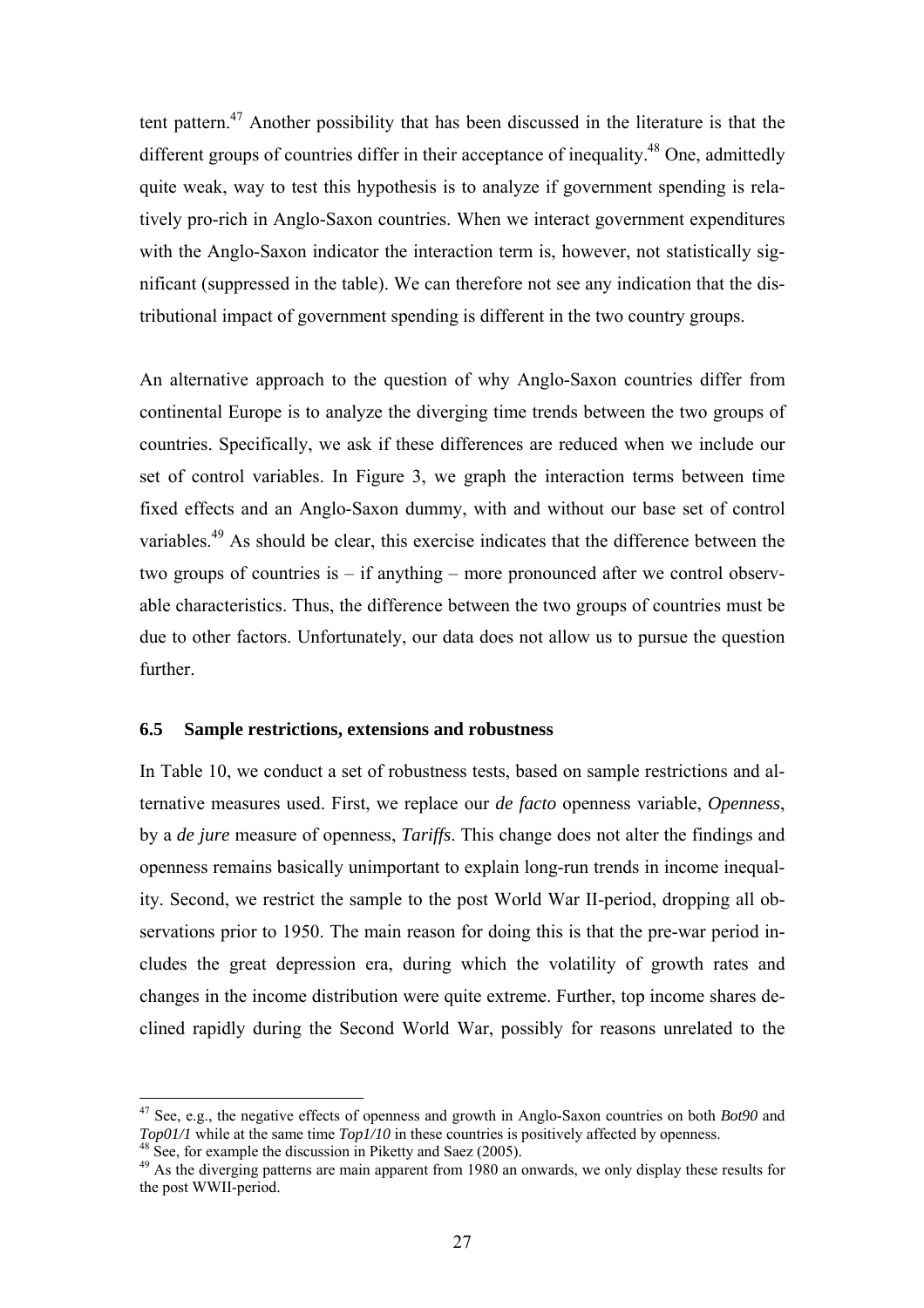economic forces we are analyzing. The main results are unchanged by this sample restriction $50$ 

Third, we replace the preferred marginal tax measure, *Margtax1*, by the alternative *Margtax2*, containing solely statutory top rates. The correlation between the two series 0.80 (in first differences), which is high. Table 10 also reports roughly the same negative relationship between marginal taxes and income inequality as we saw in our main results in Table 5. The coefficient sizes are somewhat lower and the standard errors larger. Overall, however, switching tax measure does not alter the conclusions drawn from our main analysis.

Fourth, other factors that may contribute to changes in income inequality are technological and democratic developments. We analyze the role of technology in two ways: as the share of agricultural production in GDP (*Agrishare*) and as the stock of domestic patents (*Patents*). As shown in Table 10, neither of these variables suggest technology to have a crucial long-run impact on inequality. Furthermore, we have also incorporated variables on democratic standards in countries and evaluated their impact on the long-run inequality trends. However, neither their main effects nor their interaction the other explanatory variables appear to have any significant effects.<sup>51</sup>

#### **7 Conclusions**

 $\overline{a}$ 

This paper set out to empirically analyze the long-run relationships between top income shares and financial development, trade openness, the size of government, and economic growth. While these relationships, of course, have been extensively studied before, the unique contribution of this paper lies in the long time period for which we have data. Combining findings from a number of recent studies on top incomes with other historical data, our results are based on developments over the whole of the twentieth century. Using a panel data approach allows us to take all unobservable time-invariant factors, as well as country specific trends into account.

<sup>&</sup>lt;sup>50</sup> We also try dropping Japan from the sample as we lacked data on the top income decile for Japan, which affects our computed income shares for both the upper middle class and the rest of the population. This exclusion has no effect on our results..

<sup>&</sup>lt;sup>51</sup> We use data on democracy from the Polity IV dataset. The lack of significant results (which are available upon request) is most likely due to the low within-country variation of this variables during the major part of our study period.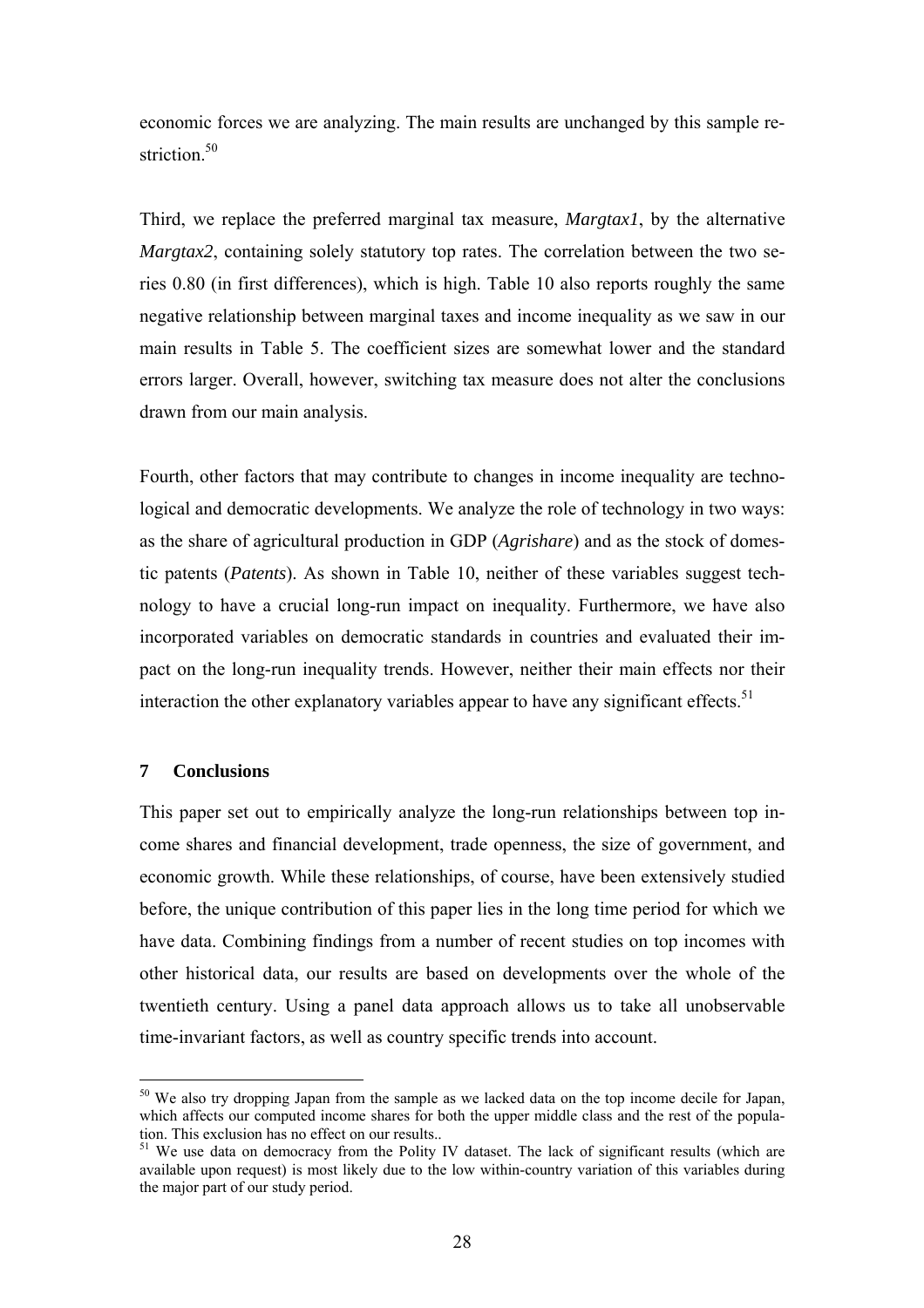Two findings stand out as being significant and robust across all specifications. First, economic growth seems to have been pro-rich over the twentieth century. More precisely, in periods when a country has grown faster than average, top income earners have benefited more than proportionally. A likely reason for this result is simply that, top incomes are (and have been) more closely related to actual performance than incomes on average. This result is similar at different levels of development and is not different between Anglo-Saxon and other countries. Second, we also find financial development to have been pro-rich over the twentieth century. This effect is also similar in Anglo-Saxon countries and elsewhere, it does not depend on whether financial development is approximated using bank deposits or stock market capitalization (often said to be a difference between Continental Europe and Anglo-Saxon countries), *but* it seems to depend on the degree of economic development. In line with the model in Greenwood and Jovanovic (1990) we find that the effect is strongest at relatively low levels of economic development. Furthermore, to explore in more detail how financial development might be pro-rich we have also studied the effects of banking and currency crises and find that only banking crises have had a significant negative impact on top income shares.

Regarding the much debated distributional effects of trade openness we do not find any evidence of this being disproportionately beneficial for top income earners on average. If anything the relationship is negative in some specifications. However, here there is a difference across groups of countries. Increased trade is associated with increased top incomes in Anglo-Saxon countries; but not in continental Europe. The difference is large enough to explain a substantial part of the different development of top incomes in the two country groups since 1980. While we can only speculate about the causes behind these different responses to trade, it is possible that labor market institutions might play a role.<sup>52</sup>

Finally, when it comes to government spending and top marginal tax rates these seem to have been equalizing as increases in both these variables are associated with dis-

 $52$  As has been documented by Botero et al (2004), countries of English legal origin have weaker employment protection, weaker trade unions, and weaker social security laws. All of these can affect the impact of trade on the distribution of income.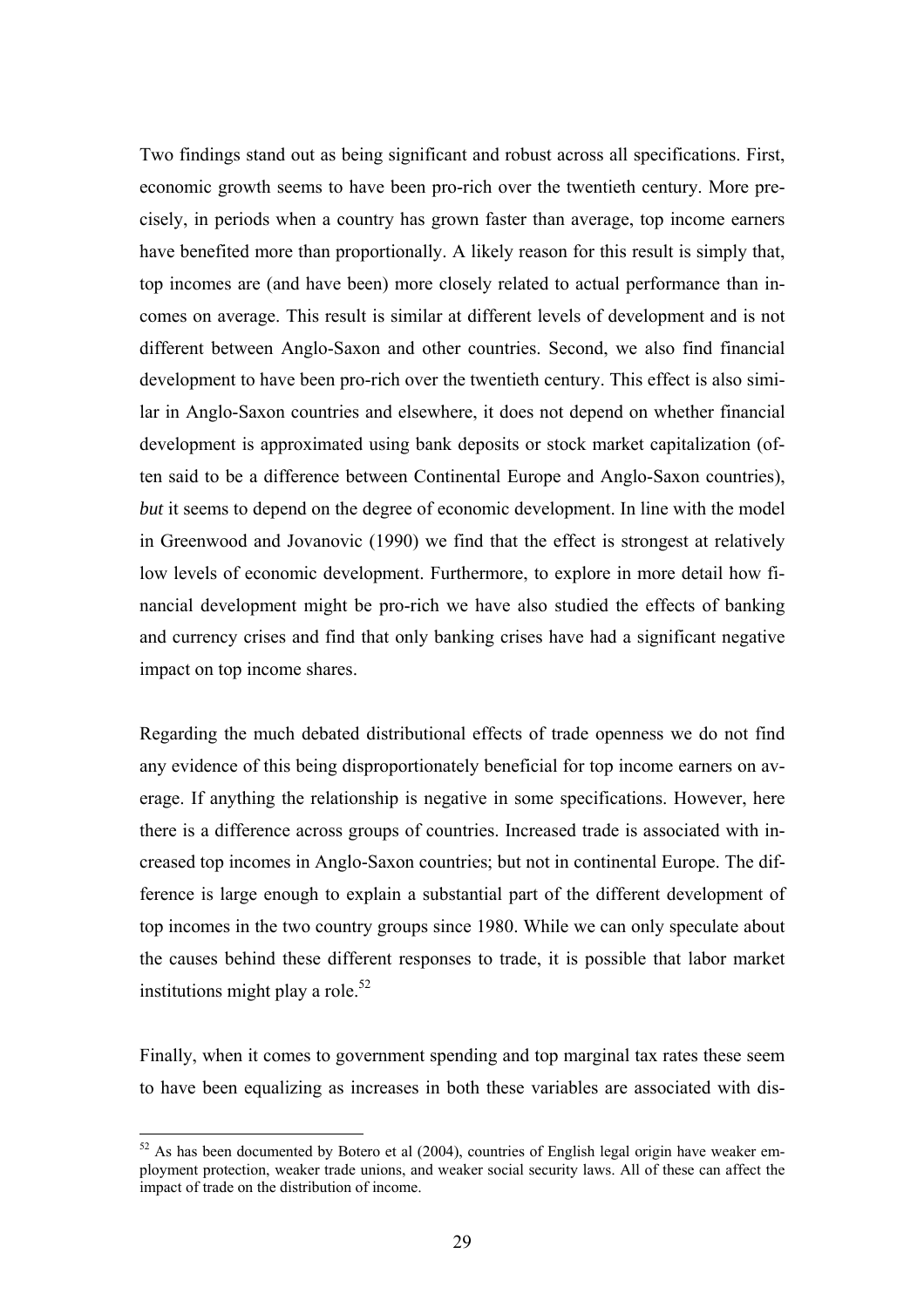proportionate gains for the nine lowest deciles. Higher marginal tax rates have been negative for both the rich and the upper middle class, but interestingly government spending seems to have been neutral for the top but negative for the next nine percentiles. It is also worth emphasizing that as our inequality measures are pre-tax, the results capture effects over and above the direct impact of taxation and transfers. Quantitatively the short term effects of high marginal taxes are small but when placed in a dynamic context, especially when combined with shocks to capital, the effects quickly add up to potentially explaining much of the observed equalization after the Second World War.

Needless to say, a paper with a scope such as this leaves many stones unturned. For example, it is likely that the distributional impact of income shocks differ substantially, depending both on the nature of the shock and the institutional set-up of a particular country. We hope that our work will stimulate detailed research on such particularities. Such research would greatly improve our understanding of the drivers of income inequality.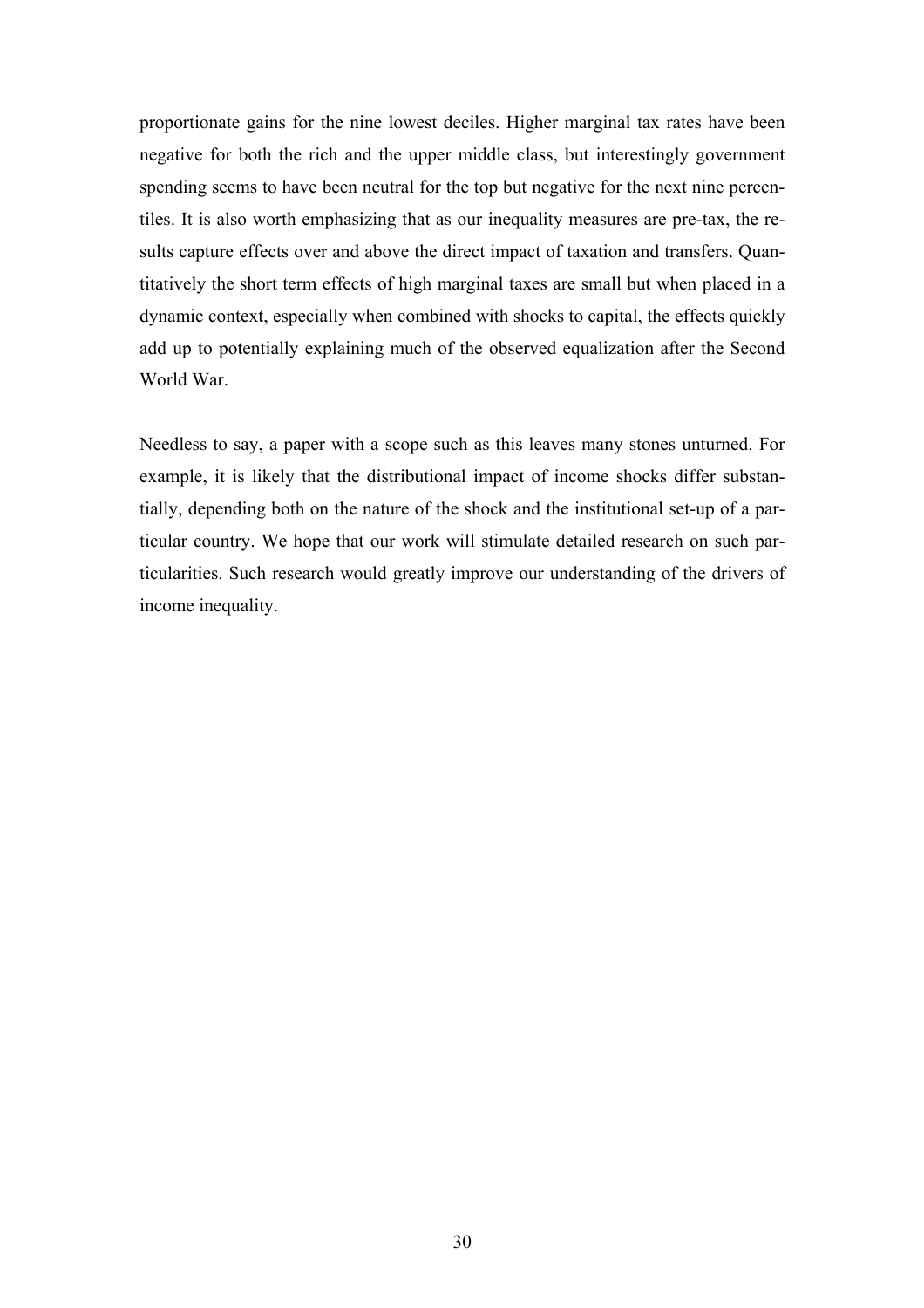#### **References**

- Aghion, Philippe and Patrick Bolton (1997), "A Theory of Trickle-Down Growth and Development", *Review of Economic Studies,* 64, 151-172.
- Allen, Franklin and Douglas Gale (2000), *Comparing Financial Systems*, Cambridge, MA: MIT Press
- Alvaredo, Facundo (2009), "The Rich in Argentina over the Twentieth Century: 1932–2004", in A.B. Atkinson and T. Piketty (eds.), *Top Incomes: A Global Perspective. Volume II*, Oxford: Oxford University Press.
- Andrews, Dan, Jencks, Christopher, and Andrew Leigh (2008), "Do Rising Top Incomes Lift All Boats?", mimeo, Harvard University.
- Arellano, M. and S. Bond (1991), "Some Tests of Specification for Panel Data: Monte Carlo Evidence and an Application to Employment Equations", *Review of Economic Studies*, 58, 277–298.
- Arellano, M. and O. Bover (1995), "Another Look at Instrumental Variables Estimation of Error Components Models", *Journal of Econometrics* 68(), 29–51.
- Atkinson, Anthony B. (2004), "Income Tax and Top Incomes over the Twentieth Century", *Revista de Economía Pública*, 168(1/2004): 123-141
- Atkinson, Anthony B. and Andrew Leigh (2007a), "The Distribution of Top Incomes in Australia", in Atkinson, Anthony B. and Thomas Piketty (eds.), *Top Incomes over the Twentieth Century: A Contrast between European and English-Speaking Countries*, Oxford: Oxford University Press.
- Atkinson, Anthony B. and Andrew Leigh (2007b), "The Distribution of Top Incomes in New Zealand", in Atkinson, Anthony B. and Thomas Piketty (eds.), *Top Incomes over the Twentieth Century: A Contrast between European and English-Speaking Countries*, Oxford: Oxford University Press.
- Atkinson, Anthony B. and Andrew Leigh (2007c), "The Distribution of Top Incomes in Five Anglo-Saxon Countries over the Twentieth Century", mimeo, Australian National University.
- Atkinson, Anthony B. and Thomas Piketty (eds.) (2007), *Top Incomes over the Twentieth Century: A Contrast between European and English-Speaking Countries*, Oxford: Oxford University Press.
- Atkinson, Anthony B. and Thomas Piketty (eds.) (2009), *Top Incomes: A Global Perspective. Volume II*, Oxford: Oxford University Press.
- Bach, Stefan, Giacomo Corneo and Victor Steiner (2005), "Top Incomes and Top Taxes in Germany", mimeo, DIW Berlin.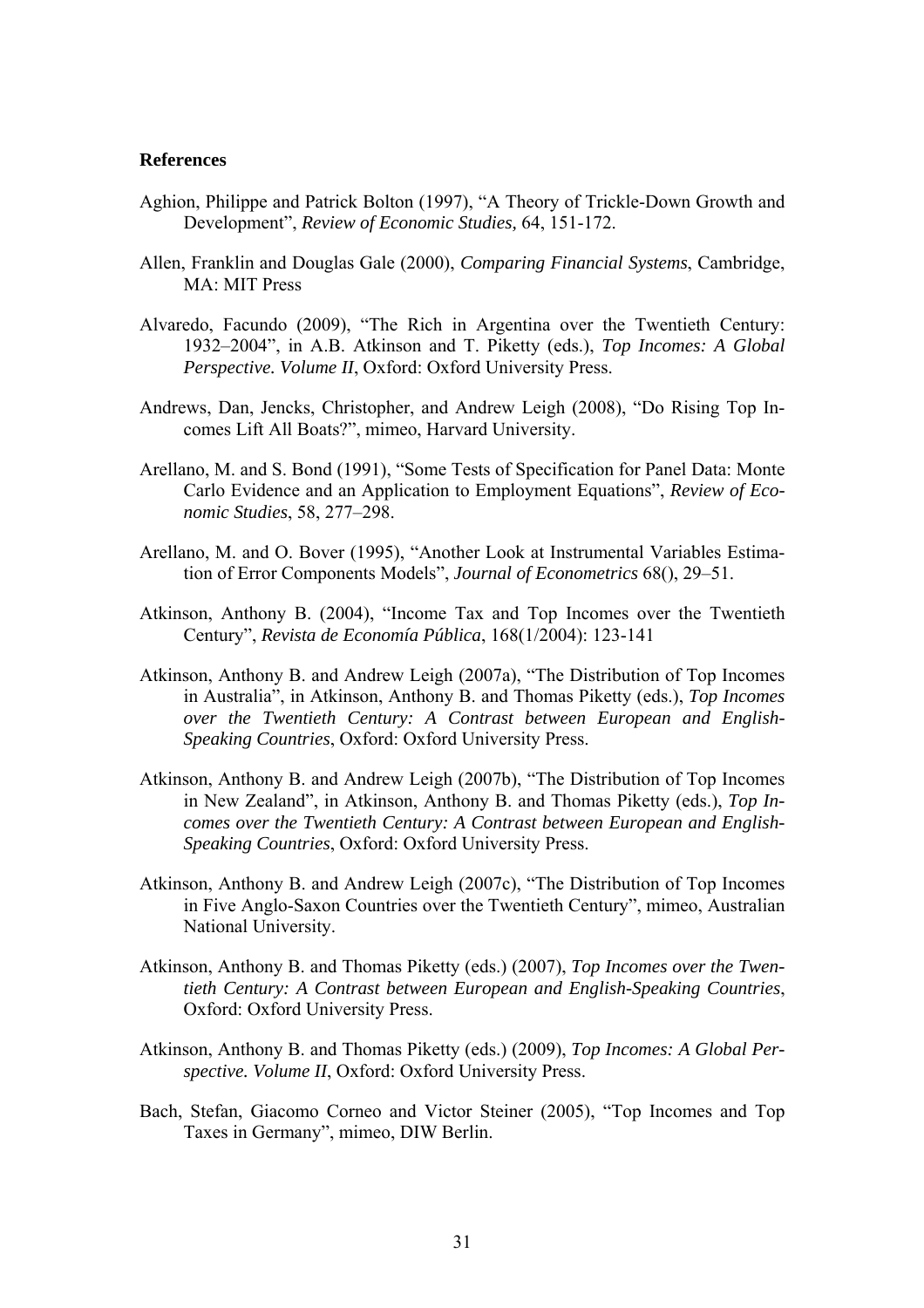- Banerjee, Abihit and Thomas Piketty (2009), "Top Indian Incomes, 1922–2000", in A.B. Atkinson and T. Piketty (eds.), *Top Incomes: A Global Perspective. Volume II*, Oxford: Oxford University Press.
- Bardhan, Pranab, Bowles, Samuel, and Michael Wallerstein, (eds.) (2006), *Globalization and Egalitarian Redistribution,* New York: Russell Sage Foundation, and Princeton and Oxford; Princeton University Press.
- Beck, Thorsten, Asli Demirgüç-Kunt and Ross Levine (2007), "Finance, Inequality and the Poor", *Journal of Economic Growth* 12(1), 27–49.
- Bordo, Michael, Barry Eichengreen, Daniela Klingebiel and Maria Soledad Martinez-Peria, (2001), "Is the Crisis Problem Growing More Severe?", *Economic Policy* 16(32).
- Bordo, Michael D., Alan M. Taylor, and Jeffrey G. Williamson (eds) (2005), *Globalization in Historical Perspective*, Chicago: University of Chicago Press.
- Botero, Juan C., Simeon Djankov, Rafael La Porta, Florencio Lopez-de-Silanes and Andrei Shleifer (2004), "The Regulation of Labor", *Quarterly Journal of Economics* 119(4), 1339-1382.
- Boot, Arnoud W.A. and Anjan V. Thakor (1997), "Financial System Architecture", *Review of Financial Studies* 10(3), 693-733.
- Bourguignon, Francois, and Christian Morrison (2002), "Inequality among World citizens: 1820-1992", *American Economic Review* 92(4):727-744.
- Claessens, Stijn and Enrico Perotti (2005), "The Links between Finance and Inequality: Channels and Evidence", background paper to the World Development Report 2006, World Bank.
- Clemens, Michael A. and Jeffrey G. Williamson (2004), "Why Did the Tariff-Growth Correlation Change after 1950?" *Journal of Economic Growth* 9(1): 5-46.
- Cline, William R. (1997) "Trade and Income Distribution", Washington, D.C.: Institute for International Economics.
- Cornia, Giovanni A. (2003) "The Impact of Liberalization and Globalization On Within-Country Income Inequality", CESifo Economic Studies, 49(4), 581-616.
- Dell, Fabien (2007), "Top Incomes in Germany throughout the Twentieth Century", in Atkinson, Anthony B. and Thomas Piketty (eds.), *Top Incomes over the Twentieth Century: A Contrast between European and English-Speaking Countries*, Oxford: Oxford University Press.
- Dell, Fabien, Thomas Piketty and Emmanuel Saez (2007), "Income and Wealth Concentration in Switzerland over the Twentieth Century", in Atkinson, Anthony B. and Thomas Piketty (eds.), *Top Incomes over the Twentieth Century: A Contrast between European and English-Speaking Countries*, Oxford: Oxford University Press.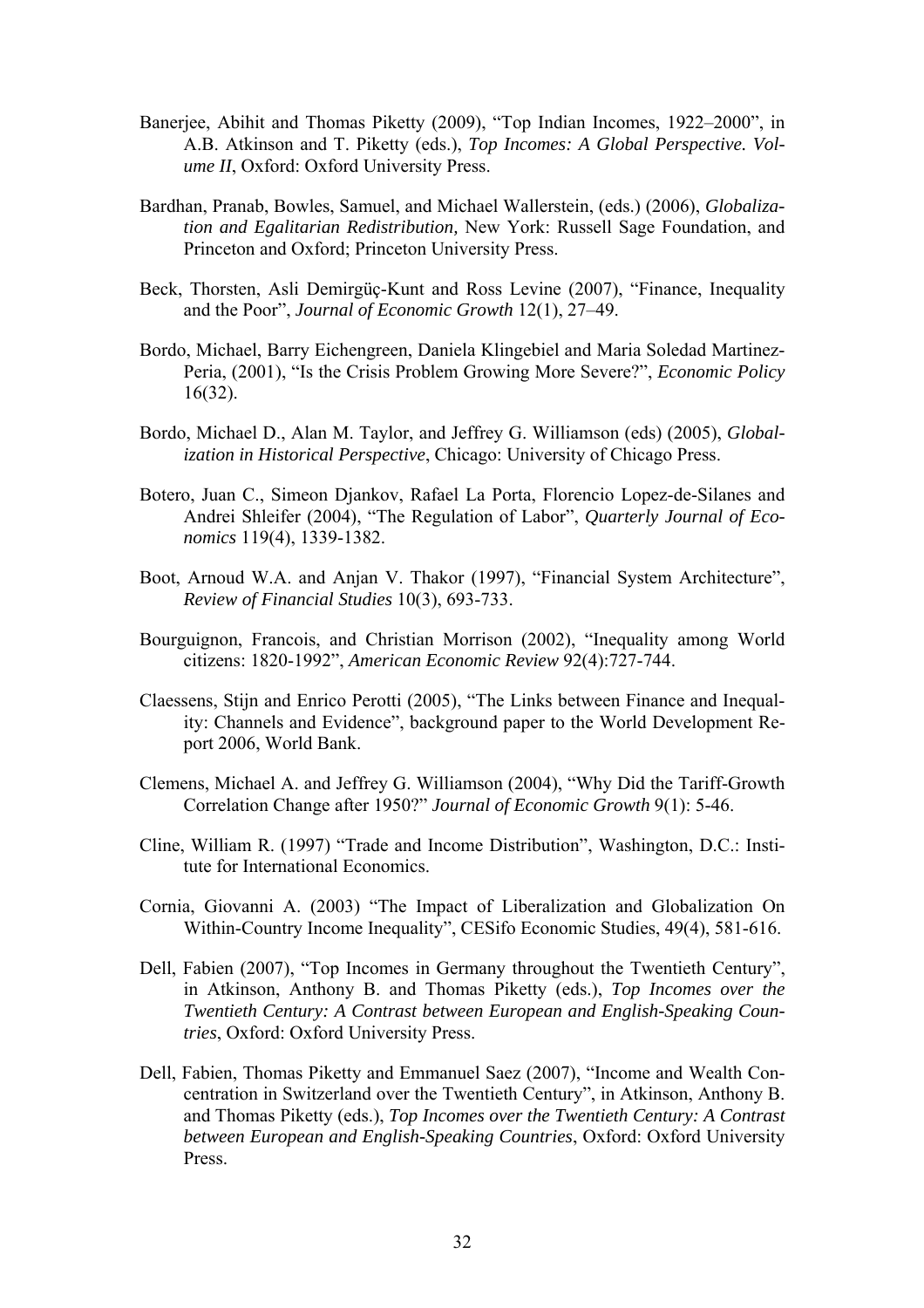- Dew-Becker, Ian and Robert J. Gordon (2005) "Where Did the Productivity Growth Go? Inflation Dynamics and the Distribution of Income", *Brooking Papers on Economic Activity*, 2, 67-127
- Easterly, William (2005) "National Policies and Economic Growth", in Philippe Aghion and Steven Durlauf (eds.), *Handbook of Economic Growth*, Elsevier
- Financial Structure Database (FSD) (2006), updated version of Beck, Thorsten, Asli Demirgüç-Kunt and Ross Levine, (2000), "A New Database on Financial Development and Structure", *World Bank Economic Review* 14, 597-605.
- Frank, Robert H. (2000), "Progressive Taxation and the Incentive Problem", in J. B. Slemrod, editor, *Does Atlas Shrug?*, New York: Russell Sage Foundation.
- Gabaix, Xavier and Augustin Landier (2007), "Why Has CEO Pay Increased So Much?", *Quarterly Journal of Economics* forthcoming.
- Galor, Oded and Joseph Zeira (1993), "Income Distribution and Macroeconomics", *Review of Economic Studies,* 60, 35-52.
- Gersbach, Hans and Armin Schmutzler (2007), "Does Globalization Create Superstars?", CEPR Discussion Papers 6222.
- Greenwood, Jeremy and Boyan Jovanovic (1990), "Financial Development, Growth and the Income Distribution", *Journal of Political Economy* 98, 1076–1107.
- Harrison, Ann (ed.) (2006), *Globalization and Poverty*, Chicago: University of Chicago Press.
- Hoffman, Philip T., Postel-Vinay, Gilles, and Jean-Laurent Rosenthal (2007), *Surviving large losses: Financial Crises, The Middle Class, And The Development Of Capital Markets.* Cambridge, (MA): Harvard University Press.
- International Financial Statistics (IFS), International Monetary Fond.
- IMF (2007), *World Economic Outlook 2007. Globalization and Inequality.* Washington DC: IMF.
- Jäntti, Markus, Marja, Riihelä, Risto Sullström and Matti Tuomala (2009), "Trends in Top Income Shares in Finland", in A.B. Atkinson and T. Piketty (eds.) (2009), *Top Incomes: A Global Perspective. Volume II*, Oxford: Oxford University Press.
- Kaplan, Steven and Joshua Rauh (2007), "Wall Street and Main Street: What Contributes to the Rise in the Highest Incomes?", NBER WP # 13270.
- Laeven, Luc and Fabian Valencia (2008), "Systemic Banking Crises: A New Database", IMF WP 08/224.
- Lazear, Edward P. and Sherwin Rosen (1981), "Rank-order Tournaments as Optimum Labor Contracts", *Journal of Political Economy*, 89: 841-864.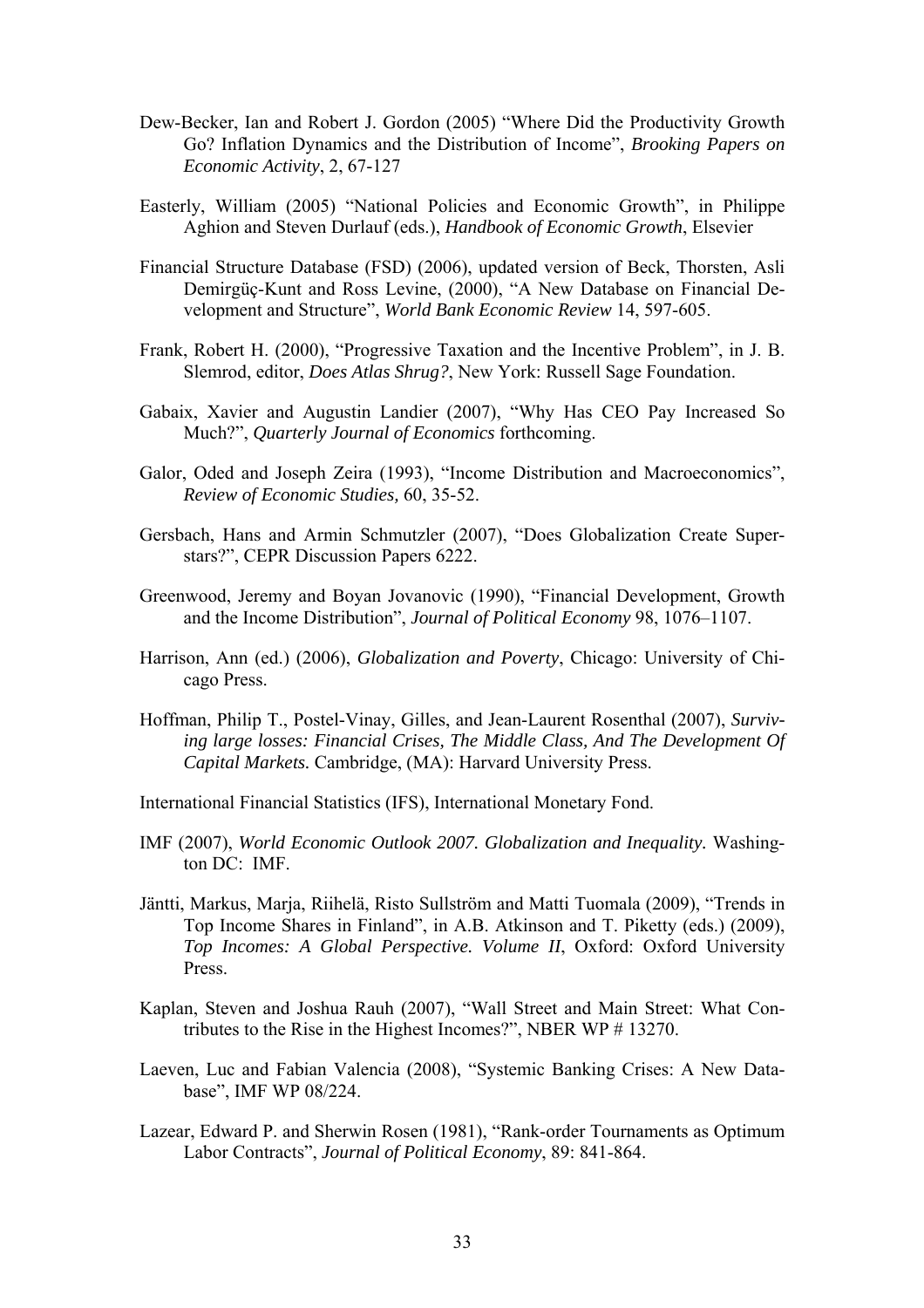- Levine, Ross (2005), "Finance and Growth: Theory and Evidence." in Philippe Aghion and Steven Durlauf (eds.) *Handbook of Economic Growth*, The Netherlands: Elsevier Science.
- López-Córdova, J. Ernesto and Christopher M. Meissner (2005), "The Globalization of Trade and Democracy, 1870–2000", NBER WP # 11117.
- Maddison, Angus (2006), "World Population, GDP and Per Capita GDP, 1-2003 AD", Excel file at http://www.ggdc.net/maddison/ (2006-11-30).
- Madsen, Jakob (2007), "Technology spillover through trade and TFP convergence: 135 years of evidence for the OECD countries", *Journal of International Economics* 72(2), 464–480.
- Manasse, Paolo and Alessandro Turrini (2001) "Trade, Wages, and 'Superstars'", *Journal of International Economics* 54(1), 97-117,
- Mitchell, Brian R. (1995), *International Historical Statistics: Africa, Asia & Oceania 1750–1988*, Basingstoke: Macmillan
- Mitchell, Brian R. (1998a), *International Historical Statistics: Europe 1750–1993*, Basingstoke: Macmillan
- Mitchell, Brian R. (1998b), *International Historical Statistics: the Americas 1750– 1993*, Basingstoke: Macmillan.
- Mookherjee, Dilip, and Debraj Ray (2006). "Occupational Diversity and Endogenous Inequality", mimeo, Boston University and New York University: Boston and New York
- Moriguchi, Chiaki and Emmanuel Saez (2009), "The Evolution of Income Concentration in Japan, 1885–2005: Evidence from Income Tax Statistics", in A.B. Atkinson and T. Piketty (eds.) (2009), *Top Incomes: A Global Perspective. Volume II*, Oxford: Oxford University Press.
- Nickell, Stephen (1981), "Biases in Dynamic Models with Fixed Effects", *Econometrica*, 1399-1416.
- Nolan, Brian (2007), "Long Term Trends in Top Income Shares in Ireland", in Atkinson, Anthony B. and Thomas Piketty (eds.), *Top Incomes over the Twentieth Century: A Contrast between European and English-Speaking Countries*, Oxford: Oxford University Press.
- O'Rourke, Kevin H. (2001) "Globalization and Inequality: Historical Trends," *Annual World Bank Conference on Development Economics* (2001/2), pp. 39-67.
- O'Rourke, Kevin H. and Jeffrey G. Williamson (2002), "After Columbus: Explaining the Global Trade Boom 1500-1800", *Journal of Economic History* 62(2), 417- 456
- Perotti, Enrico C. and Volpin, Paolo F. (2004), "Lobbying on Entry", CEPR Discussion Paper No. 4519.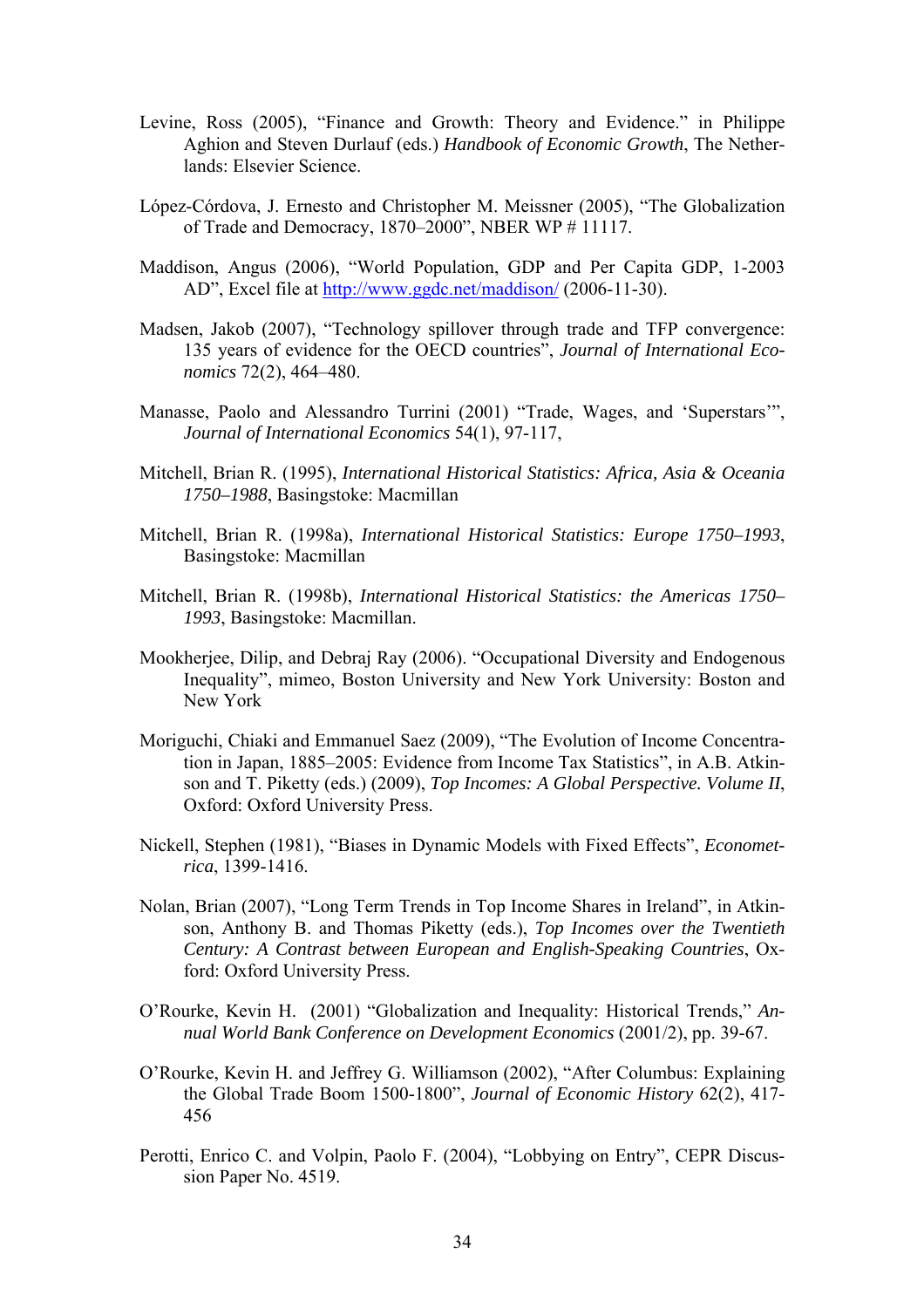Piketty, Thomas (2001), *Les hauts revenus en France au 20ème siècle,* Grasset, Paris.

- Piketty, Thomas (2001b), "Income Inequality in France, 1900–1998", CEPR Discussion Paper No. 2876.
- Piketty, Thomas (2007), "Income Inequality in France, 1900–1998", in Atkinson, Anthony B. and Thomas Piketty (eds.), *Top Incomes over the Twentieth Century: A Contrast between European and English-Speaking Countries*, Oxford: Oxford University Press
- Piketty, Thomas (2005), "Top Income Shares in the Long Run: An Overview", *Journal of the European Economic Association* 3(2–3), 1–11.
- Piketty, Thomas and Emmanuel Saez (2007) "Income Inequality in the United States, 1913–1998", in Atkinson, Anthony B. and Thomas Piketty (eds.), *Top Incomes over the Twentieth Century: A Contrast between European and English-Speaking Countries*, Oxford: Oxford University Press
- Piketty, Thomas and Emmanuel Saez (2006) "The Evolution of Top Incomes: A Historical and International Perspective", *American Economic Review, Papers and Proceedings* 96(2), 200-205.
- Rajan, Raghuram and Luigi Zingales (2003), "The Great Reversals: The Politics of Financial Development in the 20th Century", *Journal of Financial Economics* 69, 5–50.
- Rodrik, Dani (1997), "Has Globalization Gone Too Far?", Washington DC: Institute for International Economics.
- Roine, Jesper and Daniel Waldenström (2009), "Top Incomes in Sweden over the twentieth century", in A.B. Atkinson and T. Piketty (eds.) (2009), *Top Incomes: A Global Perspective. Volume II*, Oxford: Oxford University Press.
- Roodman, David (2007), "How to do xtabond2: An Introduction to 'Difference' and 'System' GMM in Stata", Center for Global Development Working Paper 103.
- Rosen, Sherwin (1981), "The Economics of Superstars", *American Economic Review* 71(5), 845-858.
- Rousseau, Peter and Richard Sylla (2003), "Financial Systems, Economic Growth, and Globalization". In Bordo, M., A. Taylor, and J. Williamson, eds., *Globalization in Historical Perspective*, Chicago: University of Chicago Press for the National Bureau of Economic Research.
- Rydqvist, Kristian, Joshua Spizman and Ilya Strebulaev (2007), "The Evolution of Aggregate Stock Ownership: A Unified Explanation", mimeo, Binghampton University.
- Scheve, Kenneth F. and Matthew J. Slaughter (2007), "A New Deal for Globalization", *Foreign Affairs* 84:4,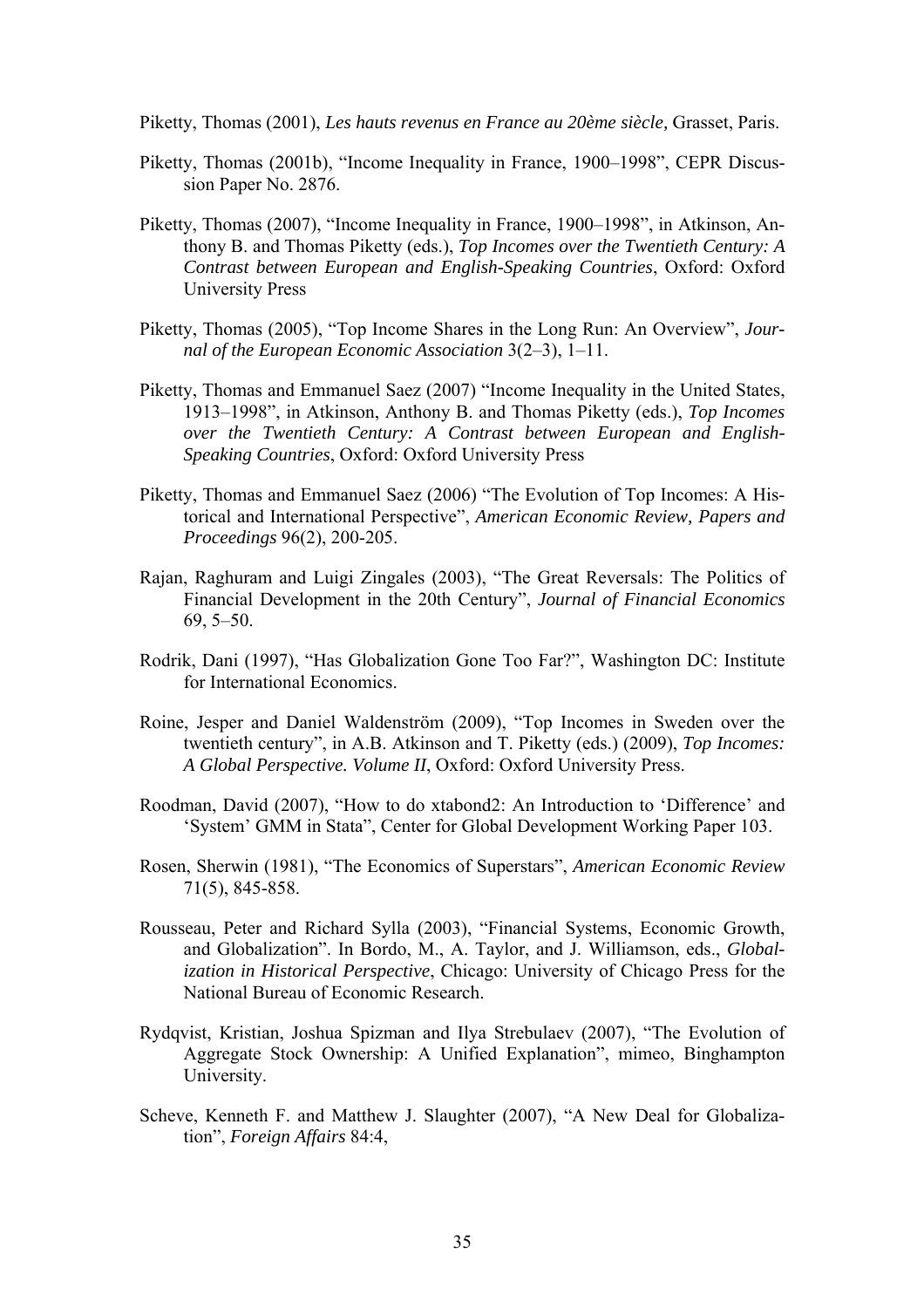- Scheve, Kenneth F. and David Stasavage (2009), "Institutions, Partisanship, and Inequality in the Long Run, forthcoming in *World Politics*.
- Steinmo, Sven (1993), *Taxation and Democracy,* New Haven and London: Yale University Press.
- Winters, Allan, Niel McCulloch, and Andy McKay (2004), "Trade Liberalization and Poverty: The Evidence so Far," *Journal of Economic Literature* 62, 72-115.
- Wooldridge, Jeffrey W. (2002) *Econometric Analysis of Cross Section and Panel Data*, Cambridge MA, MIT Press.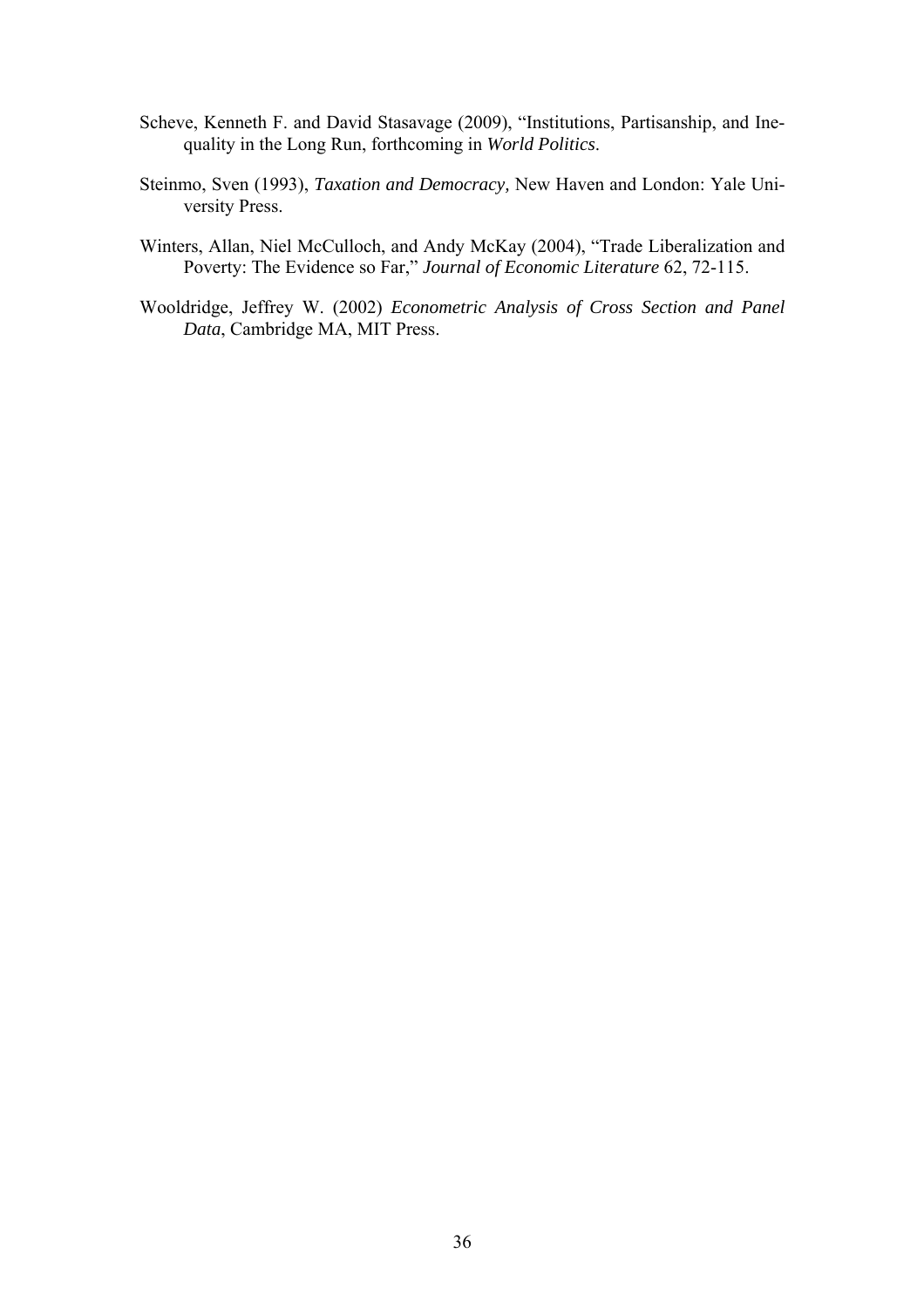| Variable        | Variable definition                                                                                                                      | Source                                              |
|-----------------|------------------------------------------------------------------------------------------------------------------------------------------|-----------------------------------------------------|
| Top1            | Share of total income earned by those with the<br>1% highest incomes (P99-100).                                                          | See Table A2.                                       |
| $Top10-1$       | Income share of top 10% less share of top 1%<br>$(P90-99)$ .                                                                             | See Table A2.                                       |
| Bot90           | Income share of bottom nine deciles of the en-<br>tire income distribution (P0–90).                                                      | See Table A2.                                       |
| Top1/10         | Top1/Top10-1 (P99-100/P90-99).                                                                                                           | See Table A2.                                       |
| Top01/1         | Income share of top 0.1% divided by income<br>share earned by the rest of top 1% (P99.9–<br>100/P99-99.9).                               | See Table A2.                                       |
| Findev          | Financial development: Total capitalization as<br>the sum of Bankdeposits and Marketcap.                                                 | -1950: Mitchell, RZ, Bordo;<br>1950-: IFS, FSD, RZ. |
| Bankdeposits    | Bank deposits: Share of commercial and savings -1950: Mitchell, Bordo;<br>bank deposits in GDP.                                          | 1950-: IFS, FSD.                                    |
| Marketcap       | Stock market capitalization: Market value of<br>publicly listed stocks divided by GDP.                                                   | $-1975$ : RZ;<br>1975 -: IFS, FSD.                  |
| <b>Openness</b> | Trade openness: Imports plus exports divided by -1950: Mitchell, LM, Bordo;<br>GDP.                                                      | 1950-: IFS, FSD.                                    |
| Govspend        | Central government expenditure divided by<br>GDP.                                                                                        | -1950: Mitchell, RS, Bordo;<br>1950-: IFS, FSD.     |
| Margtax1        | Top marginal tax rate: Margtax2 except for<br>Germany, Japan, Sweden, UK and US where it<br>is calculated for incomes $\approx$ 5×GDPpc. | Table A2, OECD, BCS, RW<br>and RSS.                 |
| Margtax2        | Top marginal tax rate (statutory top rates)                                                                                              | Table A2, OECD                                      |
| Bank crisis     | Share of bank crisis years in 5-year period                                                                                              | Bordo, LV                                           |
| Currency crisis | Share of currency crisis years in 5-year period                                                                                          | Bordo, LV                                           |
| Avetariff       | Paid import taxes divded by imports                                                                                                      | Clemens and Williamson (2004)                       |
| Agrishare       | Share of agricultiural production in GDP                                                                                                 | Mitchell, WDI                                       |
| Patents         | Stock of domestic patents                                                                                                                | Madsen (2007)                                       |
| GDPpc           | GDP per capita                                                                                                                           | Maddison (2006)                                     |
| Pop             | Population                                                                                                                               | Maddison (2006)                                     |

**Table 1: Variable definitions** 

*Note*: The exact set of sources for each country-period observation can be found in our web appendix at www.ifn.se/danielw.

*Abbreviations*: BCS = Bach, Corneo and Steiner (2005); Bordo = Bordo, Eichengreen, Klingebiel and Martinez-Peria (2001);  $CW =$  Clemens and Williamson (2007);  $FSD =$  Financial Structure Database; IFS = International Financial Statistics; LM = López-Córdoba and Meissner (2005); LV = Laeven and Valencia (2008); Mitchell = Mitchell (1995, 1998a, 1998b); OECD = OECDE world tax database; RS = Rousseau and Sylla (2003); RSS = Rydqvist, Spizman and Strebulaev (2007); RW = Roine and Waldenström (2006); RZ = Rajan and Zingales (2003); WDI = World Development Indicators (World Bank).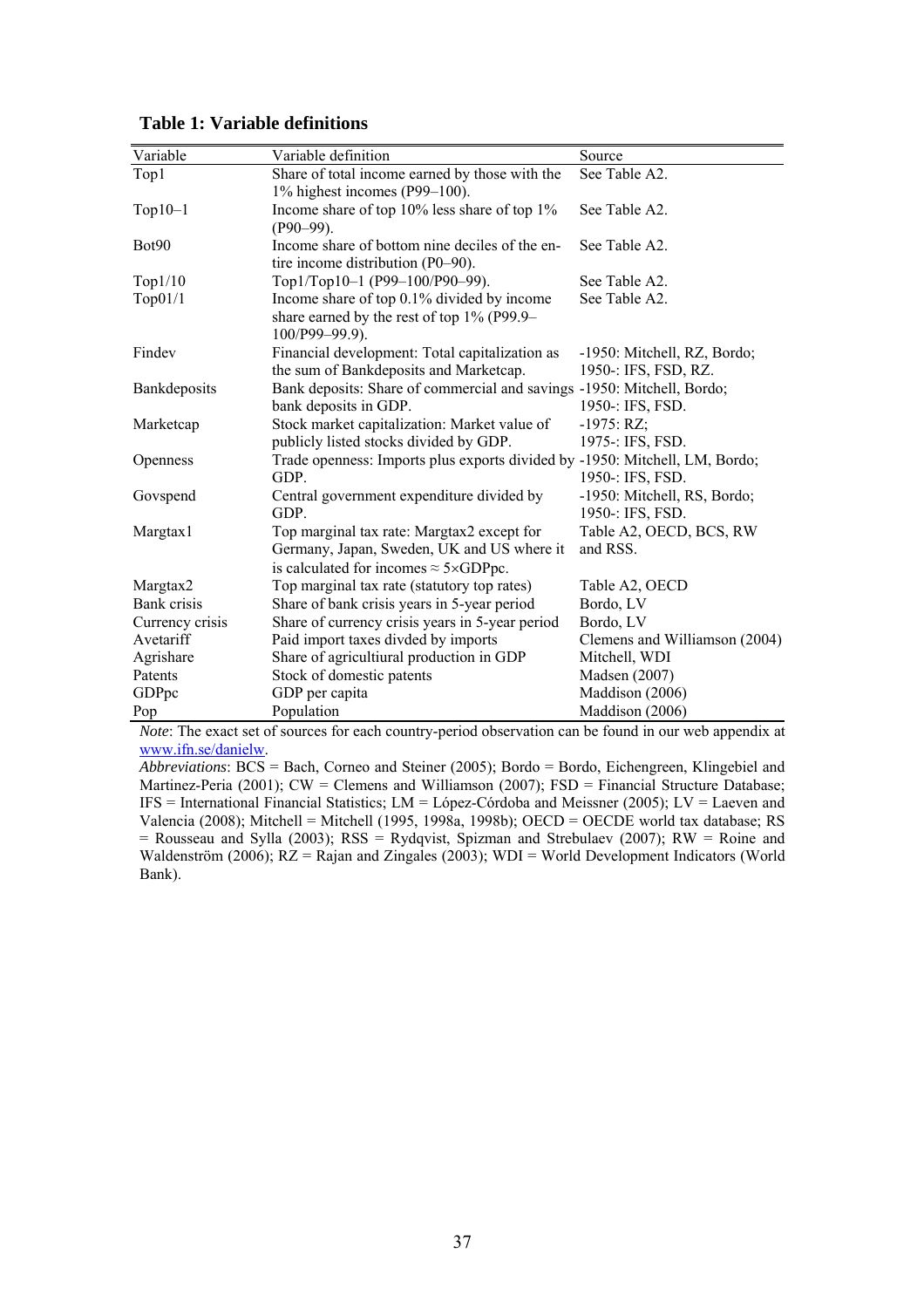|                      | Source                                                                                  | Full sample period                 | No. 5-year periods |                 |  |
|----------------------|-----------------------------------------------------------------------------------------|------------------------------------|--------------------|-----------------|--|
| Country              |                                                                                         |                                    | Top1               | $Top10-1$       |  |
| Argentina            | Alvaredo (2009)                                                                         | 1932-1973 <sup>a</sup> , 1997-2004 | 9                  | $\theta$        |  |
| Australia            | Atkinson and Leigh (2007)                                                               | 1921-2002                          | 17                 | 13              |  |
| Canada               | Saez and Veall (2007)                                                                   | 1920-2001                          | 17                 | 13              |  |
| Finland              | Riiehlä et al. (2009)                                                                   | 1966-1985 <sup>a</sup> , 1990-2002 | 8                  | 8               |  |
| France               | Piketty (2007)                                                                          | 1915-1998                          | 18                 | 18              |  |
| Germany              | Dell (2009)                                                                             | 1925-1938, 1944-1998               | 13                 | 13              |  |
| India                | Banerjee and Piketty (2009)                                                             | 1922-1999                          | 16                 | $\theta$        |  |
| Ireland              | Nolan (2009)                                                                            | 1938, 1943, 1965, 1973-2000        | 8                  | 8               |  |
| Japan                | Moriguchi and Saez (2007)                                                               | 1886-2002                          | 21                 | 17 <sup>b</sup> |  |
| <b>Netherlands</b>   | Atkinson and Salverda (2007)                                                            | 1914-1999                          | 17                 | 17              |  |
| New Zealand          | Atkinson and Leigh (2007)                                                               | 1921-2002                          | 17                 | 17              |  |
| Spain                | Alvaredo and Saez (2009)                                                                | 1981-2002                          | 5                  | 5               |  |
| Sweden               | Roine and Waldenström (2009)                                                            | 1903-1935 <sup>a</sup> , 1941-2004 | 20                 | 20              |  |
| Switzerland          | Dell et al. (2007)                                                                      | 1933-1996                          | 14                 | 14              |  |
|                      | United Kingdom Atkinson and Salverda (2007)                                             | 1908-1999                          | 14                 | 14              |  |
| <b>United States</b> | Piketty and Saez (2007)                                                                 | 1913-2002                          | 19                 | 18              |  |
|                      | <sup>a</sup> There are years with missing values in this subperiod                      |                                    |                    |                 |  |
|                      | $b$ The shares-within-shares data for Japan is based on the top five percent (P95–100). |                                    |                    |                 |  |

# **Table 2: Income inequality data**

| Variable          | Obs | Mean  | Std. Dev. | Min   | Max     |
|-------------------|-----|-------|-----------|-------|---------|
| Top1              | 237 | 10.69 | 4.68      | 2.95  | 26.99   |
| $Top10-1$         | 182 | 23.36 | 2.89      | 16.00 | 30.68   |
| Bot <sub>90</sub> | 182 | 66.76 | 5.99      | 49.86 | 81.05   |
| Top1/10           | 199 | 0.45  | 0.24      | 0.18  | 1.63    |
| Top01/1           | 236 | 0.46  | 0.17      | 0.17  | 0.93    |
| GDPpc             | 508 | 7273  | 6070      | 513   | 28581   |
| Pop               | 516 | 82073 | 181844    | 847   | 1287576 |
| Govspend          | 475 | 0.14  | 0.06      | 0.01  | 0.49    |
| Findev            | 280 | 0.94  | 0.54      | 0.06  | 3.61    |
| <b>Openness</b>   | 446 | 0.40  | 0.36      | 0.02  | 3.66    |
| Margtax1          | 131 | 0.53  | 0.13      | 0.22  | 0.86    |
| Tariffs           | 411 | 0.10  | 0.08      | 0.01  | 0.48    |
| Bankdeposits      | 461 | 0.44  | 0.26      | 0.00  | 1.56    |
| Marketcap         | 283 | 0.48  | 0.43      | 0.00  | 2.32    |
| Privatecredit     | 264 | 0.60  | 0.39      | 0.04  | 1.95    |
| Bank crisis       | 357 | 0.05  | 0.15      | 0.00  | 1.00    |
| Currency crisis   | 357 | 0.06  | 0.12      | 0.00  | 0.60    |
| Agrishare         | 296 | 16.34 | 14.50     | 1.00  | 61.00   |
| Patents           | 399 | 14122 | 40091     | 3     | 370677  |

# **Table 3: Summary statistcs for our main variables.**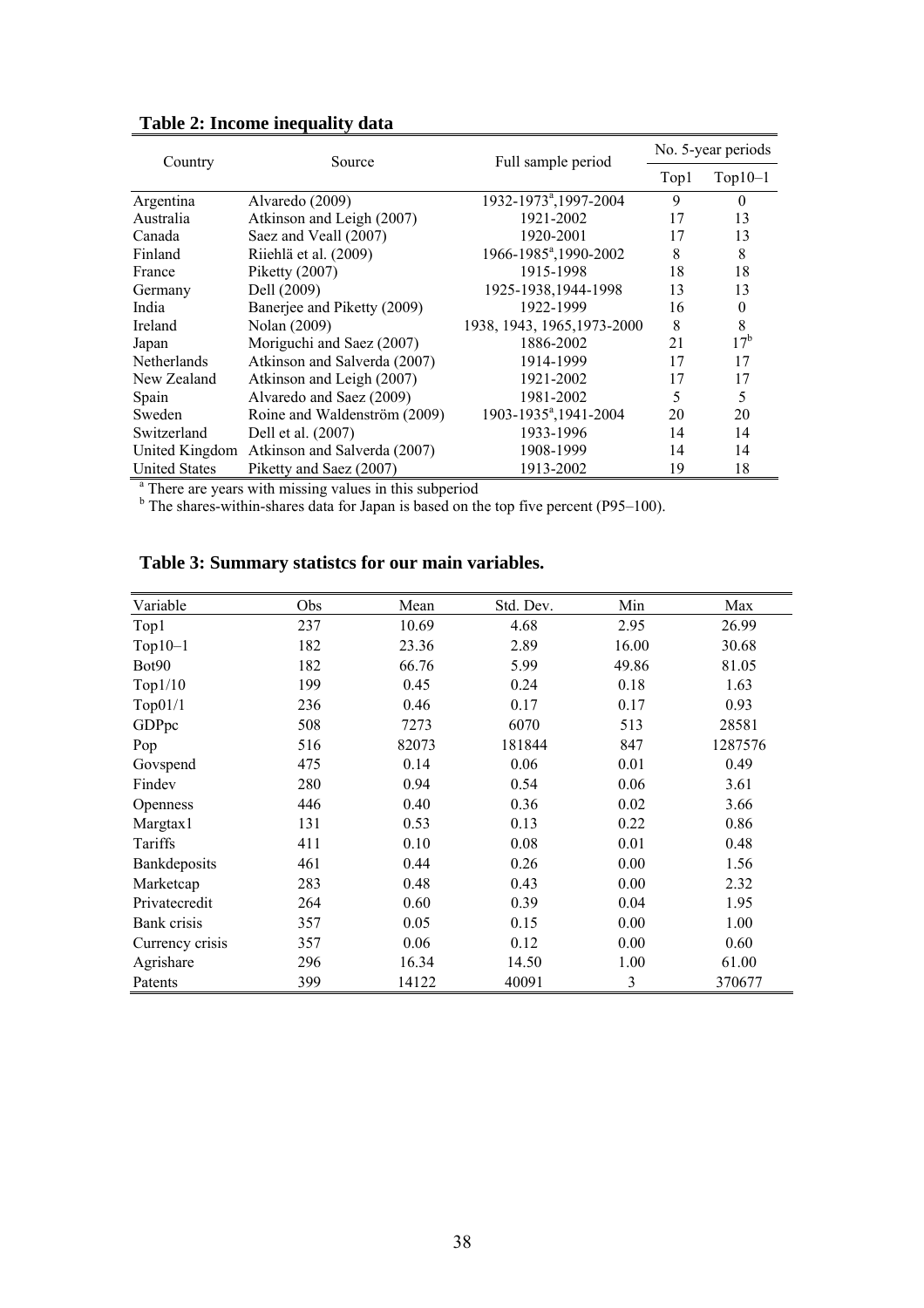|                   | Top1     | $Top10-1$ | Bot <sub>90</sub> | GDPpc    | Pop      | Govspend | Findev   | Openness Margtax1 |      |
|-------------------|----------|-----------|-------------------|----------|----------|----------|----------|-------------------|------|
| Top1              | 1.00     |           |                   |          |          |          |          |                   |      |
| $Top10-1$         | $0.41*$  | 1.00      |                   |          |          |          |          |                   |      |
| Bot <sub>90</sub> | $-0.90*$ | $-0.77*$  | 1.00              |          |          |          |          |                   |      |
| GDPpc             | $-0.45*$ | $-0.01$   | $0.29*$           | 1.00     |          |          |          |                   |      |
| Pop               | $-0.14$  | $-0.19$   | 0.19              | $-0.20*$ | 1.00     |          |          |                   |      |
| Govspend          | $-0.40*$ | $-0.11$   | $0.33*$           | $0.52*$  | $-0.07$  | 1.00     |          |                   |      |
| Findev            | 0.03     | 0.15      | $-0.17$           | $0.42*$  | $-0.21*$ | 0.09     | 1.00     |                   |      |
| <b>Openness</b>   | $-0.27*$ | $-0.03$   | 0.17              | $0.29*$  | $-0.18*$ | 0.10     | $0.27*$  | 1.00              |      |
| Margtax1          | $-0.49*$ | $-0.20$   | $0.34*$           | $-0.16$  | $-0.18$  | 0.05     | $-0.37*$ | $-0.02$           | 1.00 |

**Table 4: Correlation matrix for our main variables.**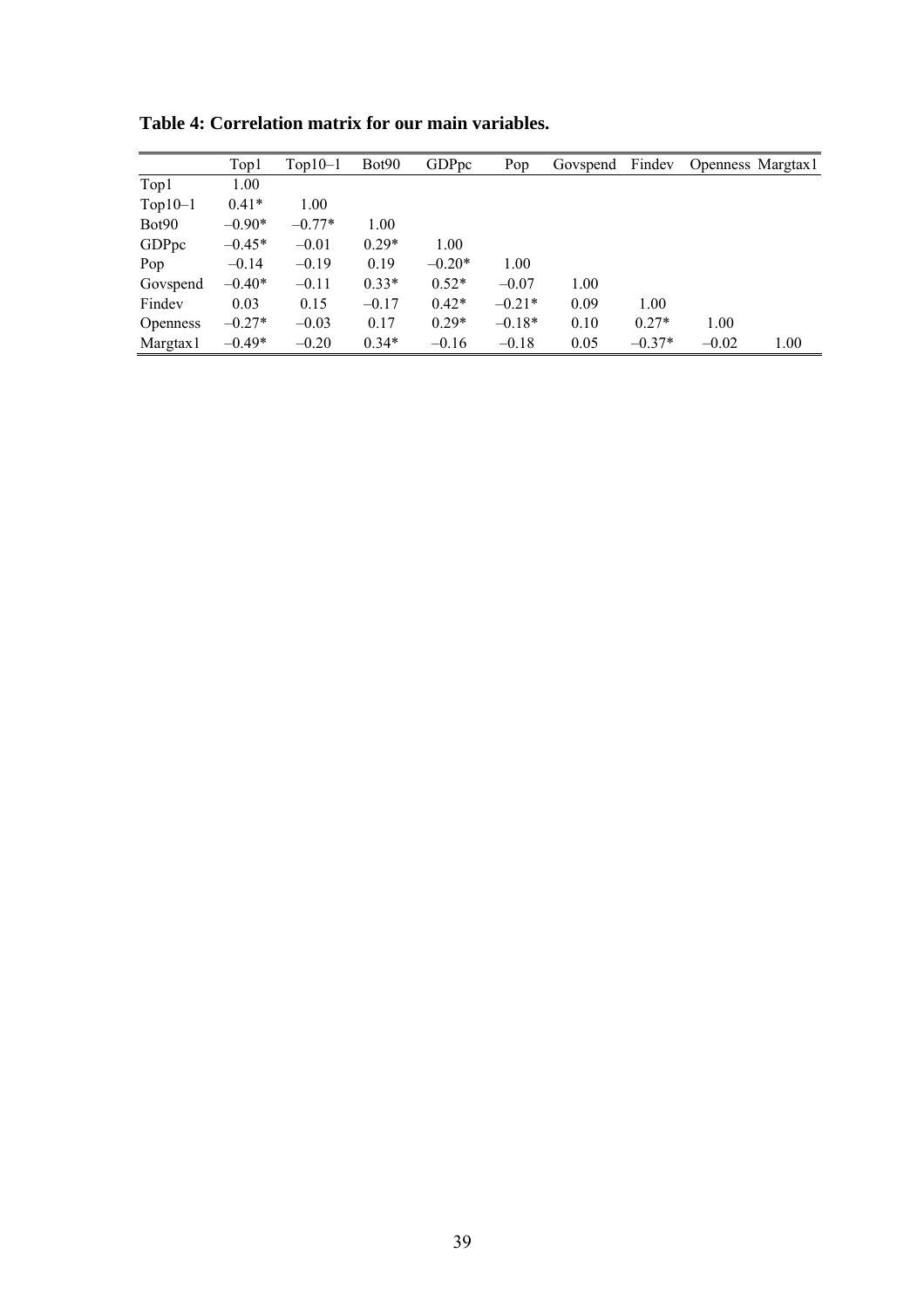|                   | (1)           | (2)           | (3)              | (4)              | (5)            | (6)            | (7)                 | (8)                 | (9)                 | (10)                |
|-------------------|---------------|---------------|------------------|------------------|----------------|----------------|---------------------|---------------------|---------------------|---------------------|
|                   | $\Delta$ top1 | $\Delta$ top1 | $\Delta$ top10-1 | $\Delta$ top10-1 | $\Delta bot90$ | $\Delta bot90$ | $\Delta$ top $1/10$ | $\Delta$ top $1/10$ | $\Delta$ top $01/1$ | $\Delta$ top $01/1$ |
| $\triangle$ GDPpc | $5.77***$     | $6.42***$     | $-8.78***$       | $-6.90***$       | 5.56**         | $-1.30$        | $0.28***$           | $0.36***$           | $0.23***$           | $0.26***$           |
|                   | (1.03)        | (1.34)        | (1.73)           | (2.61)           | (2.73)         | (3.53)         | (0.05)              | (0.06)              | (0.05)              | (0.06)              |
| $\Delta$ Pop      | $-4.62$       | $-12.98**$    | $-0.57$          | $-12.20$         | 9.83           | 24.09**        | $-0.23$             | $-0.66***$          | 0.02                | $-0.37*$            |
|                   | (5.03)        | (5.62)        | (6.31)           | (8.04)           | (11.54)        | (12.02)        | (0.22)              | (0.22)              | (0.21)              | (0.22)              |
| $\Delta$ Govspend | 5.77          | 3.35          | $-16.28***$      | $-23.40***$      | 22.39***       | 23.96***       | $-0.10$             | 0.12                | $-0.20$             | $-0.25$             |
|                   | (4.62)        | (4.66)        | (4.99)           | (7.11)           | (8.53)         | (8.89)         | (0.18)              | (0.19)              | (0.20)              | (0.21)              |
| $\Delta$ Findev   | $0.99***$     | $1.27***$     | 0.16             | 0.19             | $-0.53$        | $-1.89***$     | $0.03***$           | $0.06***$           | 0.02                | $0.03***$           |
|                   | (0.32)        | (0.30)        | (0.33)           | (0.44)           | (0.62)         | (0.66)         | (0.01)              | (0.01)              | (0.01)              | (0.01)              |
| $\Delta$ Openness | $-8.83***$    | $-2.46$       | $-0.24$          | 0.41             | 3.29           | 0.14           | $-0.01$             | $-0.06$             | $-0.07$             | 0.14                |
|                   | (2.26)        | (2.55)        | (2.42)           | (3.75)           | (4.40)         | (5.05)         | (0.08)              | (0.09)              | (0.09)              | (0.11)              |
| $\Delta$ Margtax1 |               | $-4.34***$    |                  | $-3.22**$        |                | $10.22***$     |                     | $-0.15***$          |                     | $-0.30***$          |
|                   |               | (1.21)        |                  | (1.56)           |                | (2.21)         |                     | (0.04)              |                     | (0.05)              |
| Obs               | 126           | 92            | 99               | 77               | 99             | 77             | 109                 | 87                  | 126                 | 92                  |
| N countries       | 14            | 12            | 12               | 10               | 12             | 10             | 13                  | 11                  | 14                  | 12                  |

### **Table 5. The determinants of top income shares**

N countries 14 12 12 10 12 10 12 10 13 11 14 12<br>*Notes*: FDGLS estimations allowing for country specific AR(1) processes and heteroskedasticity in the error terms. Robust standard errors in parentheses. \*\*\* p<0.01, \*\* p<0.05, \* p<0.1.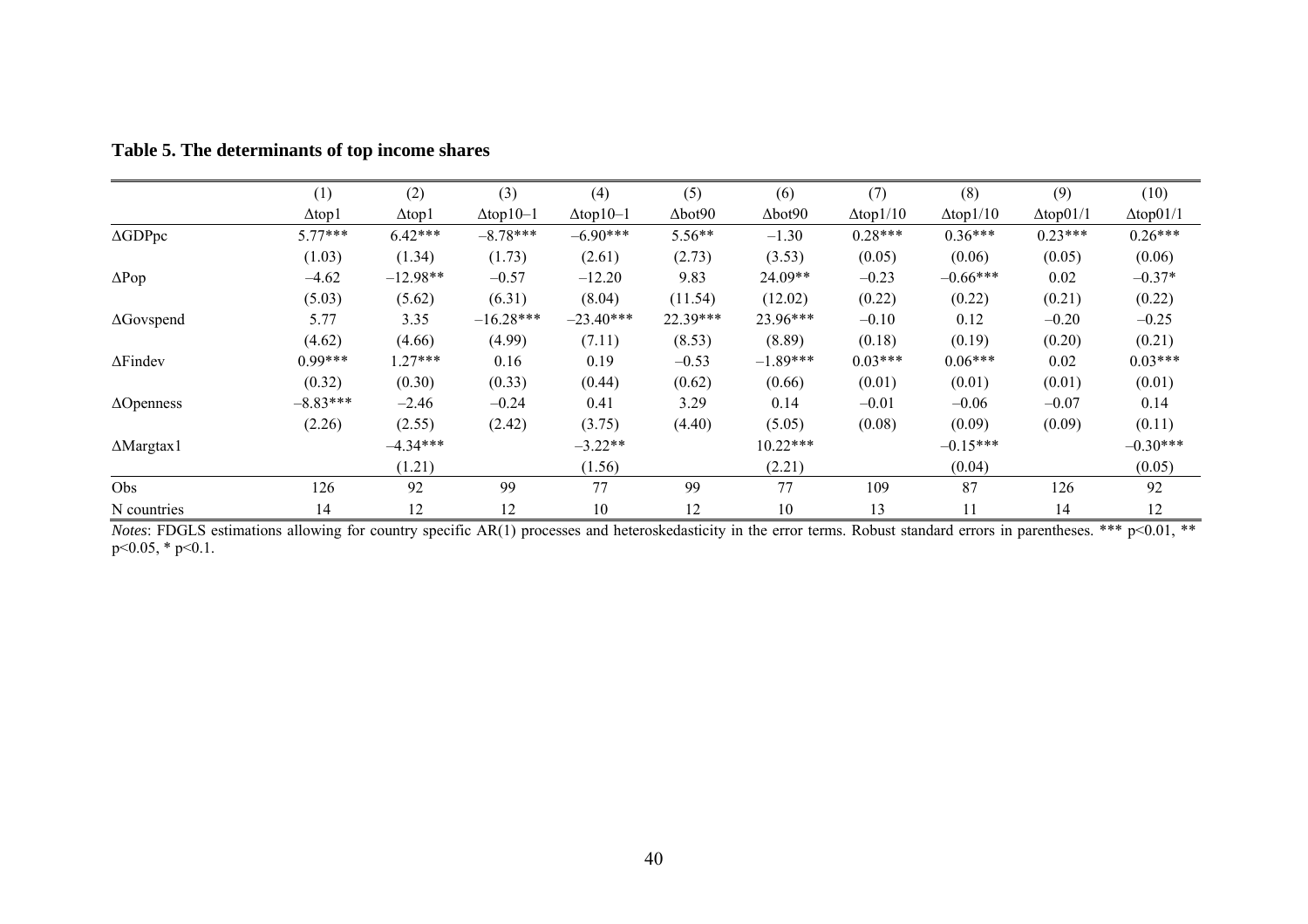|                               | (1)           | (2)           | (3)              | (4)              |
|-------------------------------|---------------|---------------|------------------|------------------|
|                               | $\Delta$ top1 | $\Delta$ top1 | $\Delta$ top10-1 | $\Delta$ top10-1 |
| $\Delta$ GDPpc                |               | 5.39***       |                  | $-8.52***$       |
|                               |               | (1.06)        |                  | (1.71)           |
| $\Delta$ Pop                  | $-4.90$       | $-5.86$       | $-2.78$          | 4.16             |
|                               | (5.03)        | (5.18)        | (6.64)           | (6.44)           |
| $\Delta$ Govspend             | 3.38          | 5.75          | $-17.79***$      | $-18.87***$      |
|                               | (4.72)        | (4.65)        | (5.39)           | (4.83)           |
| $\Delta$ Findev               | $1.05***$     |               | 0.20             |                  |
|                               | (0.33)        |               | (0.33)           |                  |
| $\triangle$ Openness          | $-9.15***$    | $-8.49***$    | $-0.34$          | $-0.78$          |
|                               | (2.26)        | (2.26)        | (2.45)           | (2.31)           |
| ∆GDPpc×Lowdev                 | $5.04***$     |               | $-9.02***$       |                  |
|                               | (1.13)        |               | (2.08)           |                  |
| ∆GDPpc×Meddev                 | $6.37***$     |               | $-7.32***$       |                  |
|                               | (1.50)        |               | (2.40)           |                  |
| $\Delta$ GDPpc×Highdev        | 2.45          |               | $-9.77***$       |                  |
|                               | (2.26)        |               | (2.69)           |                  |
| ∆Findev×Lowdev                |               | $1.67*$       |                  | $-3.27**$        |
|                               |               | (0.94)        |                  | (1.37)           |
| ∆Findev×Meddev                |               | $0.88*$       |                  | 0.33             |
|                               |               | (0.52)        |                  | (0.63)           |
| ∆Findev×Highdev               |               | $0.86*$       |                  | 0.38             |
|                               |               | (0.44)        |                  | (0.37)           |
| F-test: Low=Med <sup>a</sup>  | 0.31          | 0.45          | 0.52             | 0.02             |
| F-test: Low=High <sup>a</sup> | 0.25          | 0.42          | 0.80             | 0.01             |
| F-test: Med=High <sup>a</sup> | 0.07          | 0.98          | 0.34             | 0.94             |
| Obs                           | 126           | 126           | 99               | 99               |
| N countries                   | 14            | 14            | 12               | 12               |

**Table 6. The effects at different levels of economic development** 

*Notes*: Interactions between low, medium and high GDP per capita and ΔGDPpc and ΔFindev. See also the notes of Table 5.<sup>ª</sup> P-value of an F-test of equality of coefficients.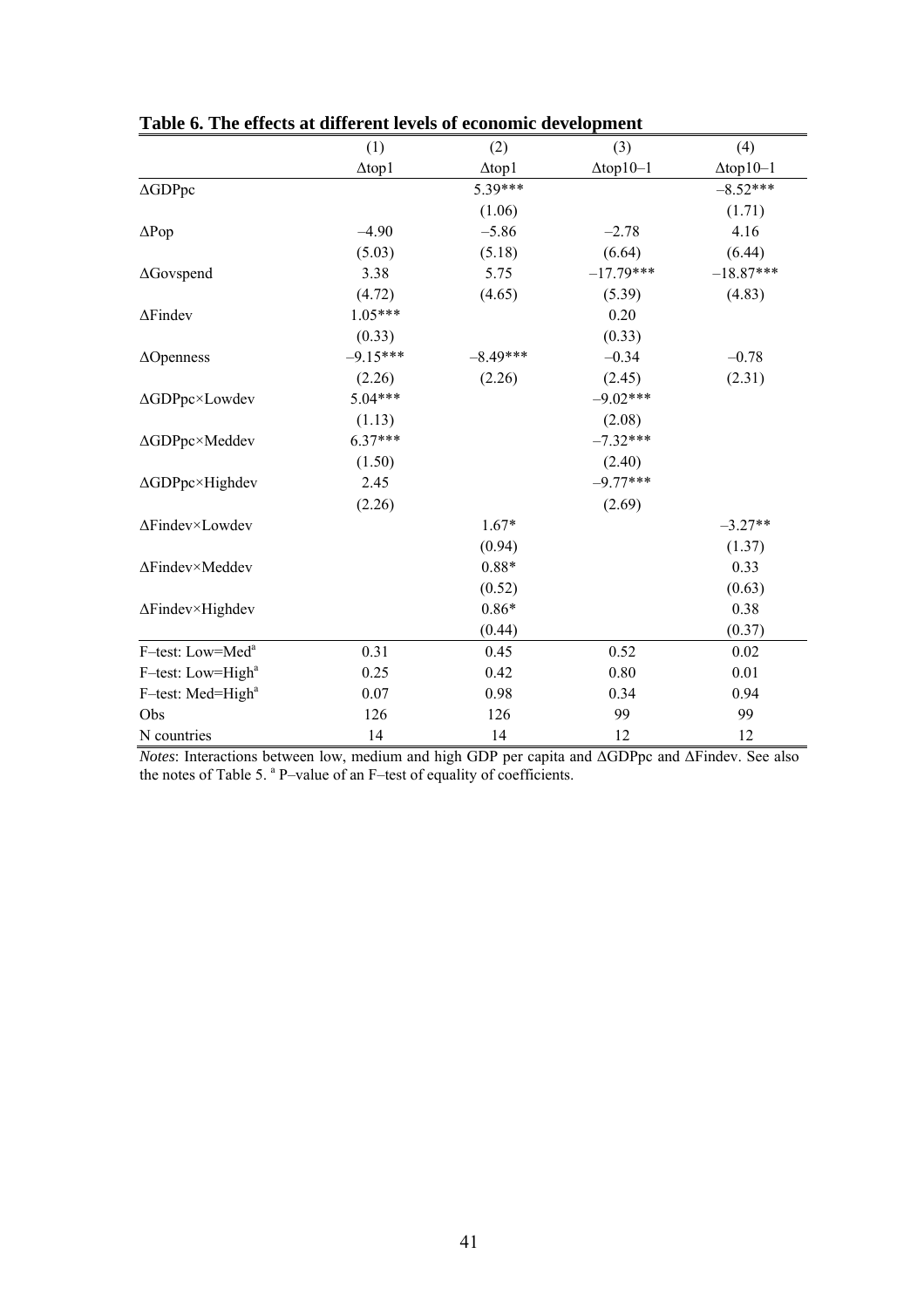| Table 7. The impact of banking and currency crises |               |                   |                   |                  |
|----------------------------------------------------|---------------|-------------------|-------------------|------------------|
|                                                    | (1)           | $\left( 2\right)$ | (3)               | (4)              |
|                                                    | $\Delta$ top1 | $\Delta$ top1     | $\Delta$ top 10-1 | $\Delta$ top10-1 |
| Bank crisis                                        | $-1.07***$    | $-1.08***$        | 0.33              | 0.35             |
|                                                    | (0.39)        | (0.39)            | (0.38)            | (0.37)           |
| Currency crisis                                    |               | $-0.06$           |                   | $-0.31$          |
|                                                    |               | (0.45)            |                   | (0.55)           |
| Control variables incl.                            | Yes           | Yes               | Yes               | Yes              |
| Obs                                                | 171           | 171               | 132               | 132              |
| N countries                                        | 17            | 17                | 14                | 14               |

### **Table 7. The impact of banking and currency crises**

Note: FDGLS regressions with constant and fixed effects for period and country trends suppressed. Bank crises and currency crises is the share of years in each 5-year period being classified as "crises years" by Bordo et al (2001) and Laeven and Valencia (2008). The regressions include ΔGDPpc, ΔOpenness, ΔPop and ΔGovspend. See also the notes of Table 5.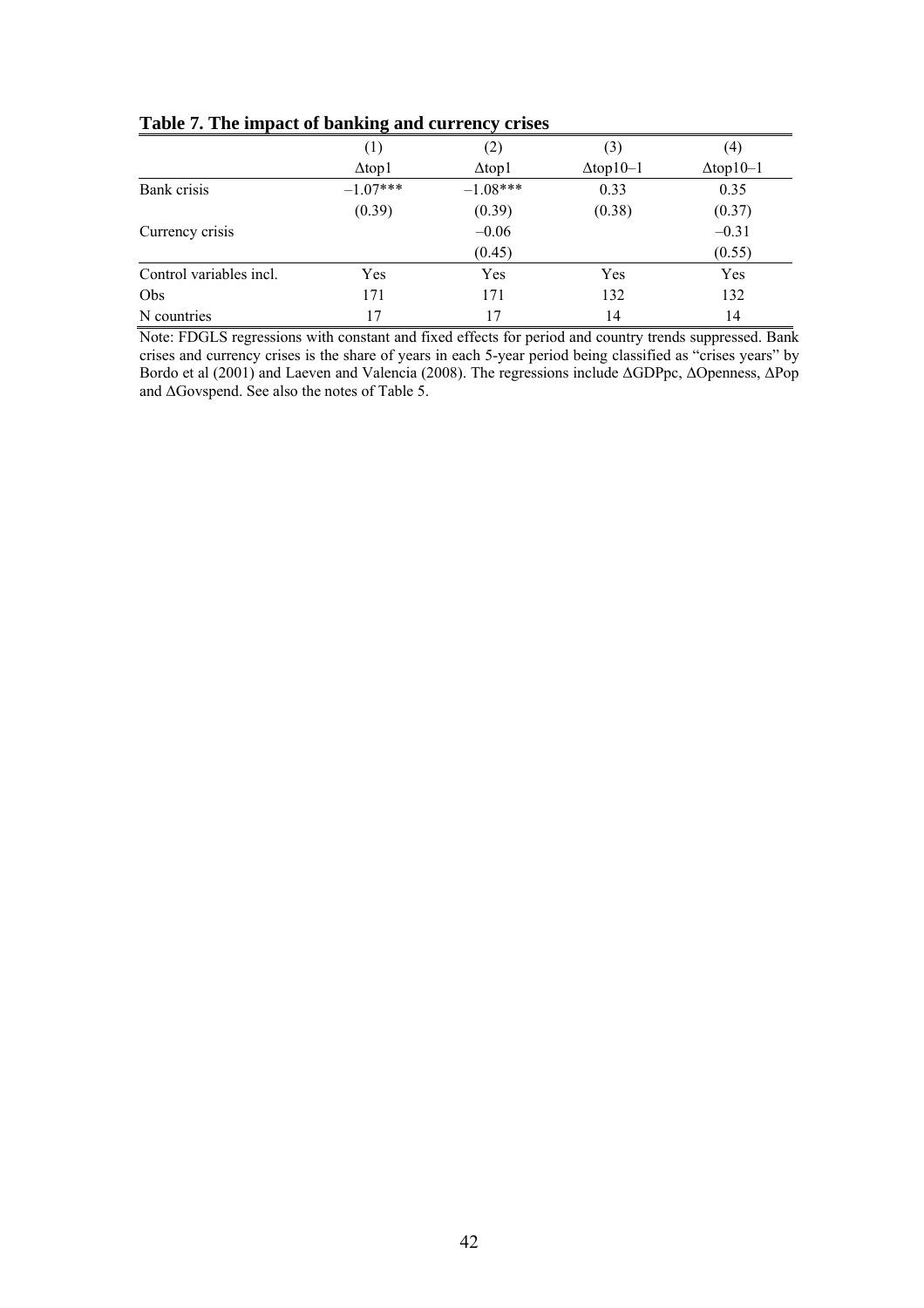|                        |                  |               | $\bullet$     |                   |                  |                  |
|------------------------|------------------|---------------|---------------|-------------------|------------------|------------------|
|                        | $\left(1\right)$ | (2)           | (3)           | (4)               | (5)              | (6)              |
|                        | $\Delta$ top1    | $\Delta$ top1 | $\Delta$ top1 | $\Delta$ top 10-1 | $\Delta$ top10-1 | $\Delta$ top10-1 |
| $\Delta$ Bankdeposits  | $3.01***$        |               |               | 0.30              |                  |                  |
|                        | (0.80)           |               |               | (0.89)            |                  |                  |
| $\Delta$ Marketcap     |                  | $0.88**$      |               |                   | 0.33             |                  |
|                        |                  | (0.38)        |               |                   | (0.39)           |                  |
| <b>APrivate credit</b> |                  |               | $0.87**$      |                   |                  | $-0.77$          |
|                        |                  |               | (0.44)        |                   |                  | (0.61)           |
| Control variables inc. | Yes              | Yes           | Yes           | Yes               | Yes              | Yes              |
| <b>Obs</b>             | 168              | 128           | 130           | 129               | 101              | 112              |
| N countries            | 16               | 15            | 15            | 13                | 13               | 13               |

# **Table 8. Bank- and market based financial systems**

*Note*: Financial development is split into Bank deposits and Market capitalization. The regressions include ΔGDPpc, ΔOpenness, ΔPop and ΔGovspend. See also the notes of Table 5.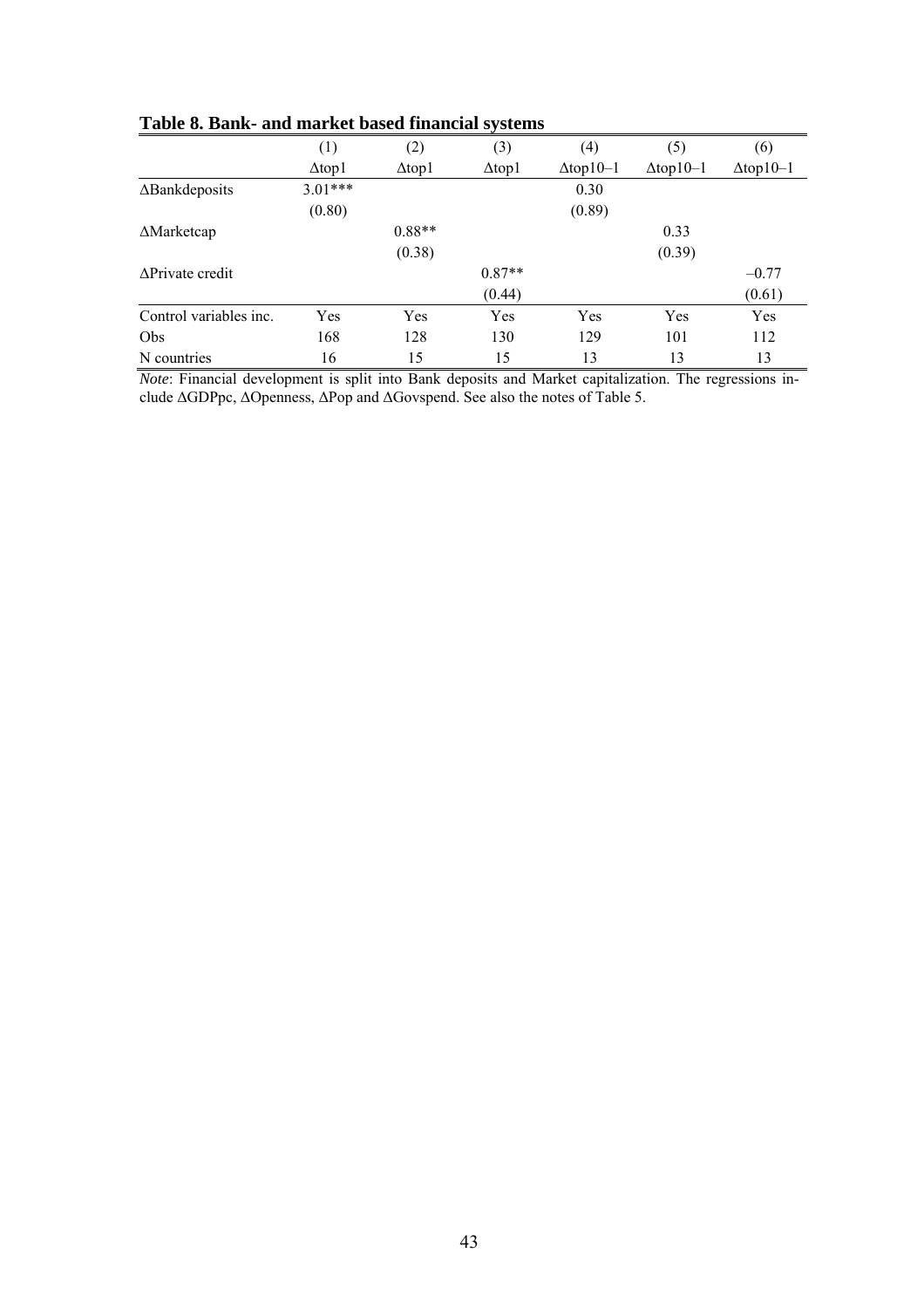| Tuble 2011 Charge Buron countries university | (1)           | (2)           | (3)              | (4)              |
|----------------------------------------------|---------------|---------------|------------------|------------------|
|                                              | $\Delta$ top1 | $\Delta$ top1 | $\Delta$ top10-1 | $\Delta$ top10-1 |
| $\triangle$ GDPpc                            | 5.62***       | $5.50***$     | $-9.44***$       | $-9.21***$       |
|                                              | (1.13)        | (1.04)        | (1.98)           | (1.73)           |
| $\Delta$ Pop                                 | $-4.79$       | $-4.42$       | $-0.29$          | 1.79             |
|                                              | (5.06)        | (4.94)        | (6.29)           | (6.42)           |
| $\Delta$ Govspend                            | 5.87          | 5.64          | $-15.61***$      | $-16.78***$      |
|                                              | (4.63)        | (4.61)        | (4.91)           | (5.00)           |
| $\Delta$ Findev                              | $1.00***$     | $0.98***$     | 0.18             | 0.18             |
|                                              | (0.32)        | (0.31)        | (0.33)           | (0.33)           |
| $\Delta$ Openness                            | $-8.84***$    | $-9.91***$    | 0.41             | $-1.51$          |
|                                              | (2.26)        | (2.42)        | (2.69)           | (2.50)           |
| $\Delta$ GDPpc×Anglo-Saxon                   | 0.42          |               | 1.95             |                  |
|                                              | (1.59)        |               | (2.27)           |                  |
| $\Delta$ Openness×Anglo-Saxon                |               | 3.08          |                  | 5.96             |
|                                              |               | (2.56)        |                  | (3.98)           |
| Obs                                          | 126           | 126           | 99               | 99               |
| N countries                                  | 14            | 14            | 12               | 12               |

## **Table 9: Are Anglo-Saxon countries different?**

*Notes*: Interacting a dummy for Anglo-Saxon countries (Australia, Canada, New Zealand, U.K. and U.S.) and ΔGDPpc and ΔOpenness. See also the notes of Table 1.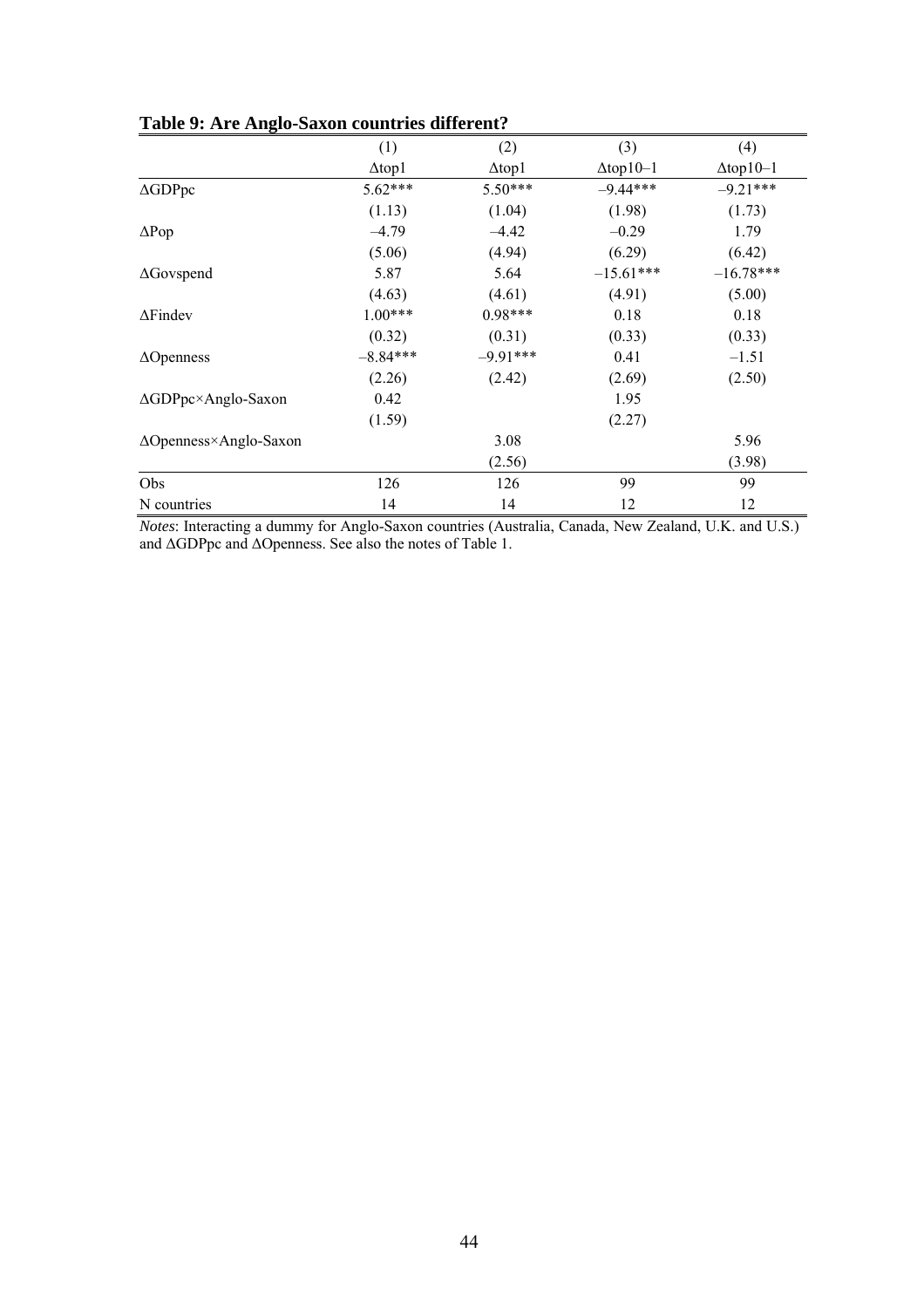|                       | (1)           | (2)           | (3)           | (4)           | (5)           | (6)              | (7)              | (8)                 | (9)              | (10)             |
|-----------------------|---------------|---------------|---------------|---------------|---------------|------------------|------------------|---------------------|------------------|------------------|
|                       | $\Delta$ top1 | $\Delta$ top1 | $\Delta$ top1 | $\Delta$ top1 | $\Delta$ top1 | $\Delta$ top10-1 | $\Delta$ top10-1 | $\Delta$ top $10-1$ | $\Delta$ top10-1 | $\Delta$ top10-1 |
| $\Delta$ GDPpc        | $5.16***$     | 5.81***       | $6.27***$     | 5.39***       | $-7.49***$    | $-7.03***$       | $-8.48***$       | $-10.00***$         | $-6.33***$       | $-8.71***$       |
|                       | (1.02)        | (1.30)        | (1.31)        | (1.19)        | (2.22)        | (1.84)           | (1.47)           | (1.97)              | (2.06)           | (1.74)           |
| $\Delta$ Pop          | $-7.64$       | 4.12          | $-4.36$       | $-2.18$       | $4.62***$     | $-5.37$          | $10.68**$        | $-12.35*$           | 8.10             | $-1.72$          |
|                       | (5.09)        | (5.59)        | (5.25)        | (4.66)        | (1.13)        | (6.52)           | (5.31)           | (7.16)              | (9.31)           | (6.31)           |
| $\Delta$ Govspend     | $-1.49$       | 4.44          | 13.01***      | 3.85          | 2.68          | $-17.04***$      | $-11.25**$       | $-17.88***$         | $-24.21***$      | $-16.31***$      |
|                       | (4.23)        | (5.06)        | (4.97)        | (5.57)        | (4.92)        | (4.98)           | (5.60)           | (6.52)              | (6.12)           | (4.97)           |
| $\Delta$ Findev       | $0.63**$      | $0.61*$       | 1.28***       | $1.90**$      | 4.86          | 0.36             | $1.35^{\rm a}$   | 0.08                | $-0.32$          | 0.24             |
|                       | (0.28)        | (0.35)        | (0.32)        | (0.91)        | (4.48)        | (0.31)           | (0.94)           | (0.42)              | (0.50)           | (0.32)           |
| $\Delta$ Openness     | $-0.78$       |               | $-8.40***$    | $-3.35**$     | $1.10***$     | $-0.01$          |                  | 0.52                | $-2.95$          | $-0.32$          |
|                       | (2.34)        |               | (2.52)        | (1.67)        | (0.31)        | (2.57)           |                  | (3.31)              | (3.10)           | (2.45)           |
| $\Delta$ Tariffs      |               | 2.40          |               |               |               |                  | 3.96             |                     |                  |                  |
|                       |               | (2.60)        |               |               |               |                  | (4.30)           |                     |                  |                  |
| $\triangle$ Margtax2  |               |               | $-2.10**$     |               |               |                  |                  | $-2.89***$          |                  |                  |
|                       |               |               | (0.93)        |               |               |                  |                  | (1.08)              |                  |                  |
| $\triangle$ Agrishare |               |               |               | $-0.04$       |               |                  |                  |                     | $-0.03$          |                  |
|                       |               |               |               | (0.04)        |               |                  |                  |                     | (0.09)           |                  |
| $\Delta$ Patents      |               |               |               |               | $-0.00$       |                  |                  |                     |                  | 0.00             |
|                       |               |               |               |               | (0.00)        |                  |                  |                     |                  | (0.00)           |
| Restriction           | Postwar       | Tariffs       | Margtax2      | Agrishare     | Patents       | Postwar          | Tariffs          | Margtax2            | Agrishare        | Patents          |
| Obs                   | 112           | 110           | 103           | 142           | 115           | 93               | 114              | 82                  | 91               | 99               |
| N countries           | 14            | 14            | 12            | 15            | 13            | 12               | 13               | 10                  | 11               | 12               |

**Table 10. Sample restrictions and alternative measures** 

*Note*: Postwar = sample is 1945 onwards, Tariffs = we switch openness measure to the *de jure* measure Tariffs, Margtax2 = Margtax2 replaces Margtax1, Agrishare = technological development as GDP-share of agriculture and Patents = technological development as patents. See also the notes of Table 1. <sup>a</sup> denotes that ΔBankdeposits was used instead of ΔFindev because otherwise we had too few degrees of freedom when also using the Tariff variable.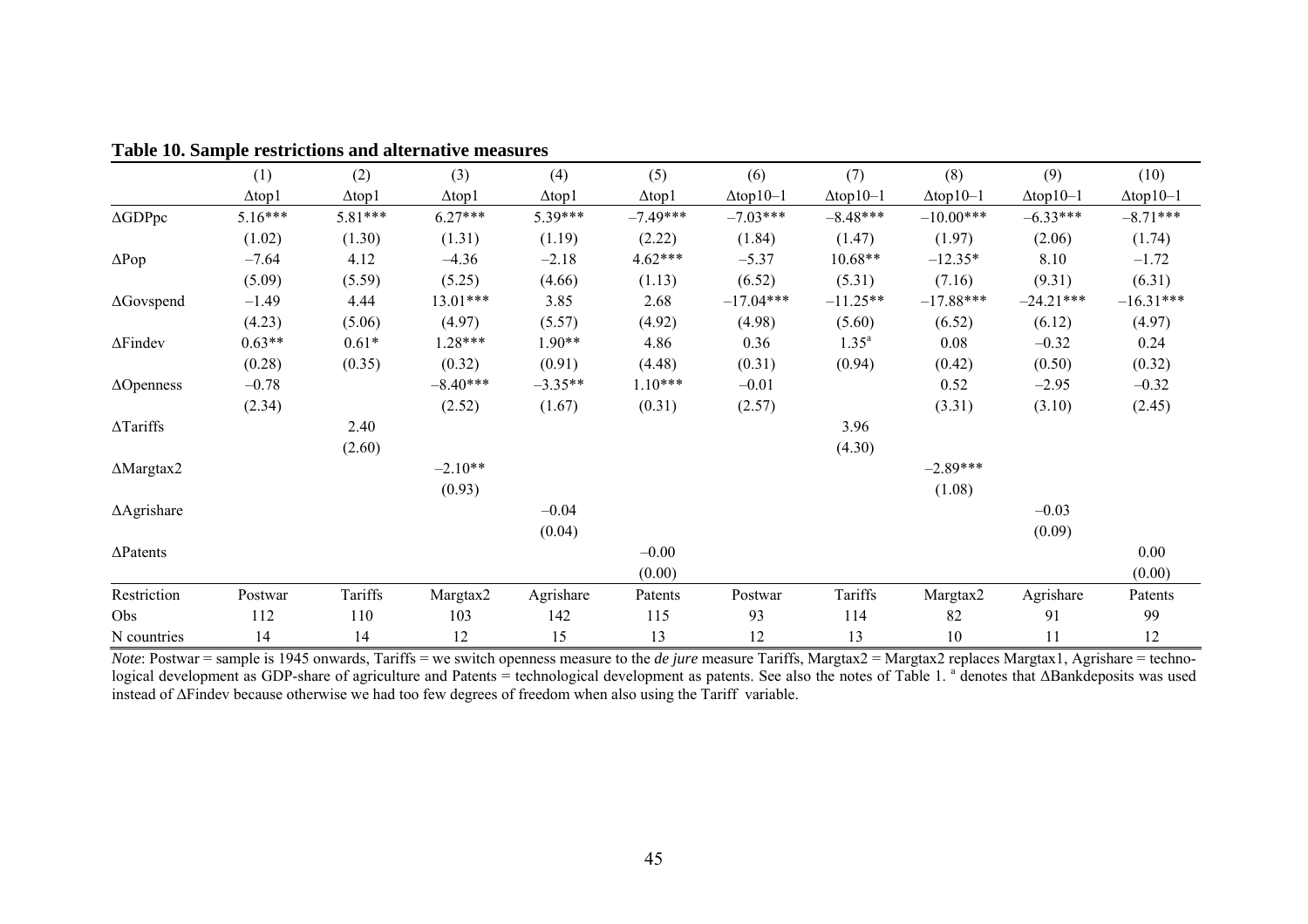**Figure 1: Top income percentile share for 16 countries over the twentieth century.** 



Source: See Table A2.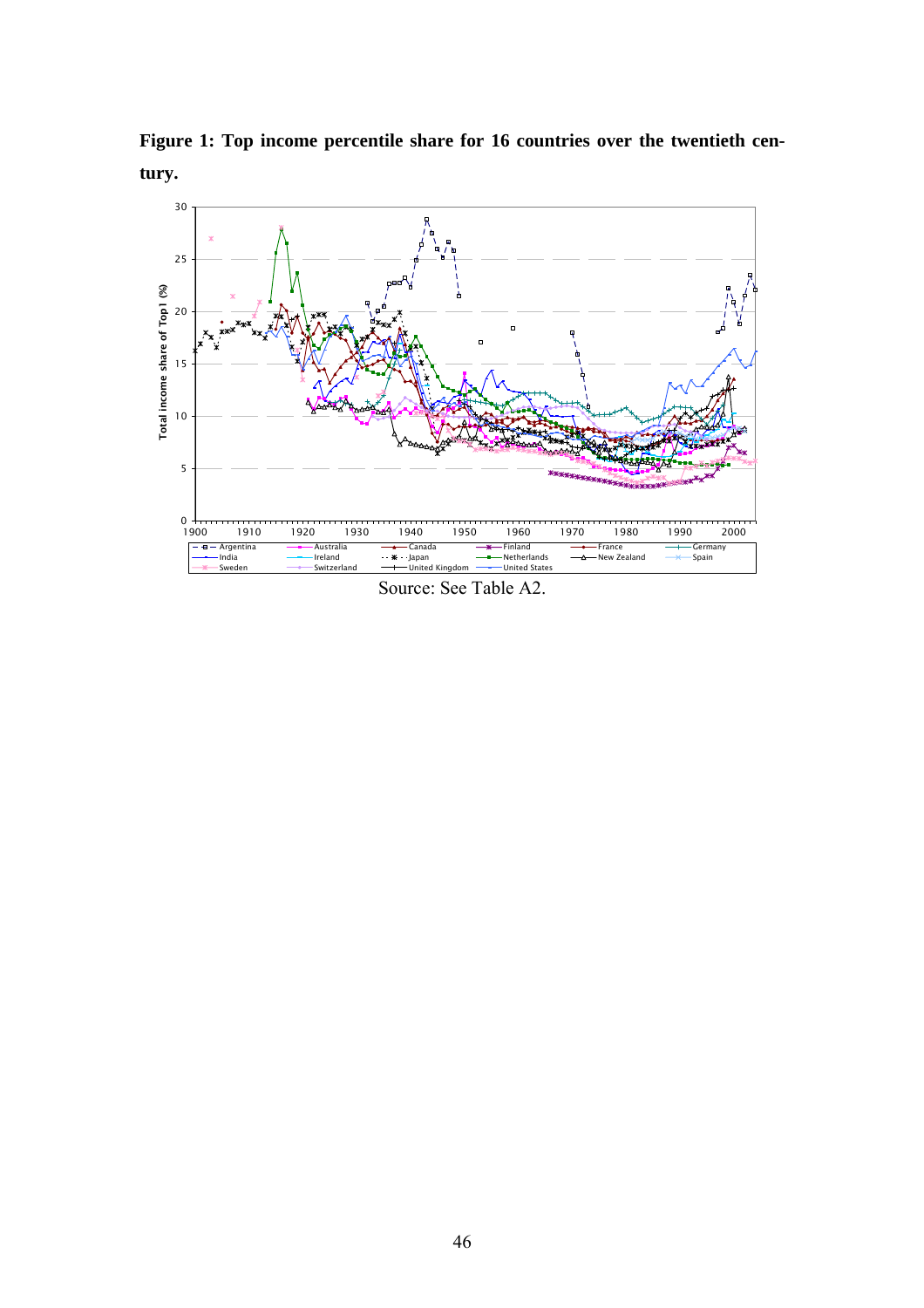

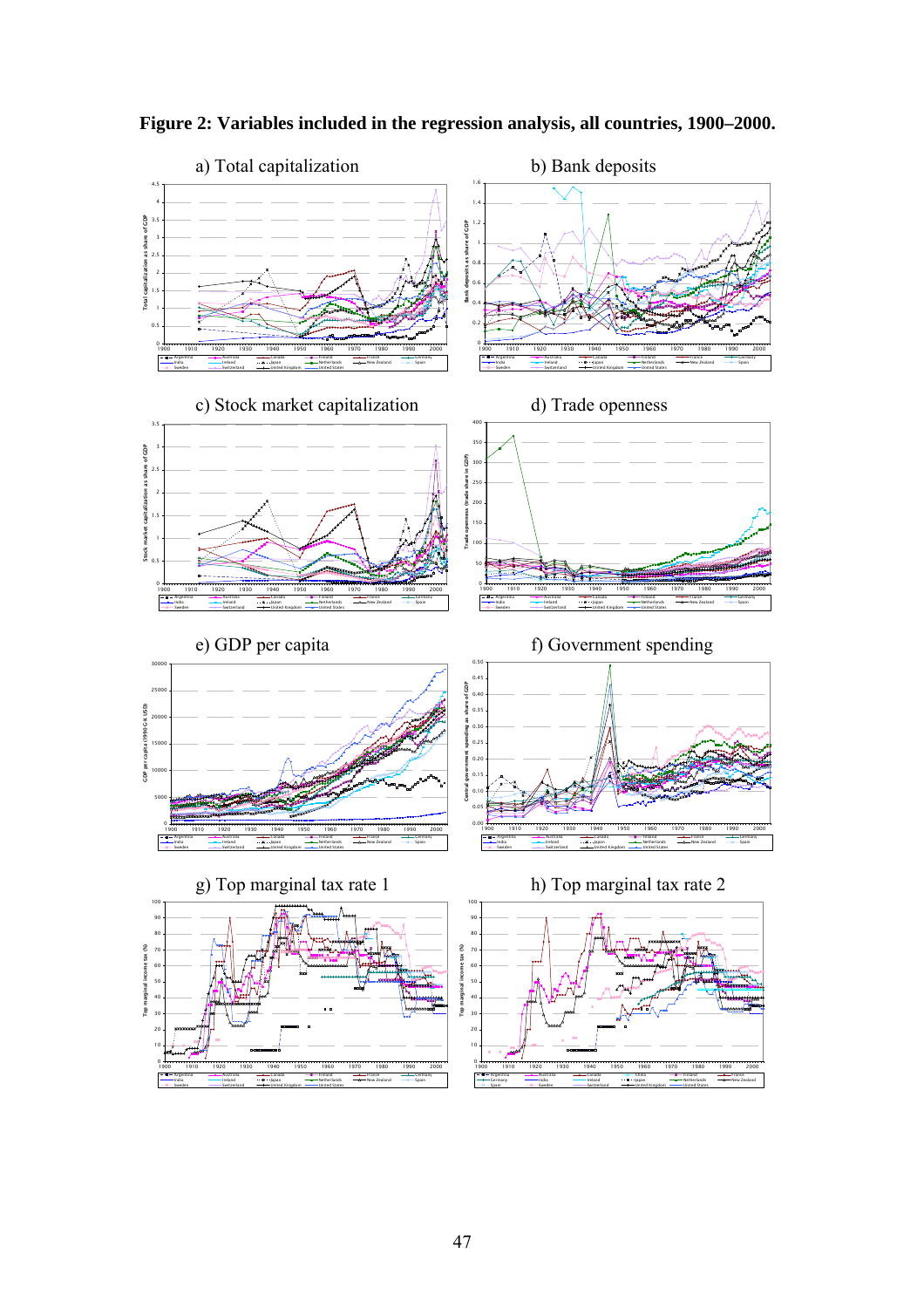

**Figure 3. Anglo-Saxon deviations from common time trend** 

*Note:* The graph displays the interaction terms between time fixed effects and an Anglo-Saxon dummy, with and without our base set of control variables. 95 percent confidence intervals indicated.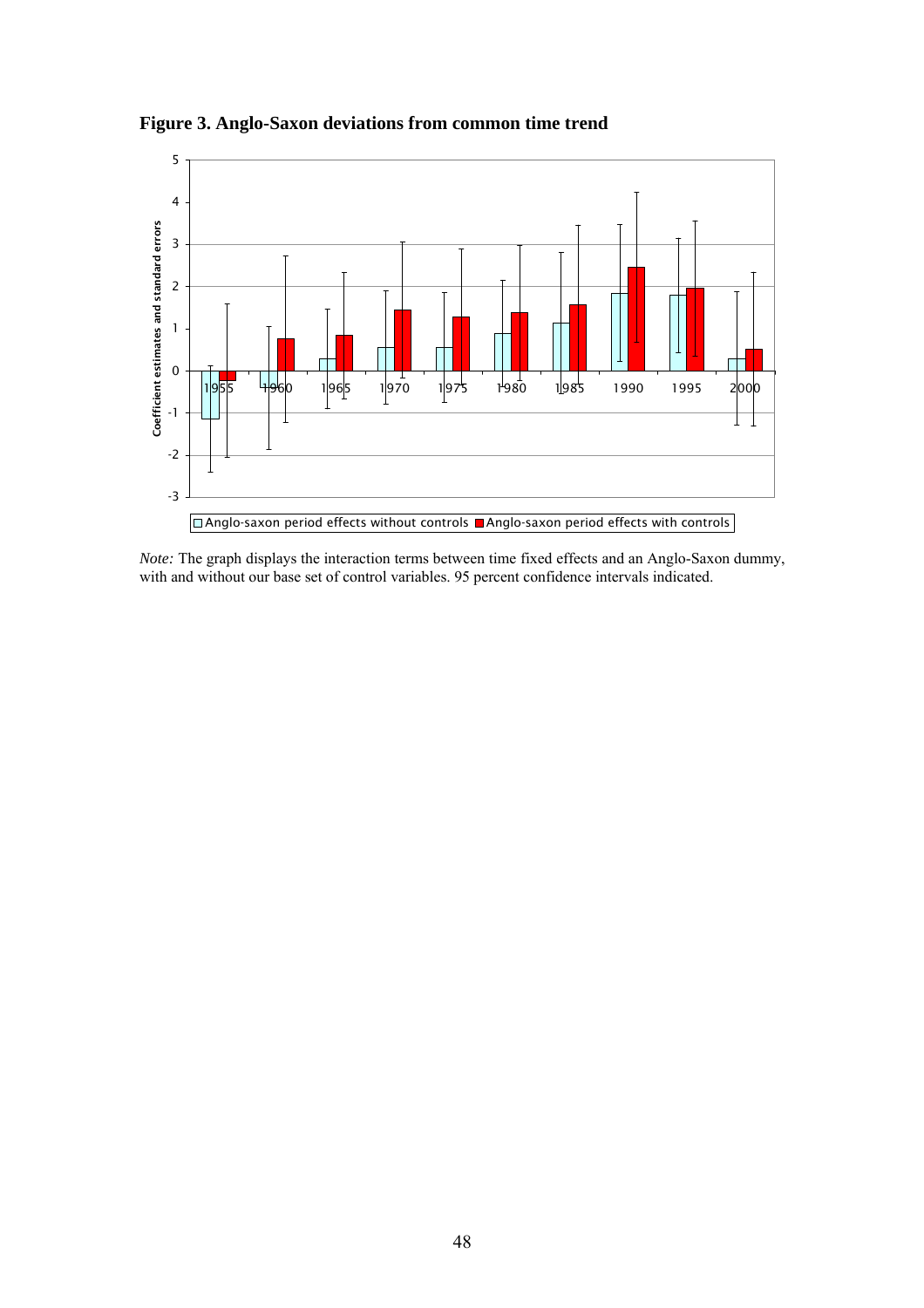#### **Appendix A: Simulations of dynamic effects of taxation and shocks to capital**

The tables below show the cumulative effects on top incomes from increases in taxation and shocks to the capital stock under very stylized assumptions. $53$  In all cases we assume that there are two groups of income earners; a top group that derives half their income from capital (the rate of return is assumed to be 5 percent) and the other half from wages, while the rest only have a wage income. Initially the income share of the top group is 15 percent of all income and their consumption is such that their capital stock remains unchanged. These assumptions are of course not calibrated to fit a particular economy but they are at the same time approximate representations of the relationship between the top percentile and the rest of the population, both in terms of the importance of capital (with a broad interpretation) and the income share around World War II.

Gross wage income is assumed to be unchanged when taxes change implying that the (gross) income remains the same over time forcing wage earners to alter consumption as taxes increases (alternatively one could think of this as a case where their effective consumption can be maintained through taxes being redistributed back to them). The rich group, however, can consume part of their capital stock so as to maintain their consumption level. This, of course, erodes their capital stock, giving rise to a decreasing capital income share, and also a decreasing top income share.

Table A1 shows the effects of a tax increase from 0.3 to 0.6 in period 0 (columns 1-3), the effects of a shock to the capital stock causing 30 percent of it to disappear in period 0 (columns 4-6) and finally the combined effect of these changes given that the rich group does not alter consumption. With respect to the effects of taxation it illustrates that a one time change can have a small effect in the short run but through its cumulative effect can be important over time. Looking first at the effect from a tax increase, the instantaneous decrease in the the top income share is only 0.2 percentage points. However, after five years the effect has grown to 0.8 percentage points, and after 25 periods the effect is over 6 percentage points. The effect of a 30 percent loss

 $53$  The assumptions we make are very similar to those in a similar exercise in Piketty (2001b).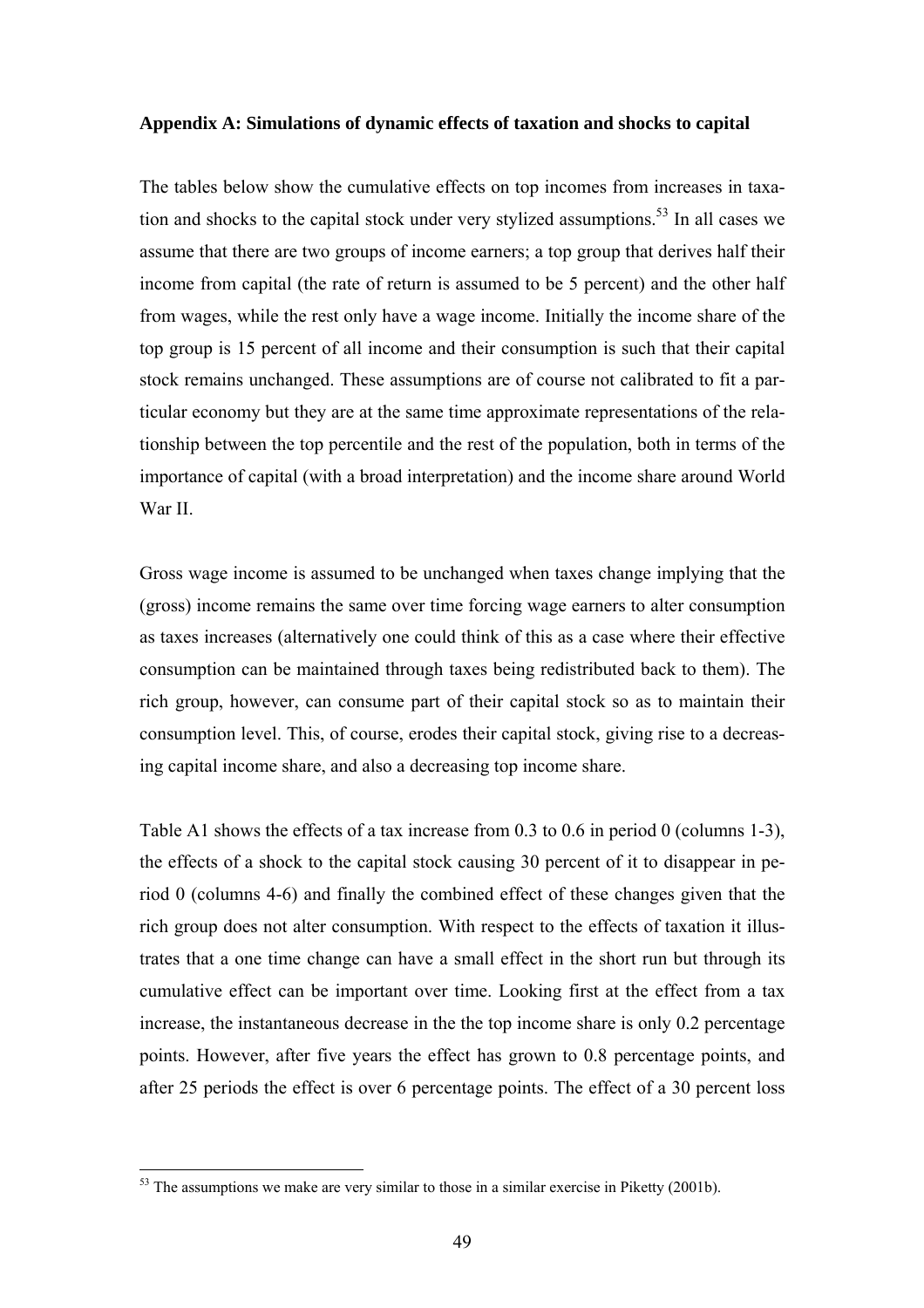of capital is approximately of the same order of magnitude (given these assumptions) and combined the effect is substantial already after a decade.

**Table A1. Cumulative effect of one time changes affecting the capital stock and capital income** 

|             | Tax increase only (no change  | in capital stock)          |                          | Shock to the capital stock only<br>(no tax increase) |                            |                          |                               | Combined tax increase and<br>shock to the capital stock |                          |  |
|-------------|-------------------------------|----------------------------|--------------------------|------------------------------------------------------|----------------------------|--------------------------|-------------------------------|---------------------------------------------------------|--------------------------|--|
|             | (1)                           | (2)                        | (3)                      | (4)                                                  | (5)                        | (6)                      | (7)                           | (8)                                                     | (9)                      |  |
| Period      | Remaining<br>capital<br>stock | Capital<br>income<br>share | Top in-<br>come<br>share | Remaining<br>capital<br>stock                        | Capital<br>income<br>share | Top in-<br>come<br>share | Remaining<br>capital<br>stock | Capital<br>income<br>share                              | Top in-<br>come<br>share |  |
| $\mathbf 0$ | 100.0%                        | 50.0%                      | 15.00%                   | 100.0%                                               | 50.0%                      | 15.00%                   | 100.0%                        | 50.0%                                                   | 15.00%                   |  |
| 5           | 87.6%                         | 46.7%                      | 14.20%                   | 65.6%                                                | 39.6%                      | 12.75%                   | 55.2%                         | 36.9%                                                   | 12.27%                   |  |
| 10          | 70.7%                         | 41.4%                      | 13.09%                   | 59.1%                                                | 37.2%                      | 12.31%                   | 34.9%                         | 29.9%                                                   | 11.18%                   |  |
| 15          | 52.1%                         | 34.2%                      | 11.83%                   | 51.4%                                                | 34.0%                      | 11.79%                   | 0                             | 0                                                       | 8.11%                    |  |
| 20          | 31.5%                         | 23.9%                      | 10.40%                   | 42.3%                                                | 29.7%                      | 11.16%                   | 0                             | 0                                                       | 8.11%                    |  |
| 25          | 8.7%                          | 8.0%                       | 8.75%                    | 31.5%                                                | 24.0%                      | 10.40%                   | 0                             | 0                                                       | 8.11%                    |  |

Note: In period 0 there is a one time change which has cummulative effects. Columns (1)-(3) show the effects of a tax increase from 30 to 60 percent, columns (4)-(6) the effects of a shock to the capital stock such that it decreases to 70 percent of it's initial value, and columns (7)-(9) show the effects of these two changes in combination. All calculations are made based on the assumption that consumption is not adjusted (see Table 2 for the effect of adjusting this).

Table A2 shows the results of the same exercise but changing the increases in taxation up and down and also changing the size of the capital shock, as well as when changing consumption. The results are intuitively clear: higher tax increases cause the capital to shrink faster as does larger shocks to capital under the assumption that consumption is to remain unchanged and decreasing consumption can lead to a recovery of the capital stock. Again what is important to note is the potential cumulative effect of taxation when interpreting our coefficients which are the estimated instantaneous effects. Even if these are relatively small the dynamic effect can be important over time.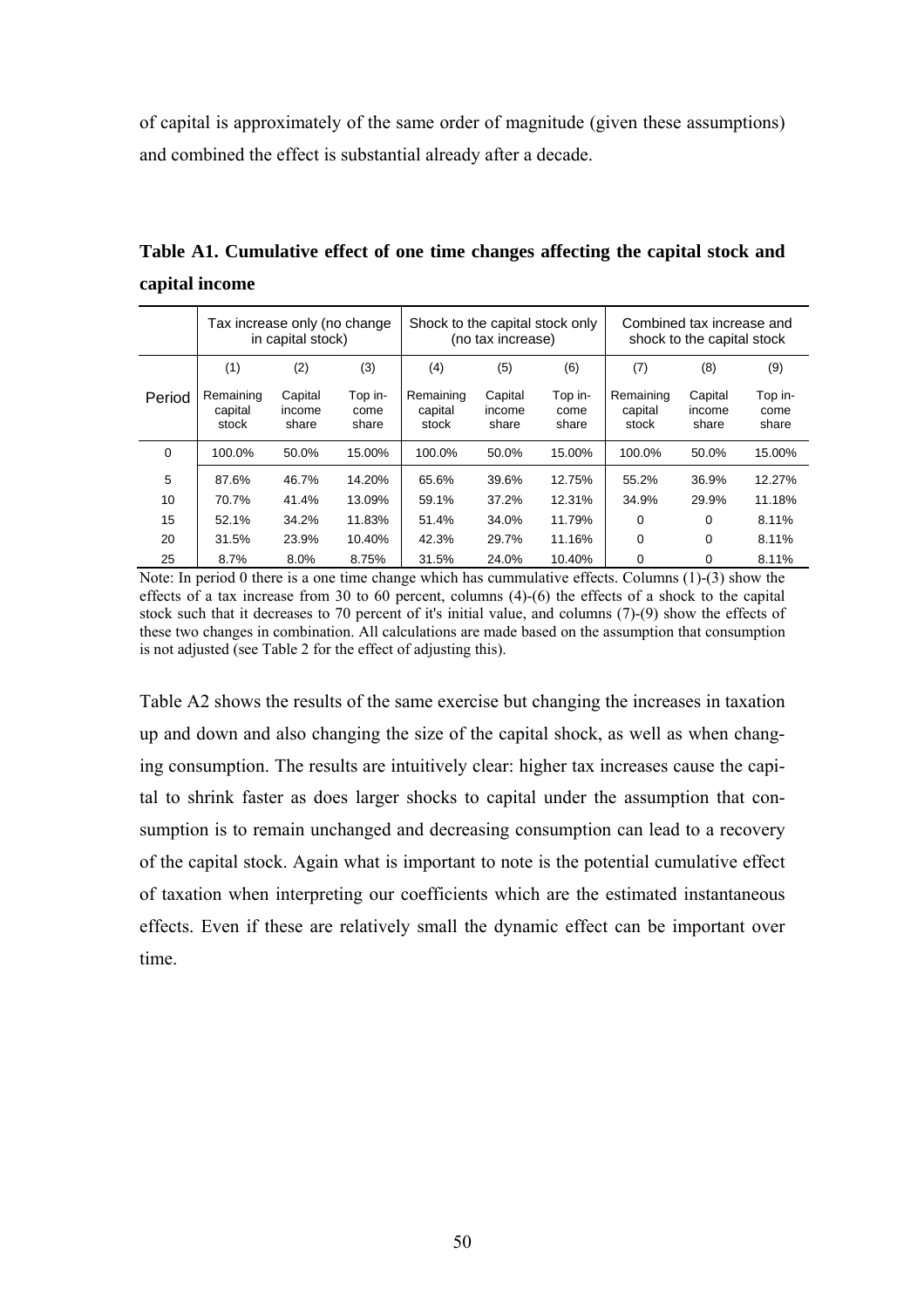**Table A2. Cumulative effects of different changes to taxes and the capital stock, as well as with consumption adjustment**

|      |                                  | Tax increase                 |                          |                                                  | Shock to the capital stock    |                          | Combined tax increase and     | shock to the capital stock |                          |
|------|----------------------------------|------------------------------|--------------------------|--------------------------------------------------|-------------------------------|--------------------------|-------------------------------|----------------------------|--------------------------|
|      | (1)                              | (2)                          | (3)                      | (4)                                              | (5)                           | (6)                      | (7)                           | (8)                        | (9)                      |
| Year | Remaining<br>capital<br>stock    | Capital<br>income<br>share   | Top in-<br>come<br>share | Remaining<br>capital<br>stock                    | Capital<br>income<br>share    | Top in-<br>come<br>share | Remaining<br>capital<br>stock | Capital<br>income<br>share | Top in-<br>come<br>share |
| 0    | 100.0%                           | 50.0%                        | 15.00%                   | 100.0%                                           | 50.0%                         | 15.00%                   | 100.0%                        | 50.0%                      | 15.00%                   |
|      |                                  | Tax increase from 0.3 to 0.4 |                          | Capital shock, 90 % remaining                    |                               |                          |                               | Combined effect            |                          |
| 5    | 95.8%                            | 48.9%                        | 14.73%                   | 88.5%                                            | 47.0%                         | 14.26%                   | 84.6%                         | 45.8%                      | 14.00%                   |
| 10   | 89.8%                            | 47.3%                        | 14.35%                   | 86.4%                                            | 46.3%                         | 14.12%                   | 76.8%                         | 43.4%                      | 13.49%                   |
| 15   | 82.9%                            | 45.3%                        | 13.90%                   | 83.8%                                            | 45.6%                         | 13.96%                   | 67.8%                         | 40.4%                      | 12.90%                   |
| 20   | 74.9%                            | 42.8%                        | 13.37%                   | 80.8%                                            | 44.7%                         | 13.76%                   | 57.3%                         | 36.4%                      | 12.19%                   |
| 25   | 67.5%                            | 40.3%                        | 12.88%                   | 77.9%                                            | 43.8%                         | 13.57%                   | 47.8%                         | 32.3%                      | 11.54%                   |
|      |                                  |                              |                          |                                                  |                               |                          |                               |                            |                          |
|      |                                  | Tax increase from 0.3 to 0.6 |                          | Capital shock, 50 % remaining<br>Combined effect |                               |                          |                               |                            |                          |
| 5    | 87.6%                            | 46.7%                        | 14.20%                   | 42.6%                                            | 29.9%                         | 11.18%                   | 33.5%                         | 25.1%                      | 10.54%                   |
| 10   | 70.7%                            | 41.4%                        | 13.09%                   | 31.9%                                            | 24.2%                         | 10.42%                   | 11.0%                         | 9.9%                       | 8.92%                    |
| 15   | 52.1%                            | 34.2%                        | 11.83%                   | 19.1%                                            | 16.0%                         | 9.51%                    | 0                             | 0                          | 8.11%                    |
| 20   | 31.5%                            | 23.9%                        | 10.40%                   | 3.9%                                             | 3.7%                          | 8.40%                    | 0                             | 0                          | 8.11%                    |
| 25   | 8.7%                             | 8.0%                         | 8.75%                    | 0                                                | 0                             | 8.11%                    | 0                             | 0                          | 8.11%                    |
|      |                                  |                              |                          |                                                  |                               |                          |                               |                            |                          |
|      |                                  |                              |                          | Changing consumption to 0.9 of previous level    |                               |                          |                               |                            |                          |
|      |                                  | Tax increase from 0.3 to 0.5 |                          |                                                  | Capital shock, 70 % remaining |                          |                               | Combined effect            |                          |
| 5    | 96.5%                            | 49.1%                        | 14.78%                   | 70.5%                                            | 41.3%                         | 13.08%                   | 63.4%                         | 38.8%                      | 12.60%                   |
| 10   | 92.6%                            | 48.1%                        | 14.52%                   | 72.1%                                            | 41.9%                         | 13.18%                   | 55.1%                         | 35.5%                      | 12.04%                   |
| 15   | 88.1%                            | 46.8%                        | 14.23%                   | 74.0%                                            | 42.5%                         | 13.31%                   | 45.7%                         | 31.4%                      | 11.39%                   |
| 20   | 83.0%                            | 45.3%                        | 13.90%                   | 76.2%                                            | 43.2%                         | 13.46%                   | 35.0%                         | 25.9%                      | 10.64%                   |
| 25   | 77.2%                            | 43.6%                        | 13.52%                   | 78.9%                                            | 44.1%                         | 13.63%                   | 23.0%                         | 18.7%                      | 9.79%                    |
|      |                                  |                              |                          | Changing consumption to 0.7 of previous level    |                               |                          |                               |                            |                          |
|      |                                  | Tax increase from 0.3 to 0.5 |                          |                                                  | Capital shock, 70 % remaining |                          |                               | Combined effect            |                          |
| 5    | Consumption decrease larger than |                              |                          | 79.0%                                            | 44.1%                         | 13.64%                   | 71.8%                         | 41.8%                      | 13.16%                   |
| 10   |                                  | the tax increase.            |                          | 94.2%                                            | 48.5%                         | 14.63%                   | 76.4%                         | 43.3%                      | 13.47%                   |
| 15   |                                  | Capital stock grows          |                          |                                                  | Capital stock recovered       |                          |                               | 44.9%                      | 13.81%                   |
| 20   |                                  |                              |                          |                                                  |                               |                          | 81.5%<br>87.3%                | 46.6%                      | 14.19%                   |
| 25   |                                  |                              |                          |                                                  |                               |                          | 93.9%                         | 48.4%                      | 14.61%                   |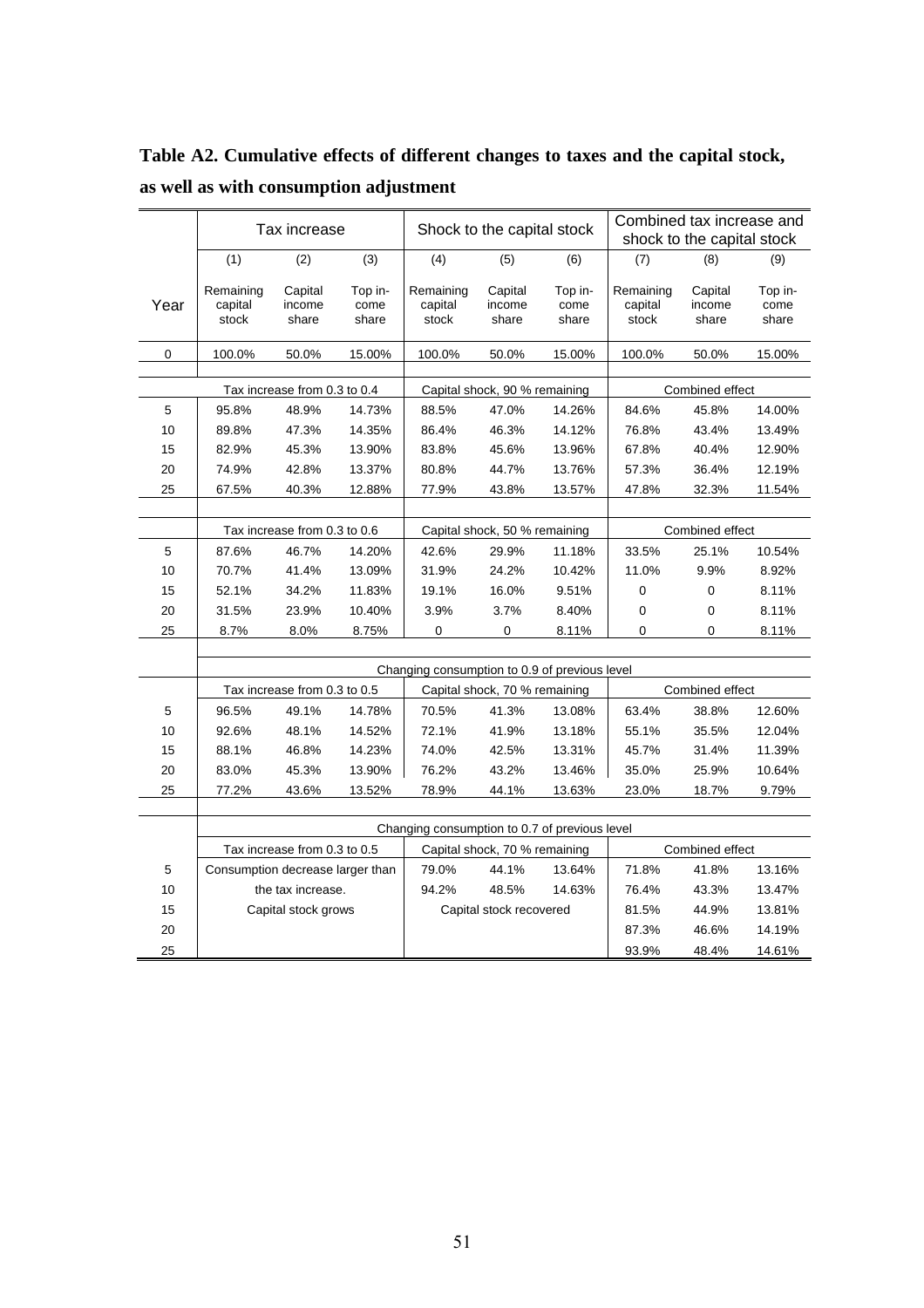| <b>Appendix B: Results using Dynamic First Differences (DFD)</b> |  |  |  |  |  |  |
|------------------------------------------------------------------|--|--|--|--|--|--|
|------------------------------------------------------------------|--|--|--|--|--|--|

|  |  | Table B1. The determinants of top income shares |  |
|--|--|-------------------------------------------------|--|
|  |  |                                                 |  |

|                       | (1)           | (2)           | (3)              | (4)              | (5)            | (6)            | (7)                 | (8)                 | (9)                 | (10)                |
|-----------------------|---------------|---------------|------------------|------------------|----------------|----------------|---------------------|---------------------|---------------------|---------------------|
|                       | $\Delta$ top1 | $\Delta$ top1 | $\Delta$ top10-1 | $\Delta$ top10-1 | $\Delta bot90$ | $\Delta bot90$ | $\Delta$ top $1/10$ | $\Delta$ top $1/10$ | $\Delta$ top $01/1$ | $\Delta$ top $01/1$ |
| $\Delta$ GDPpc        | $6.03***$     | $6.92***$     | $-10.44***$      | $-8.08*$         | 4.60           | 1.77           | $0.29***$           | $0.36***$           | 0.21                | $0.34**$            |
|                       | (1.85)        | (1.83)        | (3.03)           | (4.79)           | (3.75)         | (5.46)         | (0.10)              | (0.12)              | (0.14)              | (0.16)              |
| $\Delta$ Pop          | $-14.15$      | $-16.75*$     | $-8.16$          | $-11.36$         | 25.17          | $35.59**$      | $-0.68*$            | $-0.90**$           | 0.11                | $-0.33$             |
|                       | (8.99)        | (8.81)        | (9.18)           | (9.49)           | (15.57)        | (14.22)        | (0.35)              | (0.36)              | (0.30)              | (0.31)              |
| $\Delta$ Govspend     | 5.29          | 9.78          | $-20.46***$      | $-22.71**$       | 28.91***       | 24.43*         | 0.03                | 0.24                | $-0.14$             | 0.14                |
|                       | (7.63)        | (7.72)        | (7.29)           | (9.45)           | (9.69)         | (12.86)        | (0.27)              | (0.34)              | (0.40)              | (0.51)              |
| $\Delta$ Findev       | $1.04*$       | $1.35***$     | 0.03             | 0.06             | $-1.13$        | $-1.64**$      | $0.04**$            | $0.07***$           | 0.01                | 0.00                |
|                       | (0.56)        | (0.42)        | (0.41)           | (0.45)           | (0.69)         | (0.64)         | (0.02)              | (0.02)              | (0.02)              | (0.02)              |
| $\Delta$ Openness     | $-7.19$       | $-0.43$       | 0.70             | 4.09             | $-0.95$        | $-3.97$        | 0.04                | $-0.05$             | $-0.00$             | 0.25                |
|                       | (4.57)        | (3.00)        | (3.73)           | (5.49)           | (5.35)         | (7.26)         | (0.13)              | (0.14)              | (0.12)              | (0.16)              |
| $\Delta$ Margtax1     |               | $-5.62***$    |                  | $-4.99*$         |                | $11.37***$     |                     | $-0.14$             |                     | $-0.30***$          |
|                       |               | (1.72)        |                  | (2.75)           |                | (3.94)         |                     | (0.08)              |                     | (0.10)              |
| $\Delta 2$ top1       | $-0.03$       | $-0.02$       |                  |                  |                |                |                     |                     |                     |                     |
|                       | (0.12)        | (0.18)        |                  |                  |                |                |                     |                     |                     |                     |
| $\Delta 2$ top 10-1   |               |               | 0.21             | 0.24             |                |                |                     |                     |                     |                     |
|                       |               |               | (0.13)           | (0.15)           |                |                |                     |                     |                     |                     |
| $\Delta 2$ bot $90$   |               |               |                  |                  | $0.20*$        | $0.28**$       |                     |                     |                     |                     |
|                       |               |               |                  |                  | (0.11)         | (0.11)         |                     |                     |                     |                     |
| $\Delta 2$ top $1/10$ |               |               |                  |                  |                |                | 0.06                | $-0.01$             |                     |                     |
|                       |               |               |                  |                  |                |                | (0.14)              | (0.21)              |                     |                     |
| $\Delta 2$ top $01/1$ |               |               |                  |                  |                |                |                     |                     | 0.16                | 0.09                |
|                       |               |               |                  |                  |                |                |                     |                     | (0.13)              | (0.18)              |
| Obs                   | 123           | 91            | 96               | 76               | 96             | 76             | 106                 | 86                  | 123                 | 91                  |
| R-squared             | 0.54          | 0.68          | 0.53             | 0.49             | 0.58           | 0.67           | 0.71                | 0.64                | 0.59                | 0.62                |

*Notes*: DFD estimations which allow for heteroskedasticity in the error terms. Standard errors in parentheses. \*\*\* p<0.01, \*\* p<0.05, \* p<0.1.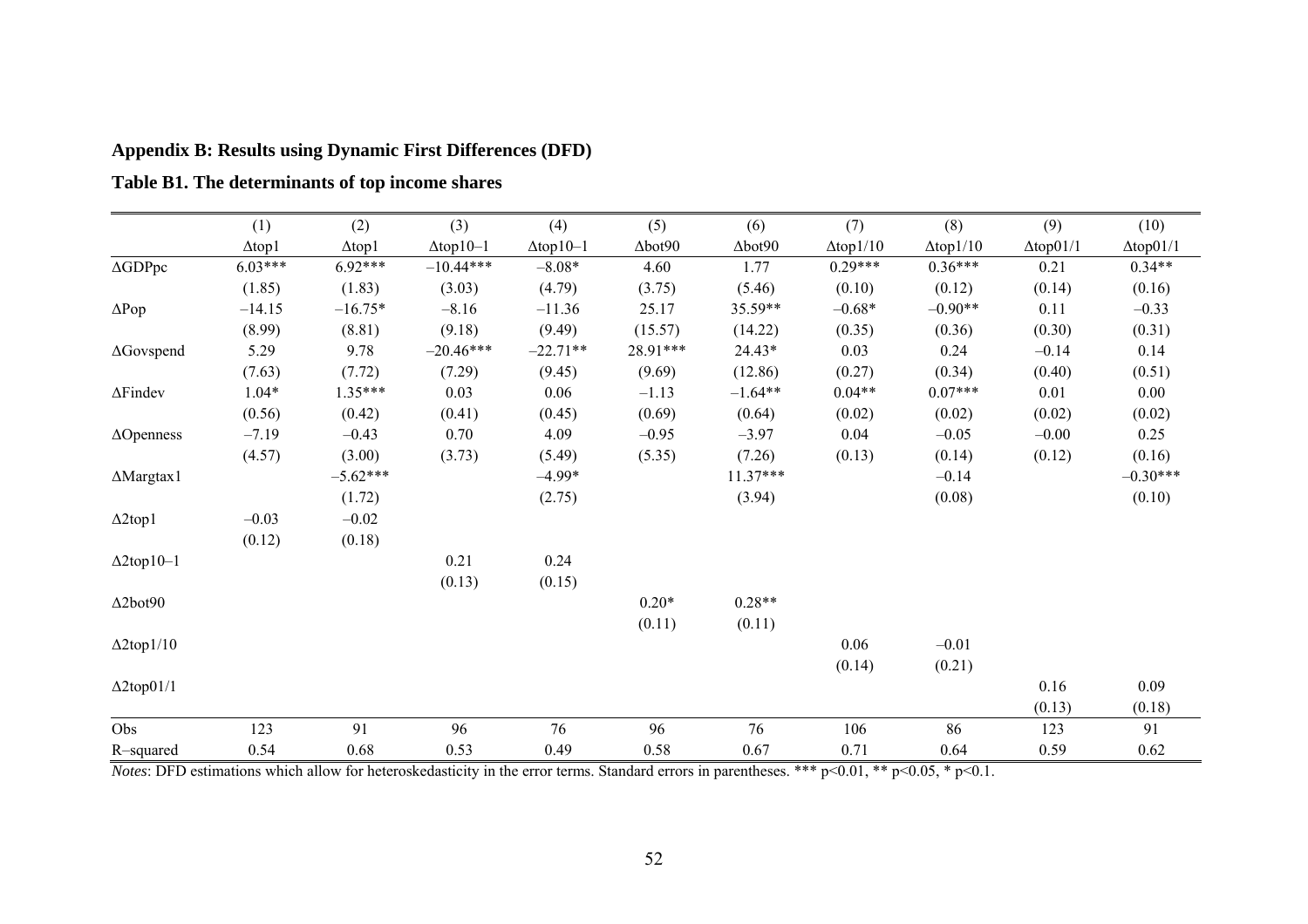|                               | (1)           | (2)           | (3)              | (4)              |
|-------------------------------|---------------|---------------|------------------|------------------|
|                               | $\Delta$ top1 | $\Delta$ top1 | $\Delta$ top10-1 | $\Delta$ top10-1 |
| $\Delta \text{GDPpc}$         |               | 5.97***       |                  | $-10.83***$      |
|                               |               | (1.92)        |                  | (3.01)           |
| $\Delta$ Pop                  | $-14.82$      | $-15.78*$     | $-7.89$          | $-3.04$          |
|                               | (9.08)        | (8.89)        | (9.20)           | (11.36)          |
| $\Delta$ Govspend             | 3.17          | 5.60          | $-21.10***$      | $-21.95***$      |
|                               | (7.85)        | (7.76)        | (7.77)           | (7.51)           |
| $\Delta$ Findev               | 1.09*         |               | 0.05             |                  |
|                               | (0.59)        |               | (0.42)           |                  |
| $\Delta$ Openness             | $-7.63$       | $-7.26$       | 0.83             | 0.44             |
|                               | (4.61)        | (4.66)        | (3.89)           | (3.77)           |
| ∆GDPpc×Lowdev                 | 5.84***       |               | $-9.63**$        |                  |
|                               | (1.86)        |               | (3.71)           |                  |
| ∆GDPpc×Meddev                 | $6.89***$     |               | $-10.72***$      |                  |
|                               | (2.30)        |               | (3.43)           |                  |
| ∆GDPpc×Highdev                | 4.09          |               | $-11.93***$      |                  |
|                               | (3.52)        |               | (4.05)           |                  |
| ΔFindev×Lowdev                |               | 1.75          |                  | $-1.97$          |
|                               |               | (1.39)        |                  | (2.13)           |
| ∆Findev×Meddev                |               | $1.29**$      |                  | $-0.22$          |
|                               |               | (0.54)        |                  | (0.59)           |
| ∆Findev×Highdev               |               | 0.74          |                  | 0.71             |
|                               |               | (0.75)        |                  | (0.51)           |
| $\Delta 2$ top1               | $-0.02$       | $-0.02$       |                  |                  |
|                               | (0.12)        | (0.12)        |                  |                  |
| $\Delta 2$ top10-1            |               |               | 0.22             | 0.21             |
|                               |               |               | (0.15)           | (0.13)           |
| F-test: Low=Med <sup>a</sup>  | 0.56          | 0.74          | 0.73             | 0.45             |
| F-test: Low=High <sup>a</sup> | 0.64          | 0.48          | 0.60             | 0.23             |
| F-test: Med=High <sup>a</sup> | 0.40          | 0.49          | 0.70             | 0.21             |
| Obs                           | 123           | 123           | 96               | 96               |
| R-squared                     | 0.55          | 0.55          | 0.53             | 0.55             |

**Table B2. The effects at different levels of economic development** 

*Notes*: Interactions between low, medium and high GDP per capita and ΔGDPpc and ΔFindev. See also the notes of Table 1. <sup>a</sup> P-value from an F-test of equality of coefficients.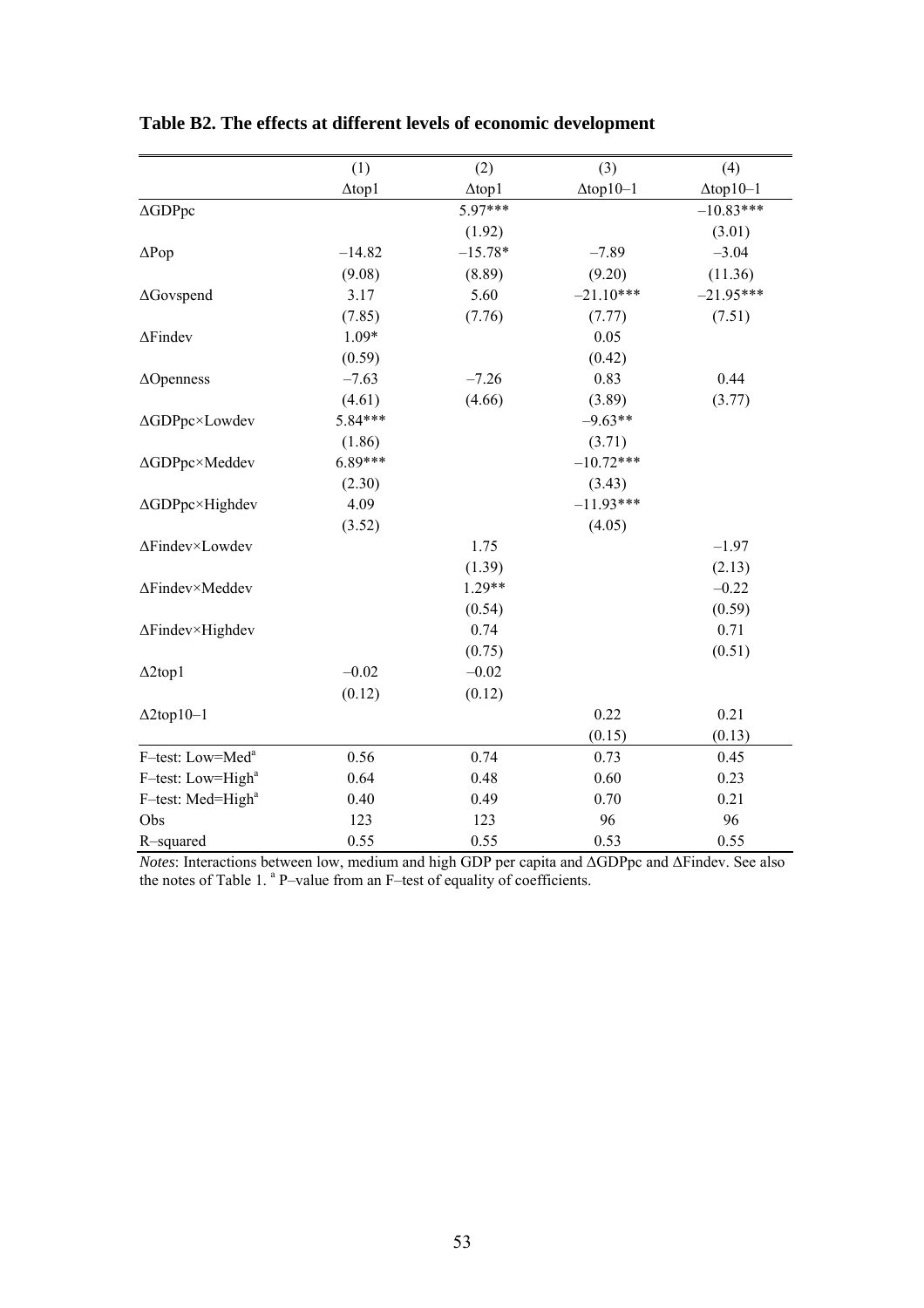|                         | (1)           | (2)           | (3)           | (4)           | (5)           | (6)              | (7)              | (8)              | (9)              | (10)             |
|-------------------------|---------------|---------------|---------------|---------------|---------------|------------------|------------------|------------------|------------------|------------------|
|                         | $\Delta$ top1 | $\Delta$ top1 | $\Delta$ top1 | $\Delta$ top1 | $\Delta$ top1 | $\Delta$ top10-1 | $\Delta$ top10-1 | $\Delta$ top10-1 | $\Delta$ top10-1 | $\Delta$ top10-1 |
| $\Delta$ GDPpc          | $4.12**$      | $6.02***$     | 5.40***       | $4.31**$      | $4.16**$      | $-8.11***$       | $-10.50***$      | $-4.43$          | $-7.60**$        | $-7.94**$        |
|                         | (1.80)        | (1.86)        | (1.95)        | (1.73)        | (1.77)        | (2.86)           | (3.07)           | (2.92)           | (3.03)           | (3.22)           |
| $\Delta$ Pop            | $-1.72$       | $-14.44$      | $-0.52$       | $-3.88$       | $-3.94$       | $-5.54$          | $-8.57$          | $-3.42$          | $-6.12$          | $-6.52$          |
|                         | (7.25)        | (9.29)        | (6.65)        | (7.41)        | (7.42)        | (6.48)           | (9.32)           | (7.08)           | (6.77)           | (6.91)           |
| $\Delta$ Govspend       | $-1.51$       | 6.29          | $-2.04$       | 2.65          | 2.89          | $-21.82***$      | $-21.09***$      | $-18.90**$       | $-19.37***$      | $-18.99**$       |
|                         | (6.64)        | (7.71)        | (5.98)        | (6.81)        | (6.91)        | (7.42)           | (7.41)           | (7.38)           | (7.24)           | (7.41)           |
| $\Delta$ Openness       | $-3.76$       | $-5.11$       | 2.99          | $-2.36$       | $-2.30$       | $-2.17$          | $-0.46$          | 3.77             | $-2.02$          | $-2.07$          |
|                         | (2.35)        | (3.80)        | (3.10)        | (2.23)        | (2.29)        | (2.05)           | (2.42)           | (3.60)           | (2.13)           | (2.14)           |
| $\Delta$ Bankdeposits   | 2.51          |               |               |               |               | 1.81             |                  |                  |                  |                  |
|                         | (1.61)        |               |               |               |               | (1.45)           |                  |                  |                  |                  |
| ∆Marketcap              |               | $1.02*$       |               |               |               |                  | $-0.13$          |                  |                  |                  |
|                         |               | (0.54)        |               |               |               |                  | (0.45)           |                  |                  |                  |
| $\Delta$ Private credit |               |               | 0.67          |               |               |                  |                  | 0.23             |                  |                  |
|                         |               |               | (0.84)        |               |               |                  |                  | (0.79)           |                  |                  |
| Bank crisis             |               |               |               | $-0.87$       | $-0.87$       |                  |                  |                  | 0.17             | 0.19             |
|                         |               |               |               | (0.65)        | (0.66)        |                  |                  |                  | (0.58)           | (0.59)           |
| Currency crisis         |               |               |               |               | $-0.33$       |                  |                  |                  |                  | $-0.37$          |
|                         |               |               |               |               | (0.62)        |                  |                  |                  |                  | (0.82)           |
| $\Delta 2$ top1         | 0.02          | $-0.04$       | 0.03          | $-0.01$       | $-0.01$       |                  |                  |                  |                  |                  |
|                         | (0.08)        | (0.12)        | (0.14)        | (0.08)        | (0.08)        |                  |                  |                  |                  |                  |
| $\Delta 2$ top 10-1     |               |               |               |               |               | 0.15             | 0.20             | 0.14             | 0.13             | 0.13             |
|                         |               |               |               |               |               | (0.11)           | (0.13)           | (0.12)           | (0.11)           | (0.11)           |
| Obs                     | 153           | 125           | 126           | 155           | 155           | 120              | 98               | 108              | 122              | 122              |
| R-squared               | 0.52          | 0.53          | 0.58          | 0.51          | 0.51          | 0.52             | 0.54             | 0.36             | 0.52             | 0.52             |

**Table B3. Does type of financial system matter?** 

*Note*: Splitting up Findev into the GDP shares of total bank deposits (Bankdeposits) and stock market capitalization (Marketcap). See also the notes of Table 1.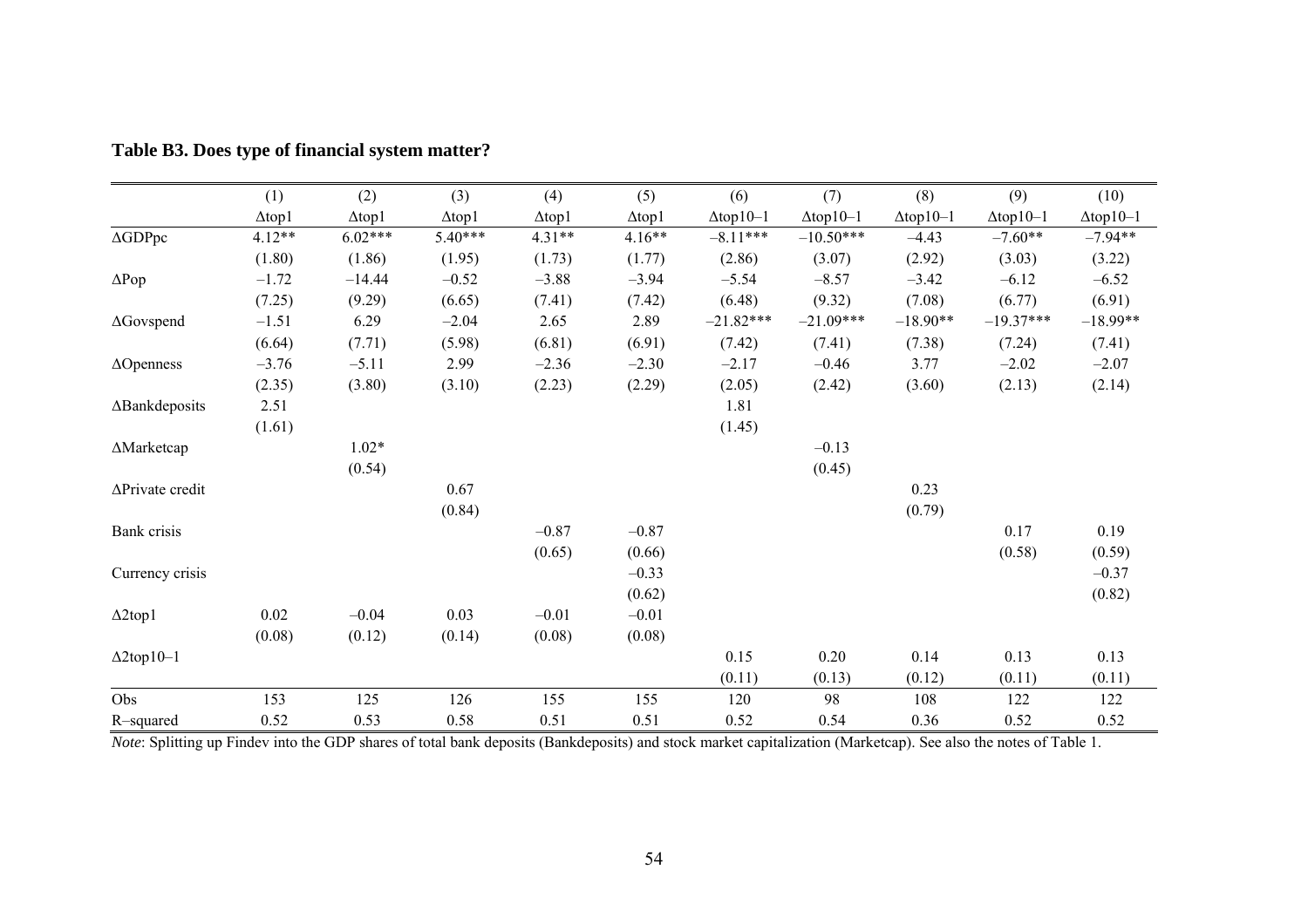|                       | (1)           | (2)           | (3)              | (4)              |
|-----------------------|---------------|---------------|------------------|------------------|
|                       | $\Delta$ top1 | $\Delta$ top1 | $\Delta$ top10-1 | $\Delta$ top10-1 |
| $\triangle$ GDPpc     | $6.17***$     | 5.93***       | $-9.73***$       | $-10.74***$      |
|                       | (1.85)        | (1.82)        | (3.52)           | (3.15)           |
| $\Delta$ Pop          | $-14.10$      | $-13.86$      | $-8.43$          | $-7.18$          |
|                       | (9.19)        | (8.70)        | (9.26)           | (9.75)           |
| $\Delta$ Govspend     | 4.99          | 5.42          | $-21.16***$      | $-20.74***$      |
|                       | (6.94)        | (7.46)        | (7.38)           | (7.28)           |
| $\Delta$ Findev       | $1.03*$       | $1.04*$       | 0.02             | 0.02             |
|                       | (0.56)        | (0.56)        | (0.40)           | (0.41)           |
| $\Delta$ Openness     | $-7.18$       | $-7.71$       | $-0.03$          | 0.20             |
|                       | (4.60)        | (4.89)        | (4.14)           | (3.88)           |
| ∆GDPpc× Anglo-Saxon   | $-0.58$       |               | $-2.00$          |                  |
|                       | (3.99)        |               | (3.37)           |                  |
| ∆Openness×Anglo-Saxon |               | 1.12          |                  | 2.18             |
|                       |               | (6.23)        |                  | (4.62)           |
| $\Delta 2$ top1       | $-0.03$       | $-0.03$       |                  |                  |
|                       | (0.12)        | (0.12)        |                  |                  |
| $\Delta 2$ top 10-1   |               |               | 0.22             | 0.21             |
|                       |               |               | (0.14)           | (0.14)           |
| Obs                   | 123           | 123           | 96               | 96               |
| R-squared             | 0.55          | 0.55          | 0.53             | 0.53             |

## **Table B4: Are Anglo-Saxon countries different?**

*Notes*: Interacting a dummy for Anglo-Saxon countries (Australia, Canada, New Zealand, U.K. and U.S.) and ΔGDPpc and ΔOpenness. See also the notes of Table 1.